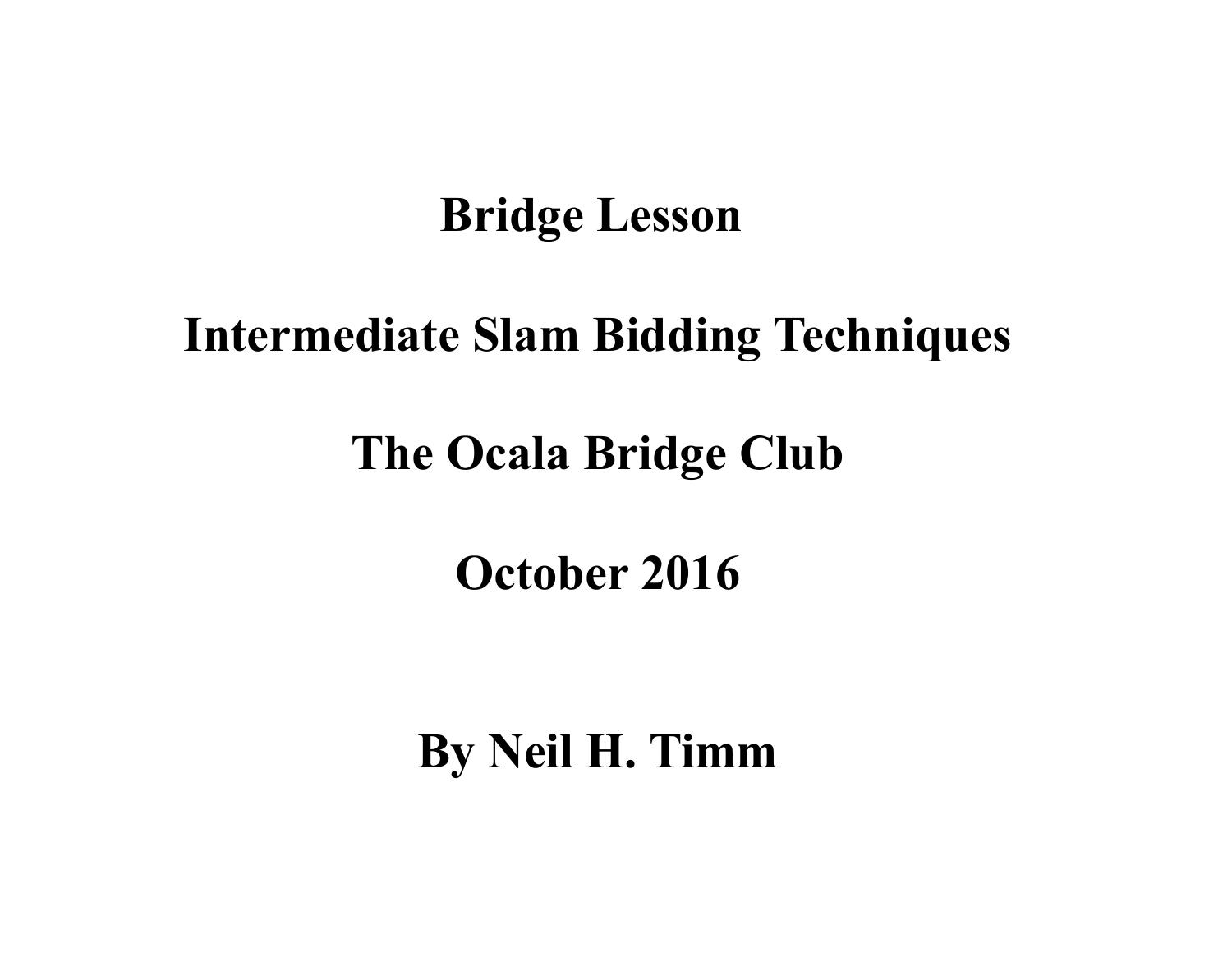## **In this this lesson you will learn several intermediate slam bidding techniques used to investigate slam in a suit and notrump contracts.**

- (1) Exclusion Roman Keycard Blackwood (ERKCB)
- (2) Double Roman Keycard Blackwood (DRKCB)
- (3) The Baron 4NT Convention
- (4) Quantitative Bids
- (5) Scroll Bids
- (6) Roman Keycard Gerber (RKCG)
- (7) Grand Slam Force and Pick a Slam bids
- (8) Cue Bidding Techniques
- (9) Serious 3NT as Baby Blackwood

Advanced bidding techniques like Variable RKCB and Spiral Scan bids will not be discussed.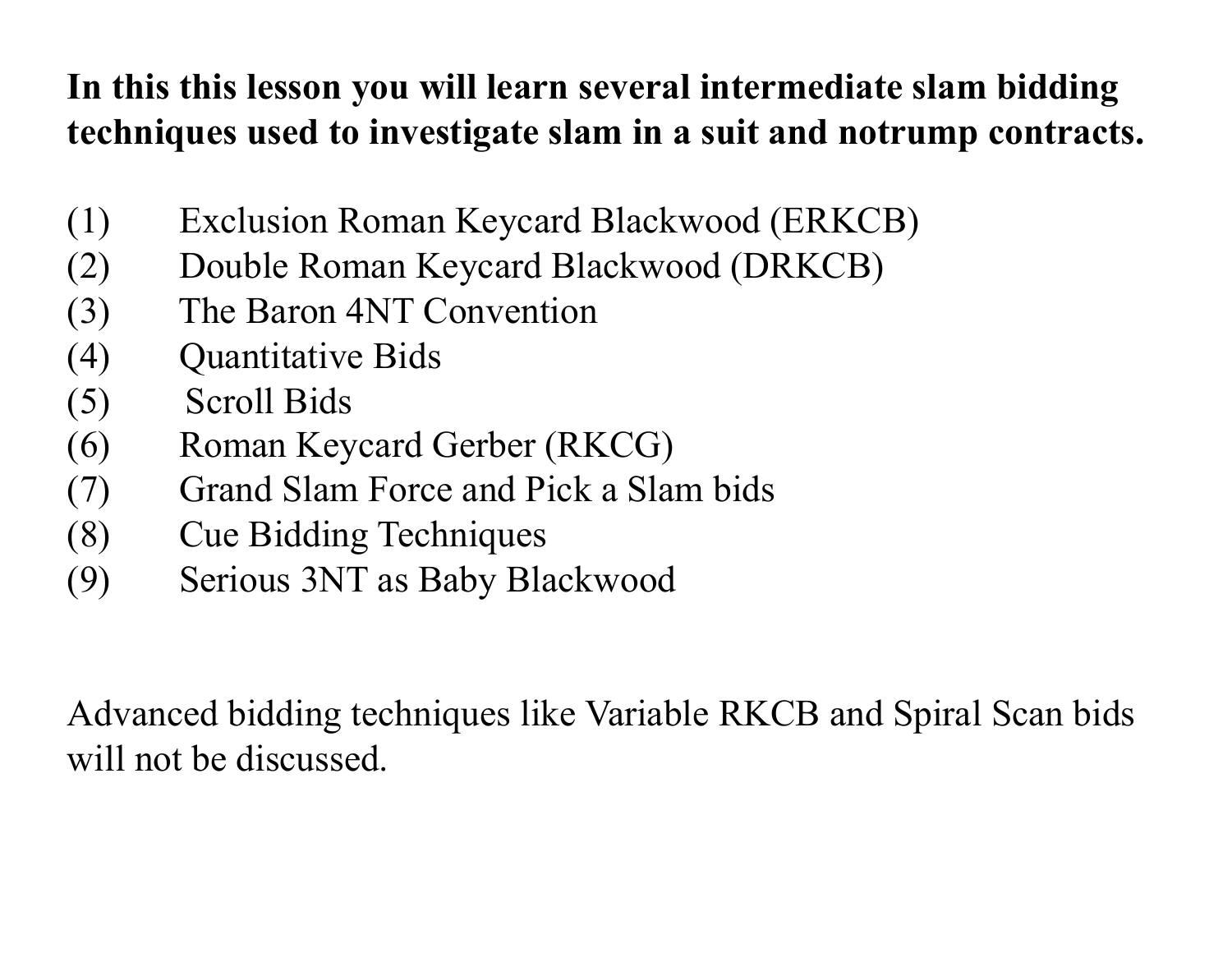## **Exclusion Roman Keycard Blackwood (ERKCB) Convention**

The convention is played with a known suit agreement when you want to investigate for slam. For example, after a Jacoby 2NT\* bid, a splinter bid, or perhaps an inverted minor bid.

- (1) For a major suit agreement, the convention is initiated by an unusual jump to the five level above game in your void suit.
- (2) For a minor suit agreement, one jumps to the 4-level, one level above a splinter bid in the void suit.

You are asking for keycards for the agreed upon suit (major/minor). Partner does not count the ace in the void suit bid; now there are only four keycards, three aces and a king.

**There is no such thing as 1430 or 3014 ERKCB** and some play it based up the last suit bid (partnership agreement).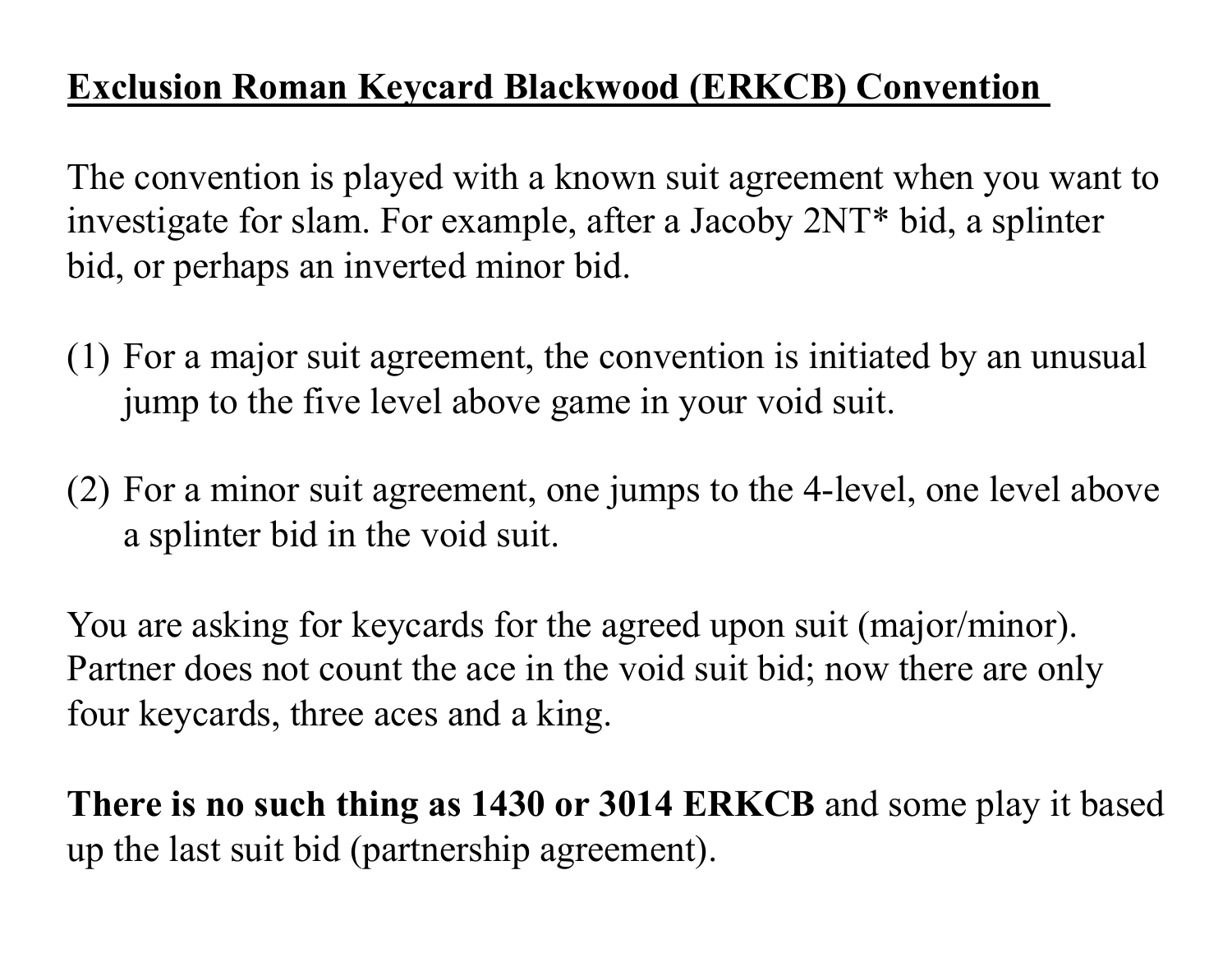## "**Standard" Responses to ERKCB (Option 1-Kantar)**

First Step 0 keycards Second Step 1 keycard

- Third Step 2 keycards without the queen
- Fourth Step 2 keycards with the queen
- Fifth Step 3 keycards (very unusual)

After either  $0/1$  steps, the next step including the void suit is the Queen ask (again the next step is negative:  $5NT$  shows Queen and no king,  $6x=$ Queen and a king). The bid of 5NT is the SKA. SSA bids are bids that are not the Queen Ask or the SKA.

To show a void and an even number of keycards bids 5NT. With an odd number bid and a void, bid the void suit at the 6-level. If void is above the agreed suit, bid the 6-level of the agree upon suit.

Some do not use void showing sequences with ERKCB – partnership agreement.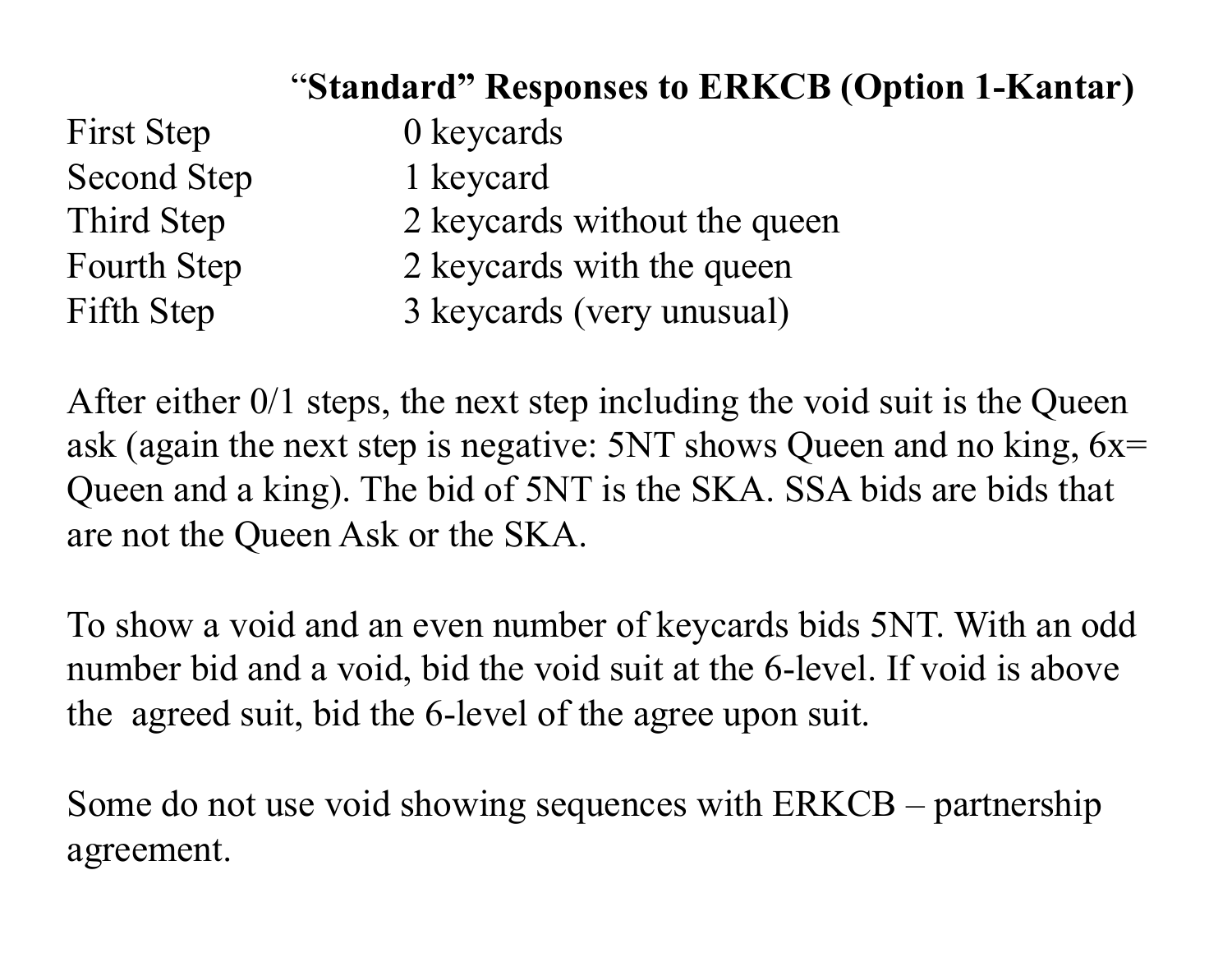### **Example (1) (2/1 Game Force Bid)**

North (Dealer):  $\triangle AQJ1073$   $\triangledown$ void  $\triangle K7654$   $\triangle Q3$ South :  $\triangle$ K9  $\triangle$ K9  $\triangle$ AKJ53  $\triangle$ AQJ9  $\triangle$ A8

As North you have  $12HCP + 3$  length points -1 for the Dubious Queen doubleton = 14 starting points - **Bid 1**♠

South with  $22$  HCP + 1 length point  $= 23$  Dummy Points - **Makes the 2/1 Bid of 2**♥

North South 1♠ 2♥ 2♠ 3♠ 5 $\blacktriangleright$  (ERKCB) 6 $\clubsuit$  (3rd step = two keycards w/o Q) 6♠ Pass Pass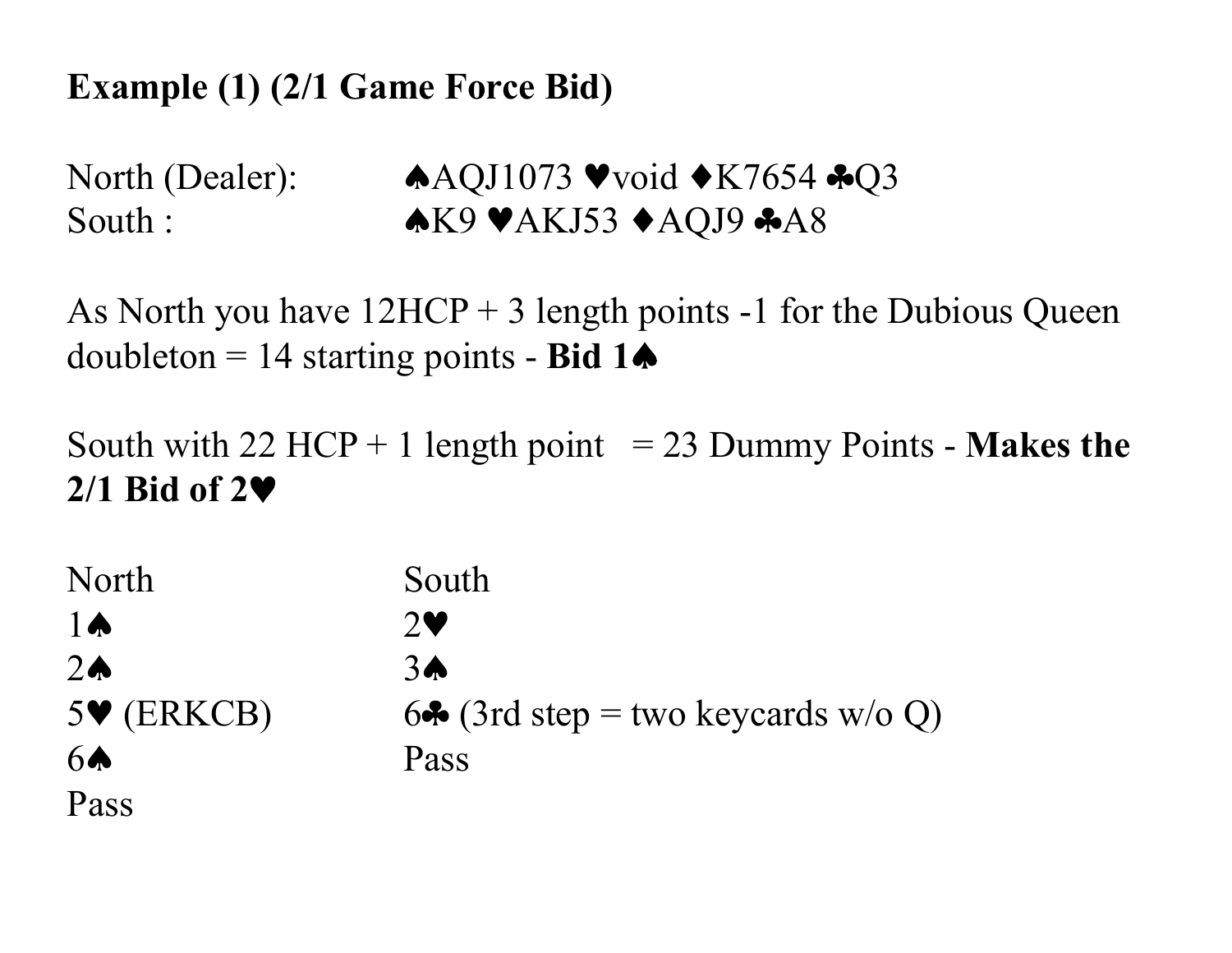## **Example (2) (2**♣ **Opener – playing 2/1)**

North (Dealer): ♦AK5432 ♦AK432 ♦K4 \*void South: ♦QJ98 ♥765 ♦A9 ♣K1053

As North you have  $17HCP + 3$  length points = 20 points - **Bid 2** $\clubsuit$ (4 quick tricks and less than 4 losers with a 5-card suit)

South with 10 Starting Points - **Makes the Bid of 2**♦ (A/K)

| Opener                      | Responder                                                      |
|-----------------------------|----------------------------------------------------------------|
| $2 - 5$                     | $2 \blacklozenge$                                              |
| $2 \spadesuit$              | 3 <sub>o</sub>                                                 |
| $5\clubsuit$ (ERKCB)        | 5 $\blacktriangleright$ (2nd <sup>rd</sup> step = one keycard) |
| $6\blacktriangledown$ (SSA) | 6. (No third round control in hearts)                          |
| Pass                        | Pass                                                           |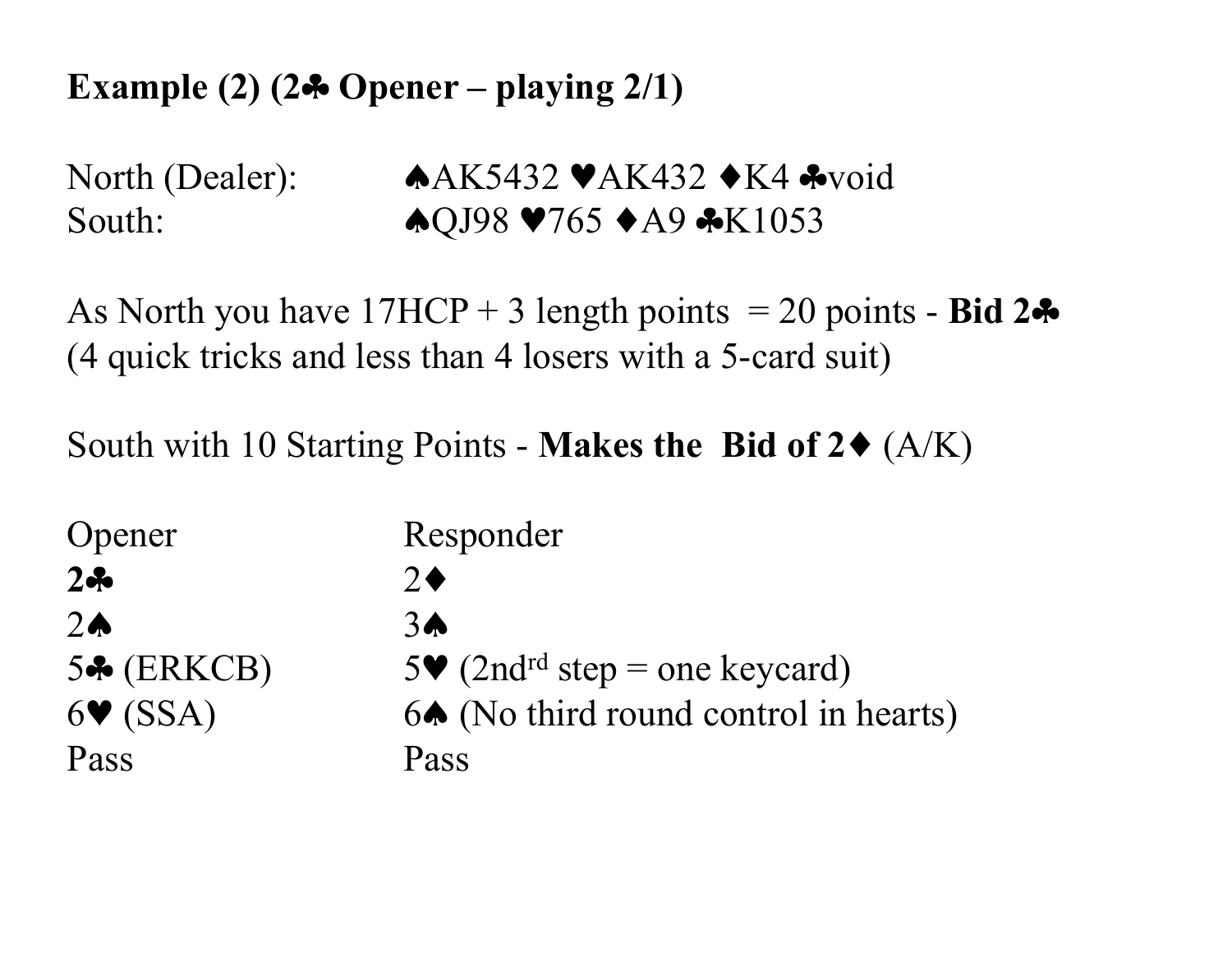### **Example (3) (When they interfere)**

| North (Dealer):<br>South:    |      | ◆AK5432 ♥KQ2 ◆void ◆KQJ2<br>$\bigwedge$ QJ98 VA5 $\bigwedge$ Q5432 $\bigwedge$ 73 |                                            |      |  |
|------------------------------|------|-----------------------------------------------------------------------------------|--------------------------------------------|------|--|
| North                        | East | South                                                                             |                                            | West |  |
| $1\spadesuit$                | Pass |                                                                                   | 3 $\clubsuit$ (Rev Bergen 10-12 Dummy Pts) | Pass |  |
| $5\blacklozenge$ (ERKCB) X   |      | $Pass^* = 1$                                                                      |                                            | Pass |  |
| 6 <b>A</b>                   | Pass | Pass                                                                              |                                            | Pass |  |
| <i>*ROP1</i> (over a double) |      |                                                                                   |                                            |      |  |
| Redouble                     |      | $=$                                                                               | $\left( \right)$                           |      |  |
| Pass                         |      | $=$                                                                               |                                            |      |  |
| <b>Next Step</b>             |      | $=$                                                                               | 2 w/o Q                                    |      |  |
| <b>Next Step</b>             |      | $\!\!\!=\!\!\!$                                                                   | 2 with Q                                   |      |  |
| <b>Next Step</b>             |      |                                                                                   | 3                                          |      |  |

If instead they bid at the 5-level, use D0P1. Use DEP0 if they bid at the 6-level or if the 5-level bid suit is above the level of your agreed suit.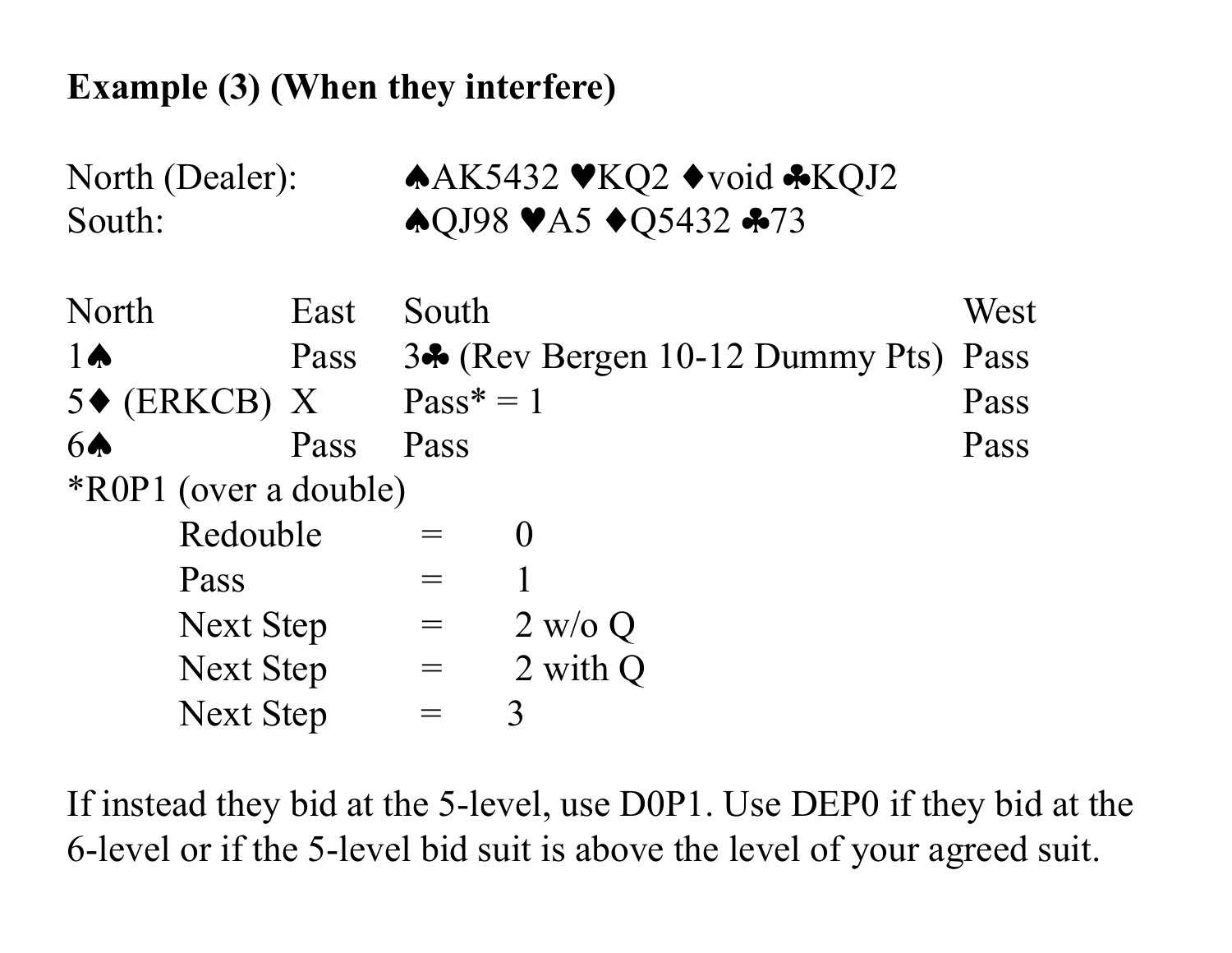**Example (4) (Inverted Minor Bid)** 

North: ♠AK54 ♥void ♦KQ9872 ♣KQ2 South: ♦32 ♥KQ7 ♦A6543 ♣A73

North South 1  $\blacklozenge$  2  $\blacklozenge$  (inverted raise - 13+ playing crisscross) 4 $\blacktriangledown$  (ERKCB) 5 $\clubsuit$  (3<sup>rd</sup> step – 2 w/o Q) 5♠ (SSA) 7♦ (Yes have control) Pass Pass

In the example we again used the SSA; if you do not play SSA bids, you may miss the Grand Slam.

Recall the SSA bid is positive with x/xx/Qxx/Axx/Kxx in the bid suit.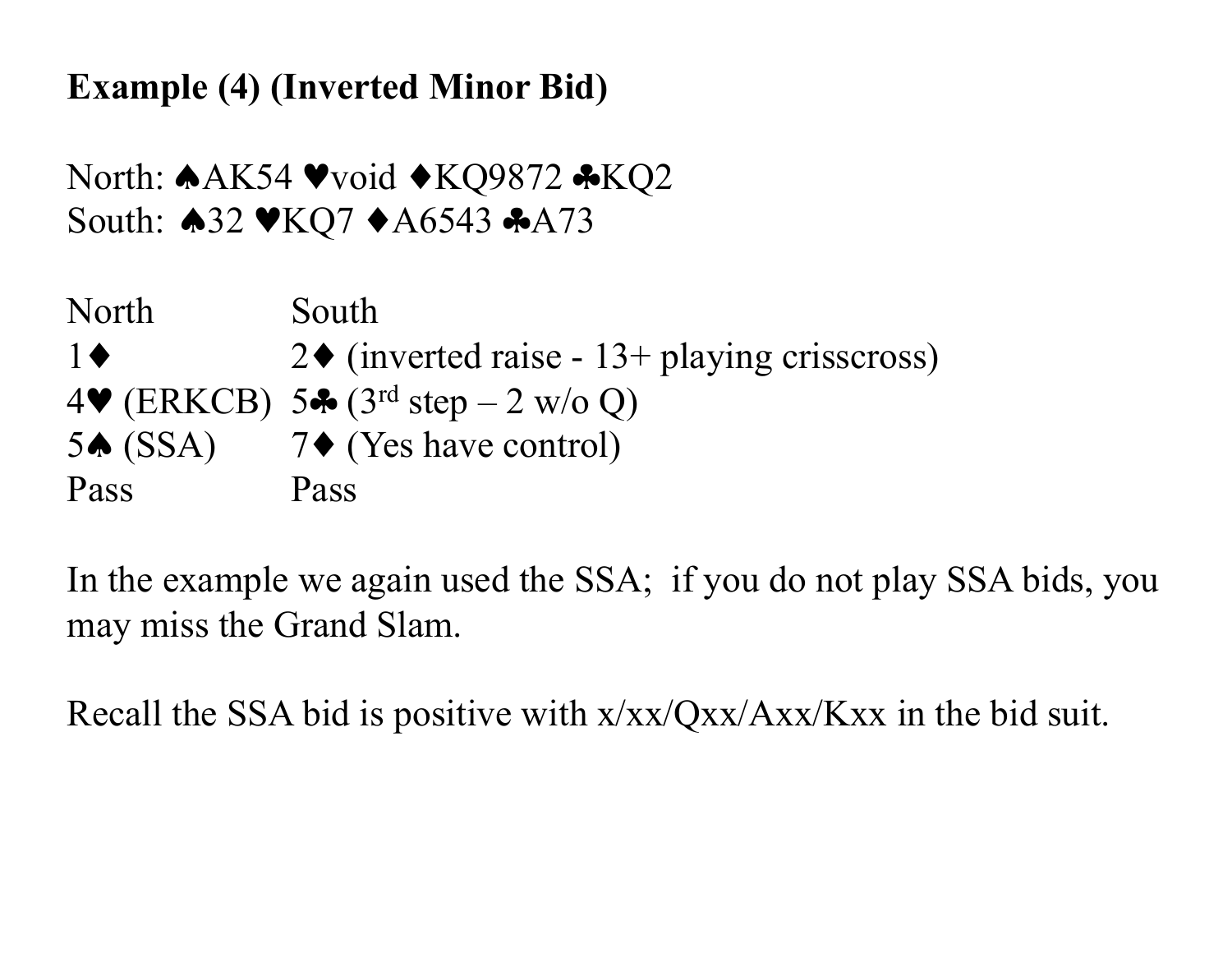## **Double Agreement Roman Keycard Blackwood (DRKCB)**

With a double agreement, there are now six keycards (four aces and two kings), NOT FIVE (and two Queens), so we have what is called Double 1430 Roman Keycard Blackwood (DRKCB).

We consider DRKCB responses for the common major-major agreement, **there are no void-showing responses and the ASKER MUST HAVE 2 Keycards!**

The first two responses (5 $\triangle = 1/4$  and 5 $\triangle = 0/3$ ) of DRKCB are the same as 1430 RKCB; however, there are now three queens showing responses:

- 5♥ 2 with neither queen
- 5<sup>♦</sup> 2 with lower ranking queen
- 5NT 2 with higher ranking queen
- 6♣ 2 with both queens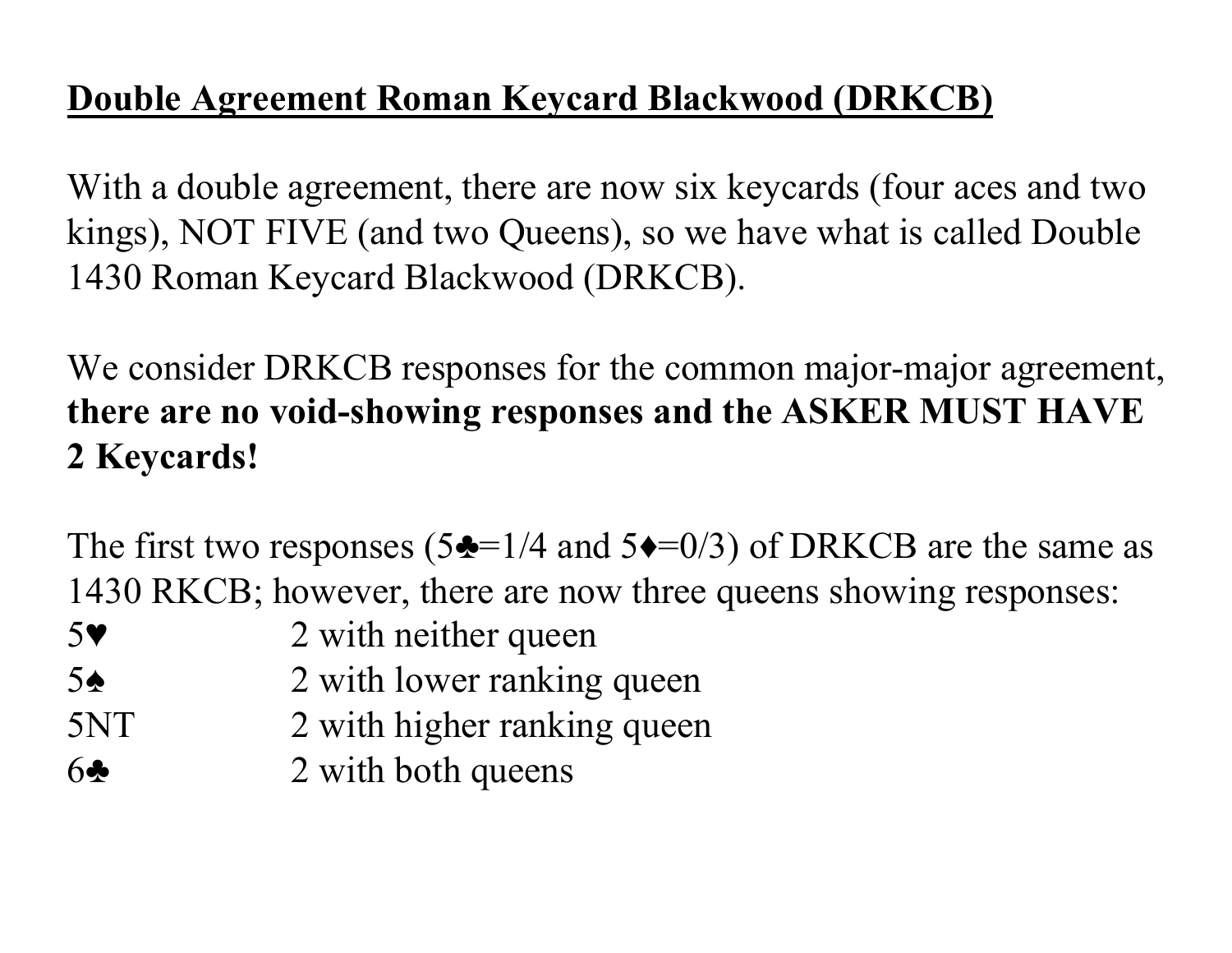The Queen asks bids are made over  $5\clubsuit/5\bullet$ :  $5\bullet$  and  $5\blacktriangledown$  (the next step). Steps are used to show neither, lower, higher, or both queens.

Over 5 $\triangle$  then 5 $\triangle$  = Ask

| 5 <sup>9</sup> | neither queen $-1$ <sup>st</sup> step |
|----------------|---------------------------------------|
| $5\spadesuit$  | lower ranking queen $-2nd$ step       |
| 5NT            | higher ranking queen $-3rd$ step      |
| 6 <sub>2</sub> | both queens $-4$ <sup>th</sup> step   |

Over  $5\bullet$  then  $5\bullet = Ask$ 

5 $\triangle$  neither queen – 1<sup>st</sup> step  $5NT$  lower ranking queen  $-2<sup>nd</sup>$  step 6<sup>♦</sup> higher ranking queen – 3<sup>rd</sup> step  $6\bullet$  both queens – 4<sup>th</sup> step Note: 5NT, if available, may be used for the SKA bid when using the DRKCB Convention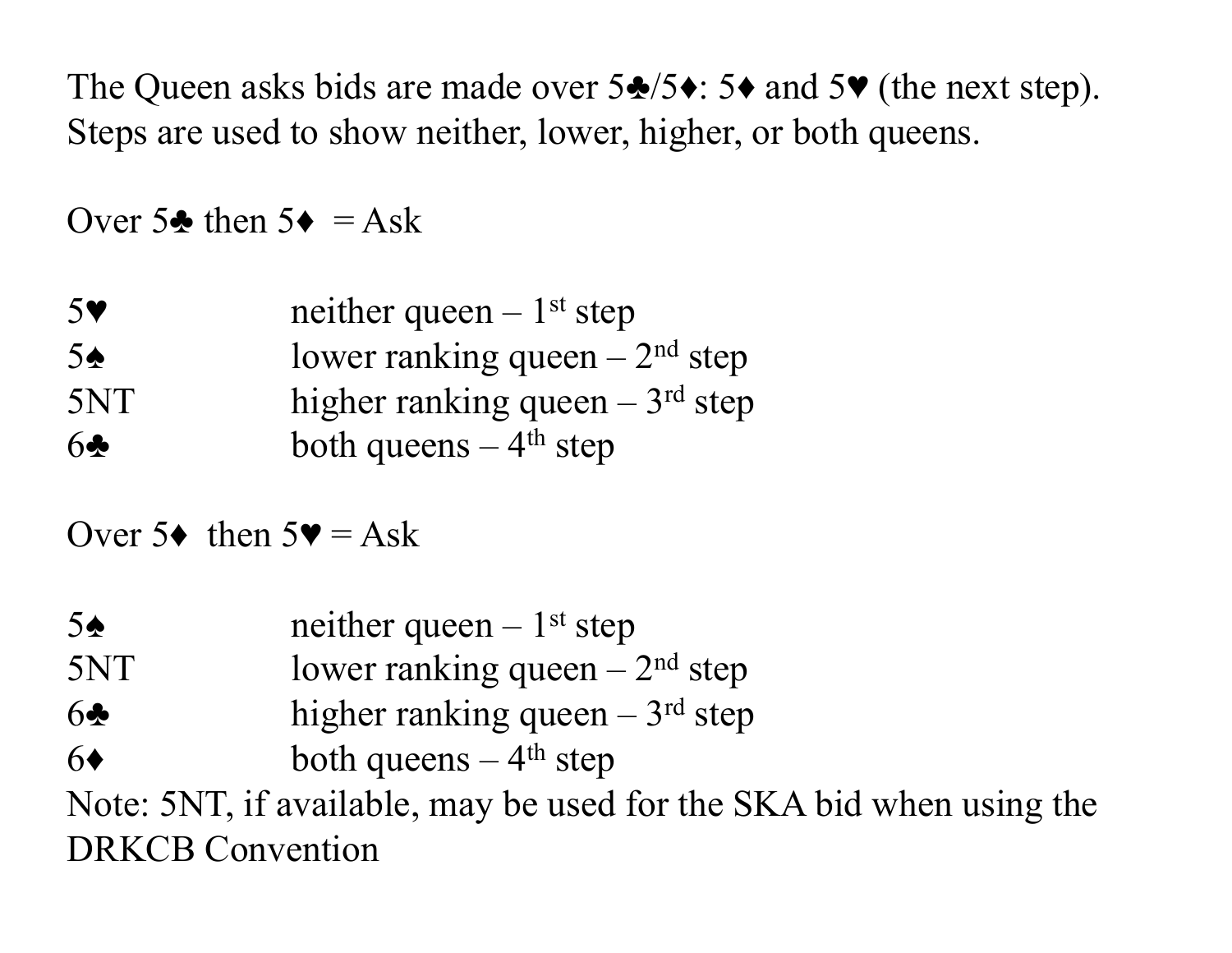We now consider a **major-major** example.

| Opener                    | Responder                           | Comments                                                |
|---------------------------|-------------------------------------|---------------------------------------------------------|
| $\triangle$ A8732         | $\triangle$ KJ5                     |                                                         |
| $\blacktriangledown$ AQ95 | $\mathbf{\blacktriangledown}$ KJ632 |                                                         |
| $\triangle$ A2            | $\triangle$ K94                     |                                                         |
| A5                        | $\clubsuit Q7$                      |                                                         |
| $1\spadesuit$             | $2\blacktriangledown$               | (1) Double Agreement                                    |
| 3 <sub>Y</sub>            | $3\spadesuit(1)$                    | $(2)$ DRKCB                                             |
| 4                         | 4NT(2)                              | $(3)$ 1/4 keycards                                      |
| $5\bullet(3)$             | $5\bullet(4)$                       | (4) Queen ask (next step)                               |
| $5\spadesuit(5)$          | $6$ <b>v</b> (6)                    | (5) $Q\blacktriangledown$ (2 <sup>nd</sup> step, lower- |
|                           |                                     | ranking queen)                                          |
|                           |                                     | $(6)$ Q $\triangle$ missing                             |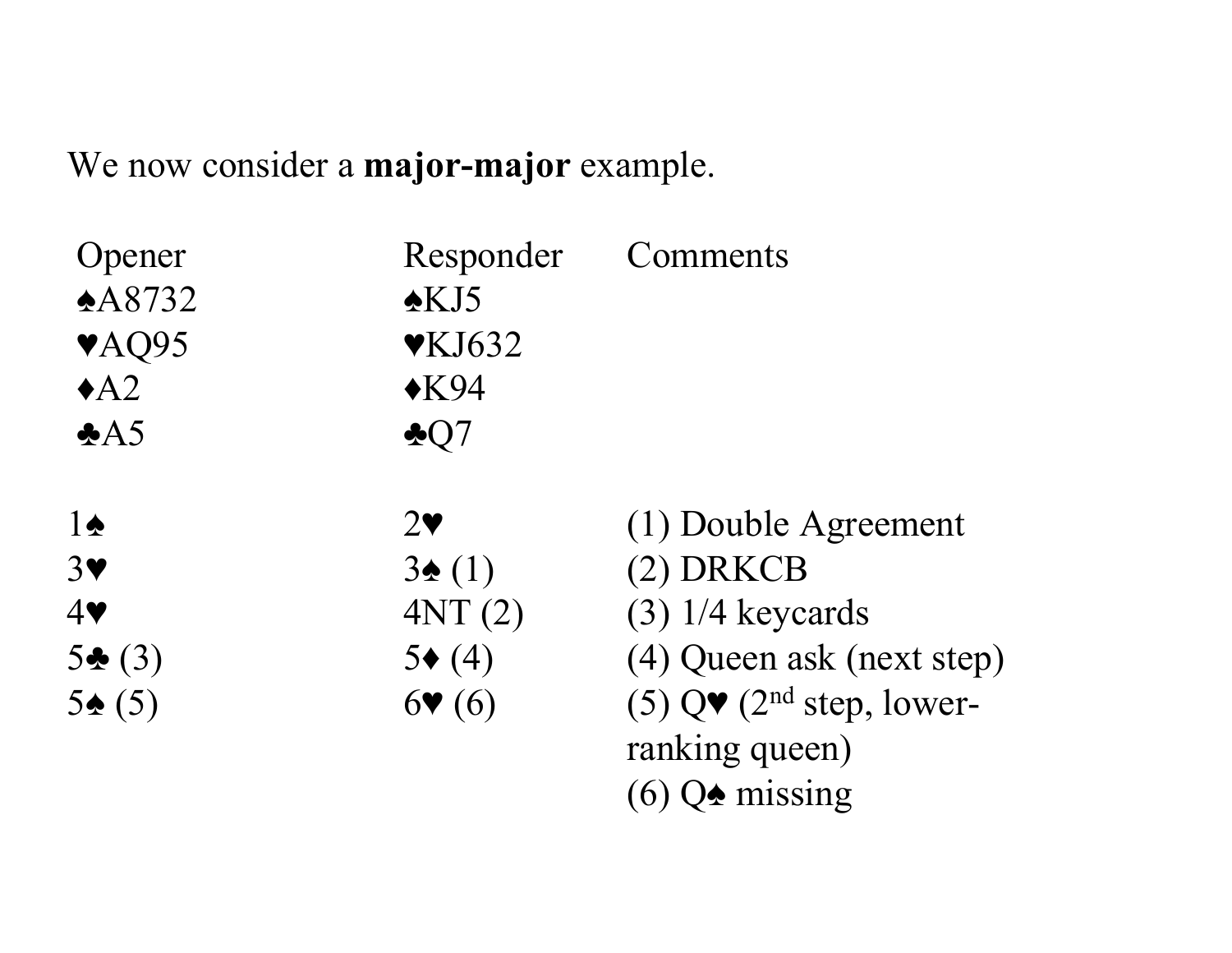Note that if the response in our example was  $5\bullet (0/3)$  instead of 5♣, then 5♥ would ask for the missing queen! And with neither you would pass.

Remember when you ask using DRKCB you must have at least two keycards so the partnership has at least 5 keycards after the 0/3 response.

The five-level bids are sign-offs.

One may also use the DRKCB approach with minor-minor and major-minor agreements or over the strong 15-17 notrump.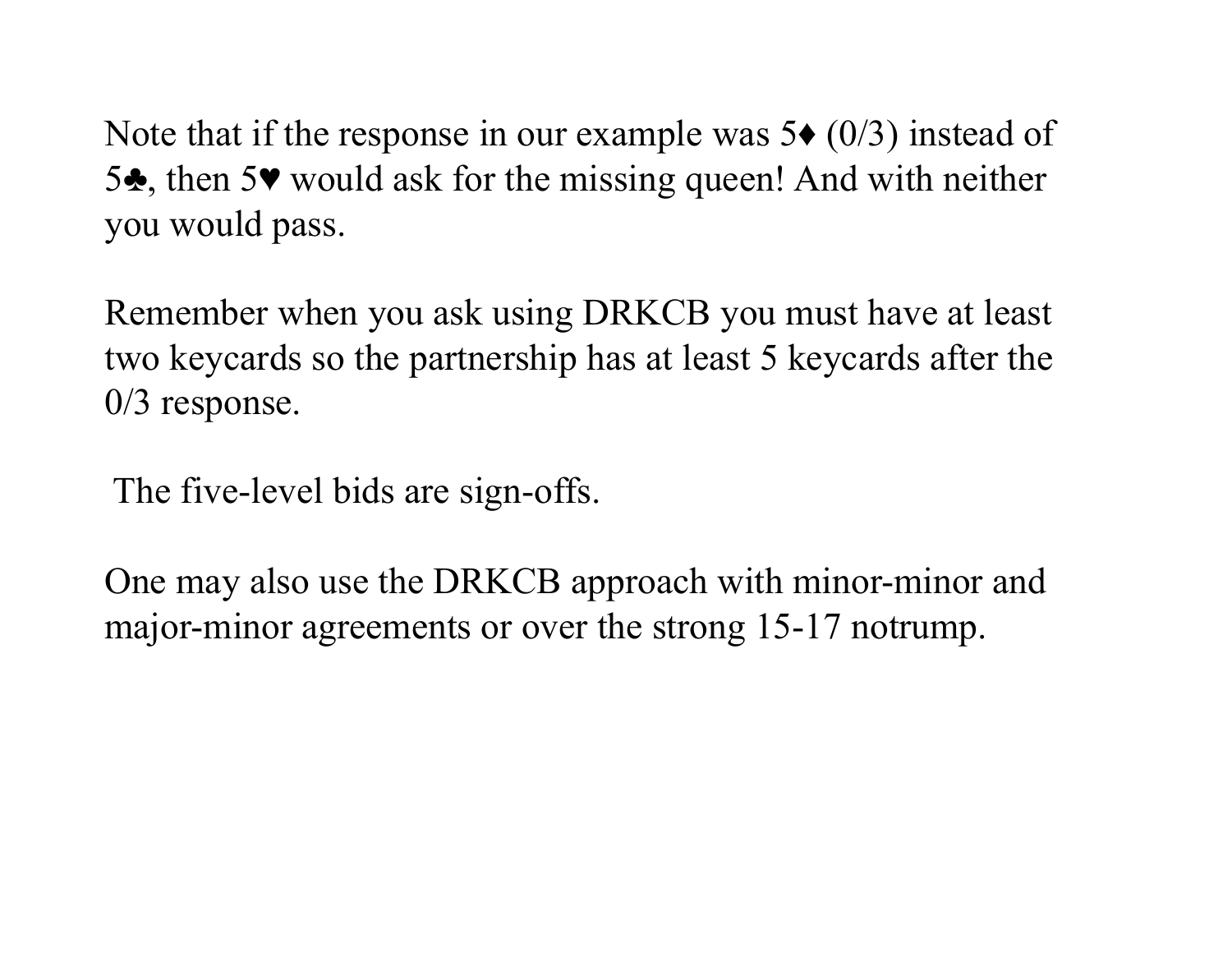We next consider a **Notrump** example\* using DRKCB

| Opener                   | Responder                        | Comments                  |
|--------------------------|----------------------------------|---------------------------|
| $\triangle KQ84$         | $\triangle$ AJ652                |                           |
| $\blacktriangledown$ KQ3 | <b>VA9862</b>                    |                           |
| $\triangle$ K82          | $\triangleleft 10$               |                           |
| $\triangle$ K95          | A7                               |                           |
| $INT (15-17)$            | $2\blacktriangledown$ (transfer) | (1) Double Agreement      |
| $3\blacktriangledown$    | $3\spadesuit$                    | $(2)$ DRKCB               |
| $4\spadesuit(1)$         | 4NT(2)                           | $(3)$ 1/4 keycards        |
| $5\clubsuit(3)$          | $5\bullet(4)$                    | (4) Queen ask (next step) |
| $6\bullet(5)$            | 6NT(6)                           | (5) Both $Q's - 4th$ step |
|                          |                                  | (6) missing an Ace        |

\*From the book by Allan DeSerpa (2014) "SIXPACK – Adventures with Keycards and Queecards" (Page 21).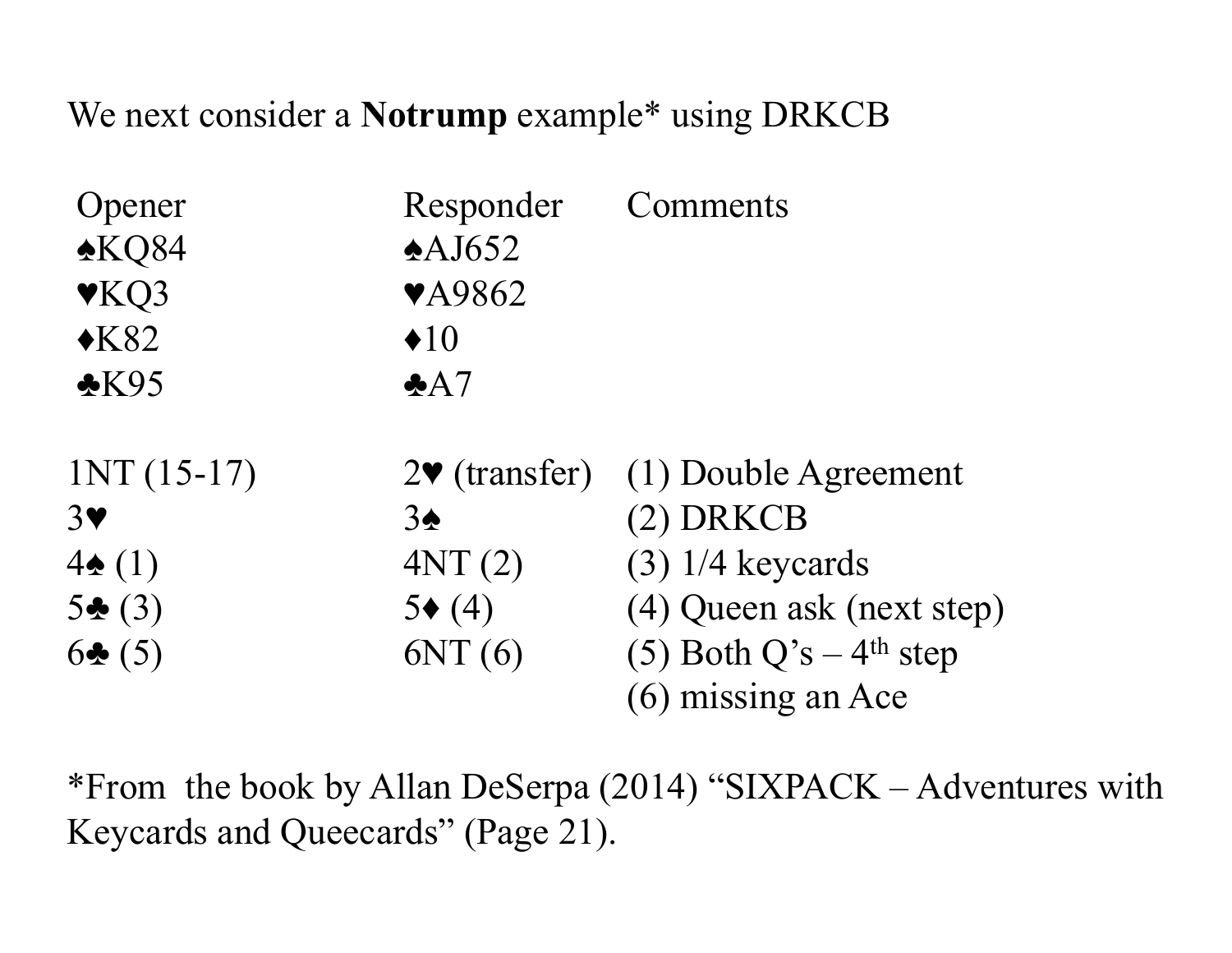DeSerpa (2014) uses his SIXPACK Queecard Convention. After the double agreement bids of  $3\vee/3\spadesuit$ , he uses telling bids and does not ask using 4NT. His telling bids: (see references)

- 3NT 2 keycards with 0-2 Queens
- 4♣ 3 keycards with 1-2 Queens
- 4♦ 3 keycards with 0 Queens
- 4♥ 4 keycards trump preference hearts
- 4♠ 4 keycards trump preference spades
- 4NT 2 Queens and no kings

The queen ask is again the next step ask over  $3NT/4\clubsuit$ 

First step 0 Second step 1 with preference for hearts Third step 1 with preference for spades Fourth step 2 With all the 8 keycards (4Aces-2Kings-2Queens), 4NT is the SKA.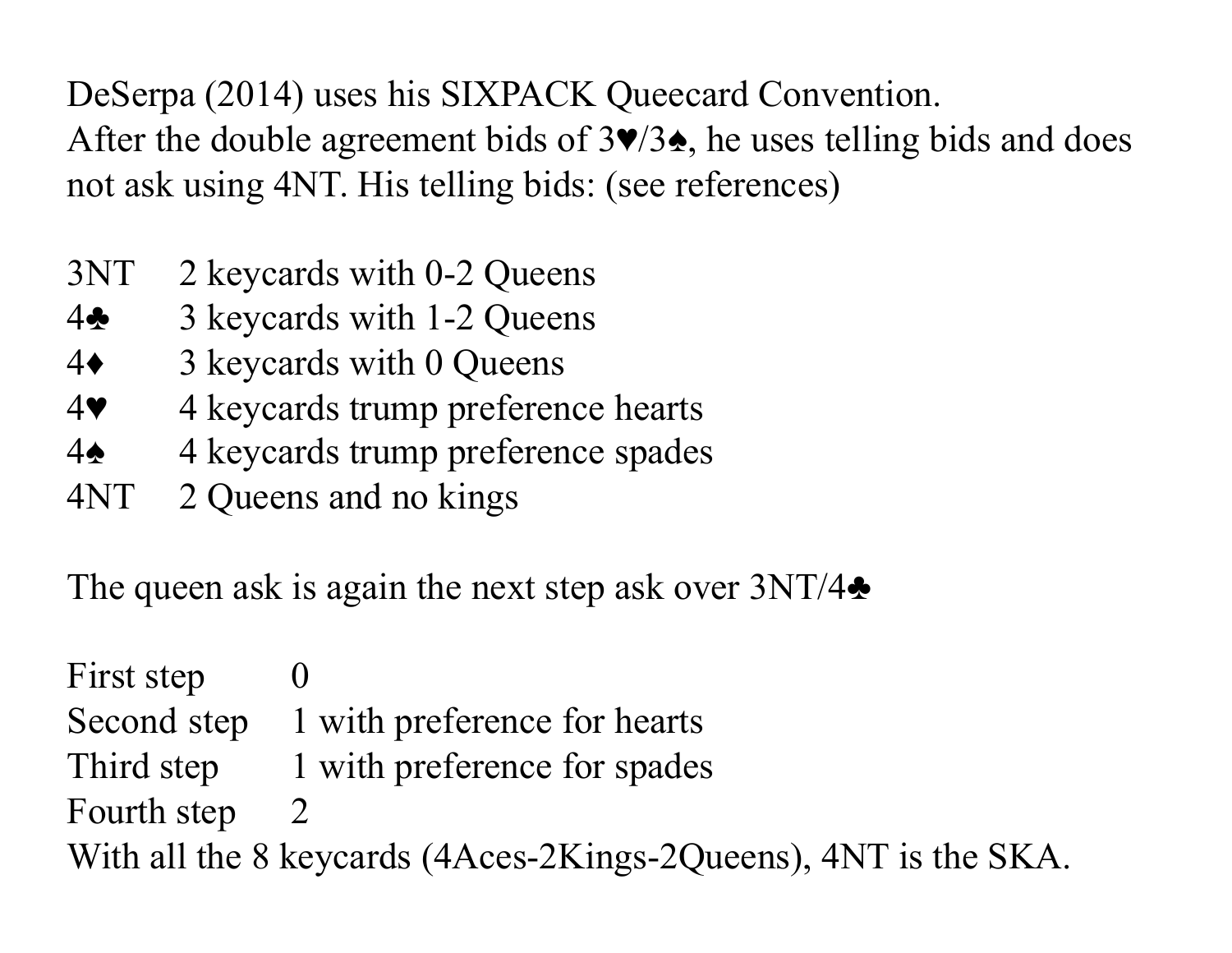## **Quantitative Bids**

When one opens  $1NT (15-17)$  or  $2NT (20-21)$ , a jump bid to  $4NT$  is quantitative (NOT ASKING for ACES); it is asking partner if he is at the top of his bid. If he is, he should bid 6NT, otherwise, pass. While it is most often played when opening notrump, it may also be used with other bidding sequences.

Examples:

 $1NT - 2\cdot/2\cdot$  (Announced as a Transfer) 2♥/2♠ - 4NT (Quantitative)

2♣ - 2♦ (positive  $A/K$ ) 3NT – 4NT (Quantitative)

1NT - 2♣ 2♥/2♠ - 4NT (Quantitative)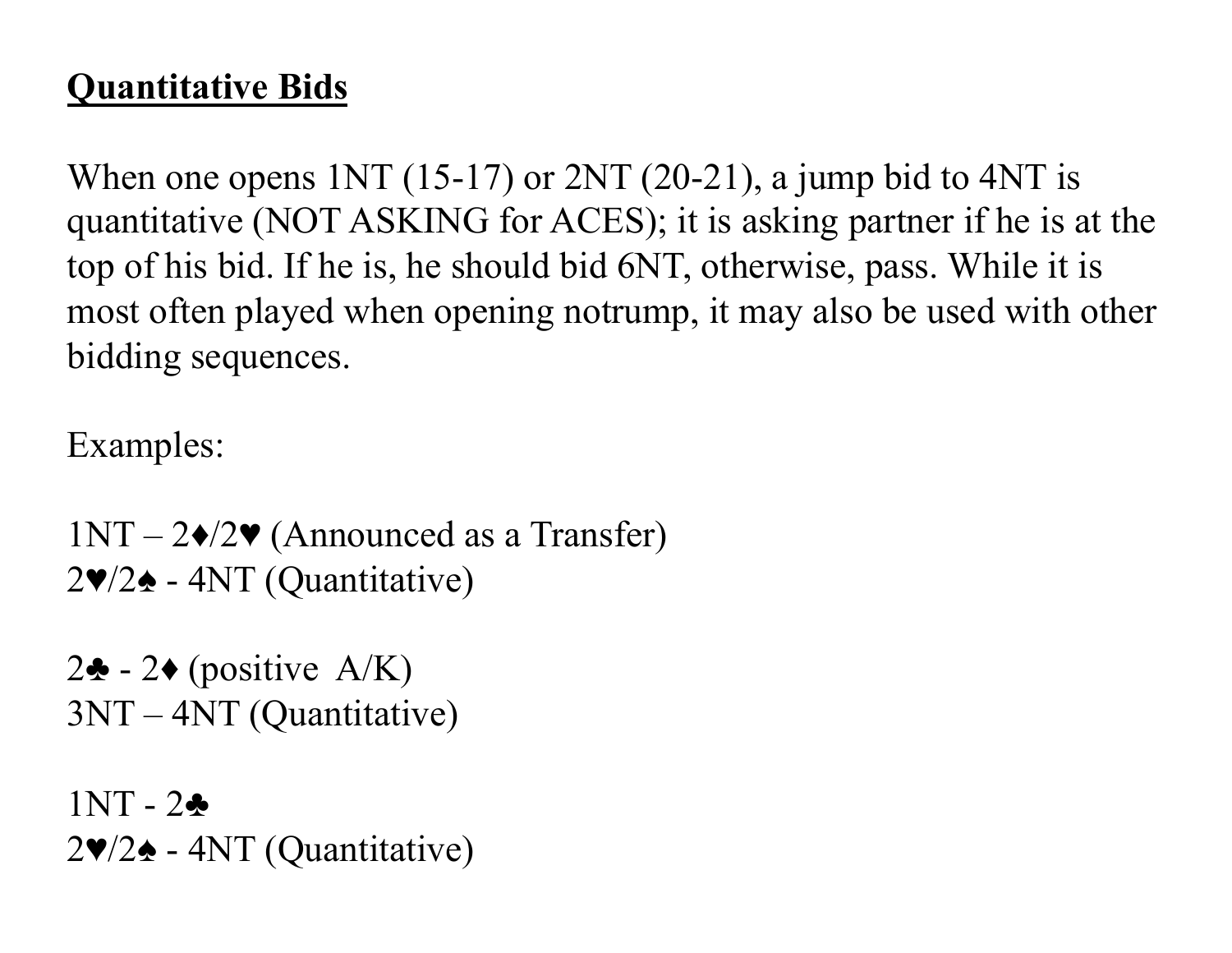$1x-1y$ 1NT - 4NT (Quantitative)

1M-2m 2NT – 4NT (Quantitative)

1NT - 2♣ (Stayman/Smolen/Forcing Stayman) 2♥/2♠ - 4NT (Quantitative)

1NT - 3♣ (Puppet/Muppet) 3♦ - 4NT (Quantitative)

**Grand Slam Force after 1NT –** Is the bid of 5NT. It is used after a notrump opening or after one has agreed upon a suit.

To use the bid after a 1NT opening requires 20+ HCP. If opener is at the top of his bid, 17 HCP, he bids 7NT; otherwise he bids 6NT.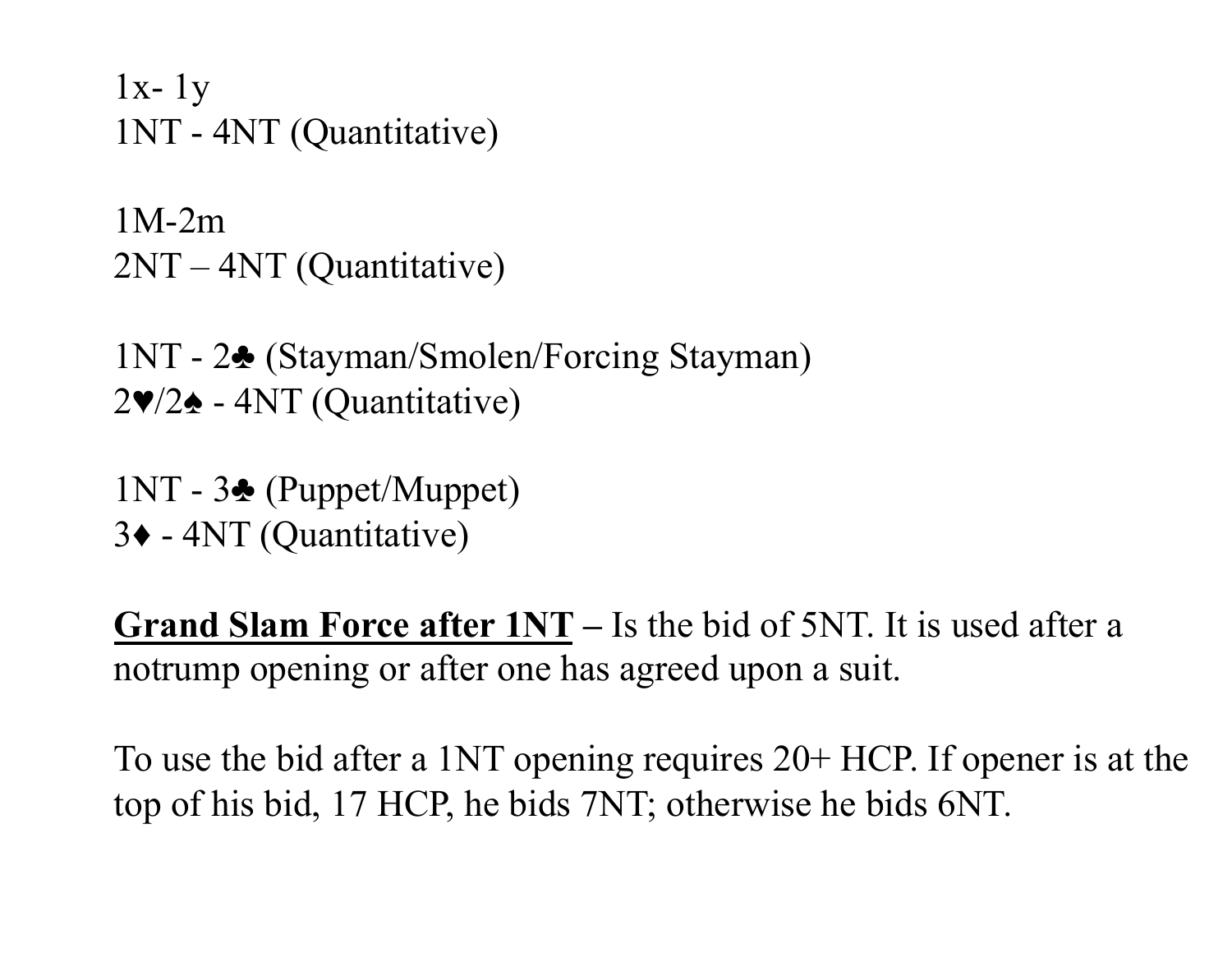## **Baron Bids after 4NT**

After an invitational quantitative 4NT bid, opener need not bid 6NT since finding 12 tricks may be difficult in notrump. It is often better to play slam in a suit which allows you to ruff losers. If you have four losers you may not want to play in notrump, but a suit.

Let's look at an example:

| West                         | East                    |
|------------------------------|-------------------------|
| $\triangle$ 54               | $\triangle$ AK7         |
| $\mathbf{\triangledown}$ K67 | $\blacktriangledown$ J9 |
| $\triangle$ KQJ2             | $\triangle$ A10985      |
| A K54                        | $\clubsuit$ . $12$      |
|                              |                         |
| 1NT                          | 4NT                     |
|                              |                         |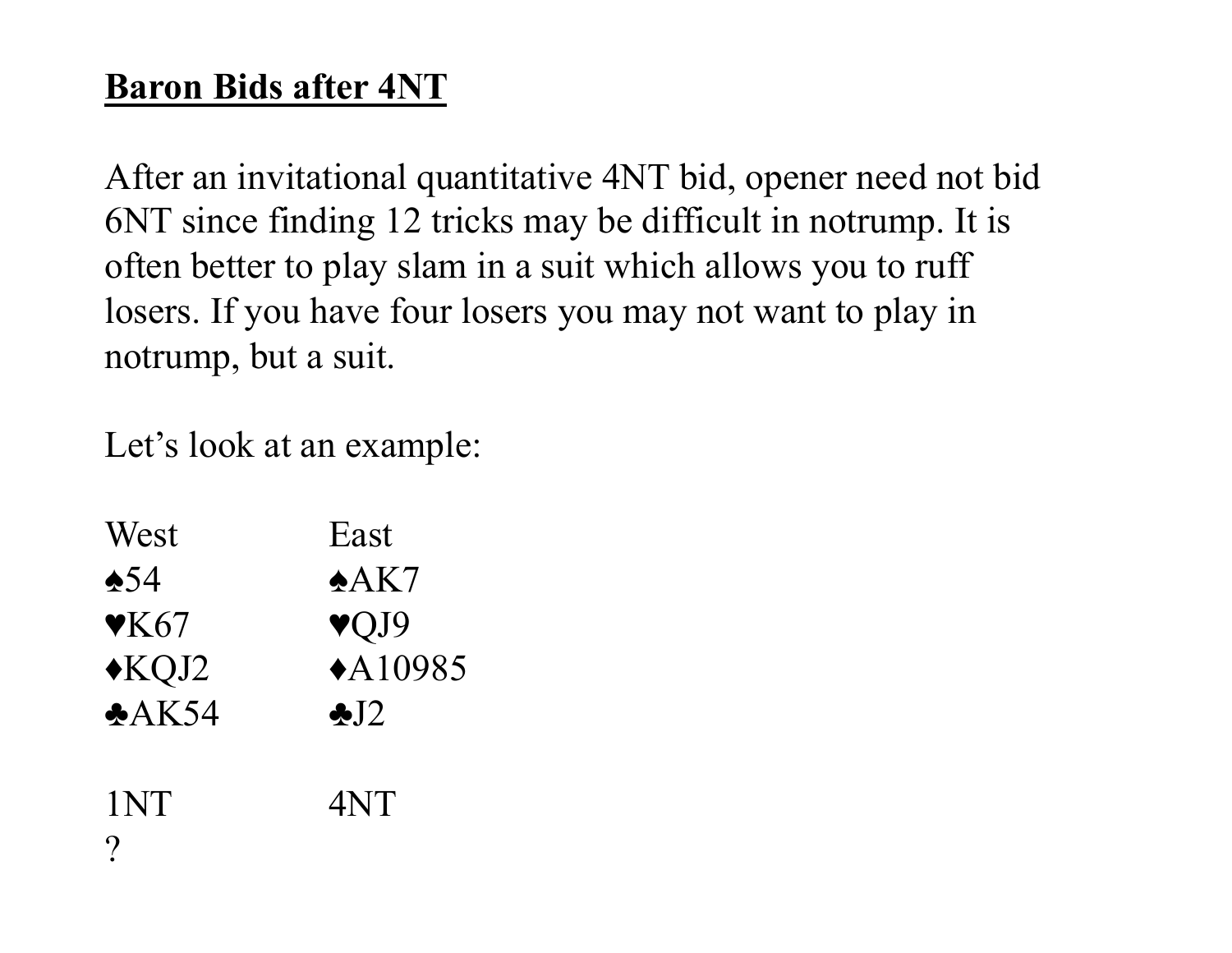In this example, West has 4 losers and the bidding goes  $1NT -$ 4NT; since East has 15HCP and a 5-card suit, he invites slam.

With four losers, East accepts by bidding 5<sup> $\clubsuit$ </sup>, the cheapest 4card suit. East does not like clubs, but is happy to bid 4♦.

West likes his quality diamond suit and his two small spades are only an asset in a suit contract. Hence, he bids 6♦.

In six diamonds, west can ruff a spade for the  $12<sup>th</sup>$  trick; if the contract was in 6NT, only 11 tricks can be made.

**The convention is very useful when you open 1NT with a worthless major suit doubleton as in the example!**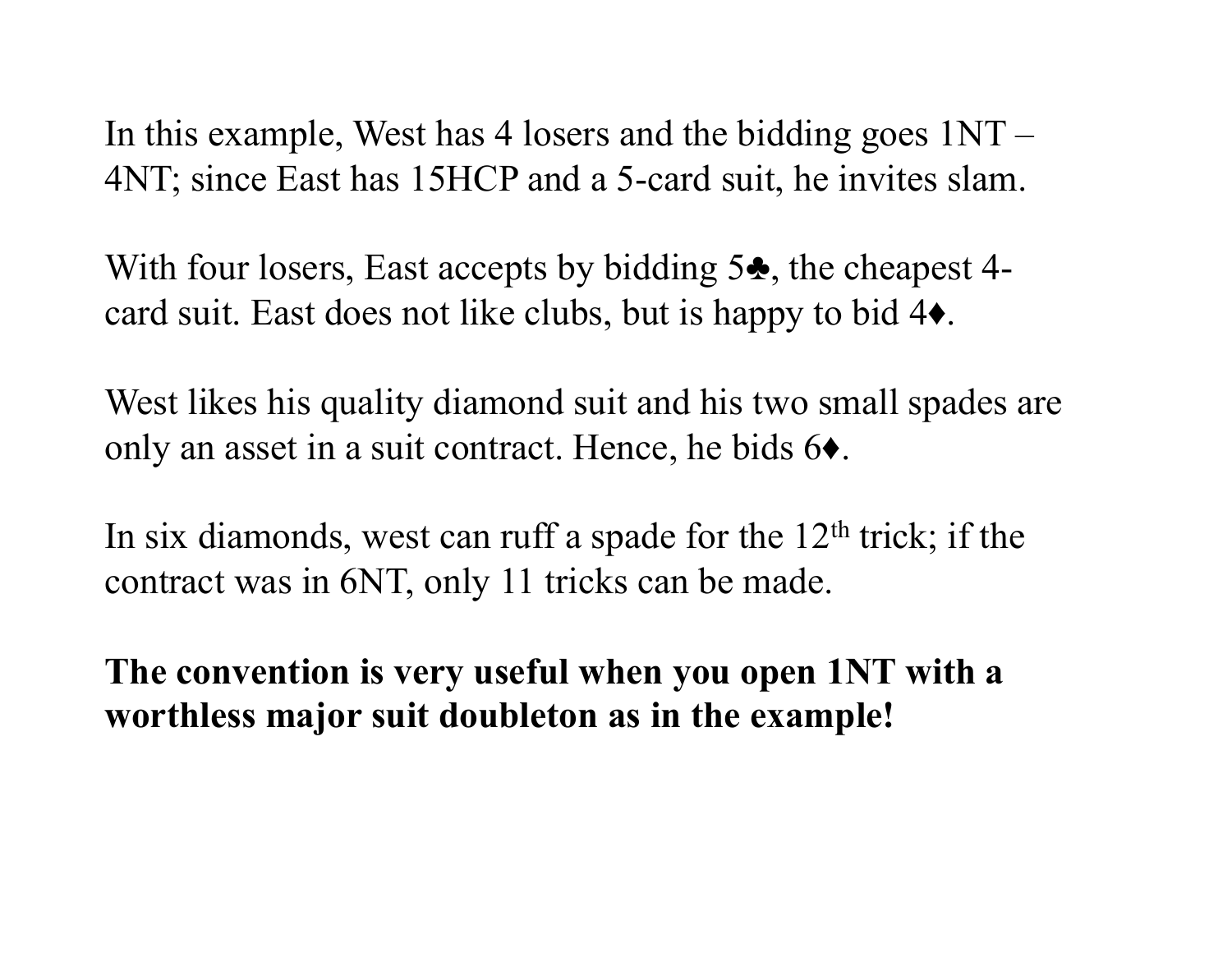Let's consider a second example.

| West                      | East               |
|---------------------------|--------------------|
| A KJ                      | $\triangle$ Q72    |
| $\blacktriangledown$ AQ67 | $\mathbf{V}$ K $9$ |
| $\blacklozenge$ A         | $\triangle$ K752   |
| $\bigstar$ KJ1097         | $\triangle$ Q842   |

In this case, the bidding goes:

| $2\bullet$           | $2\bullet$ (ace or king) |
|----------------------|--------------------------|
| 2NT                  | 4NT                      |
| $5\clubsuit$ (Baron) | 6                        |
| Pass                 | Pass                     |

With 5 losers and a singleton, again you may not want to be in No Trump, but a suit contract.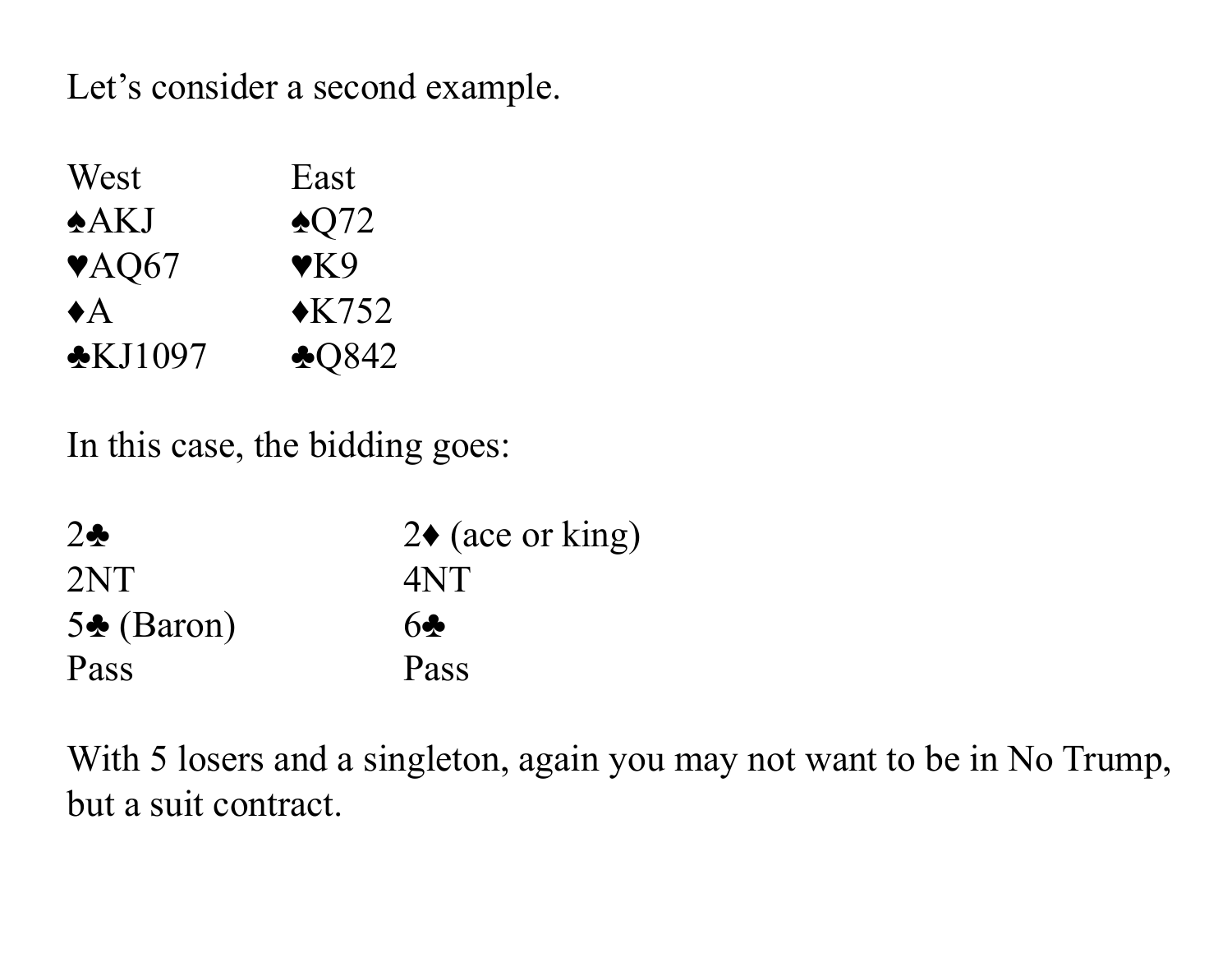When playing Bergen Raises, some use concealed/ambiguous splinter bids. Recall that when opening a major, a jump into the other major indicates a singleton somewhere and 4 support with 13+Dummy Points.

For example, if one opens one heart, then three spades indicates 13+Dummy Points with four hearts and a singleton somewhere; if one opens one spade, then a response of three hearts shows four spades, 13+Dummy Points and a singleton somewhere.

**Some use the splinter bid with only 3-card support and 13+Dummy Points – partnership agreement.**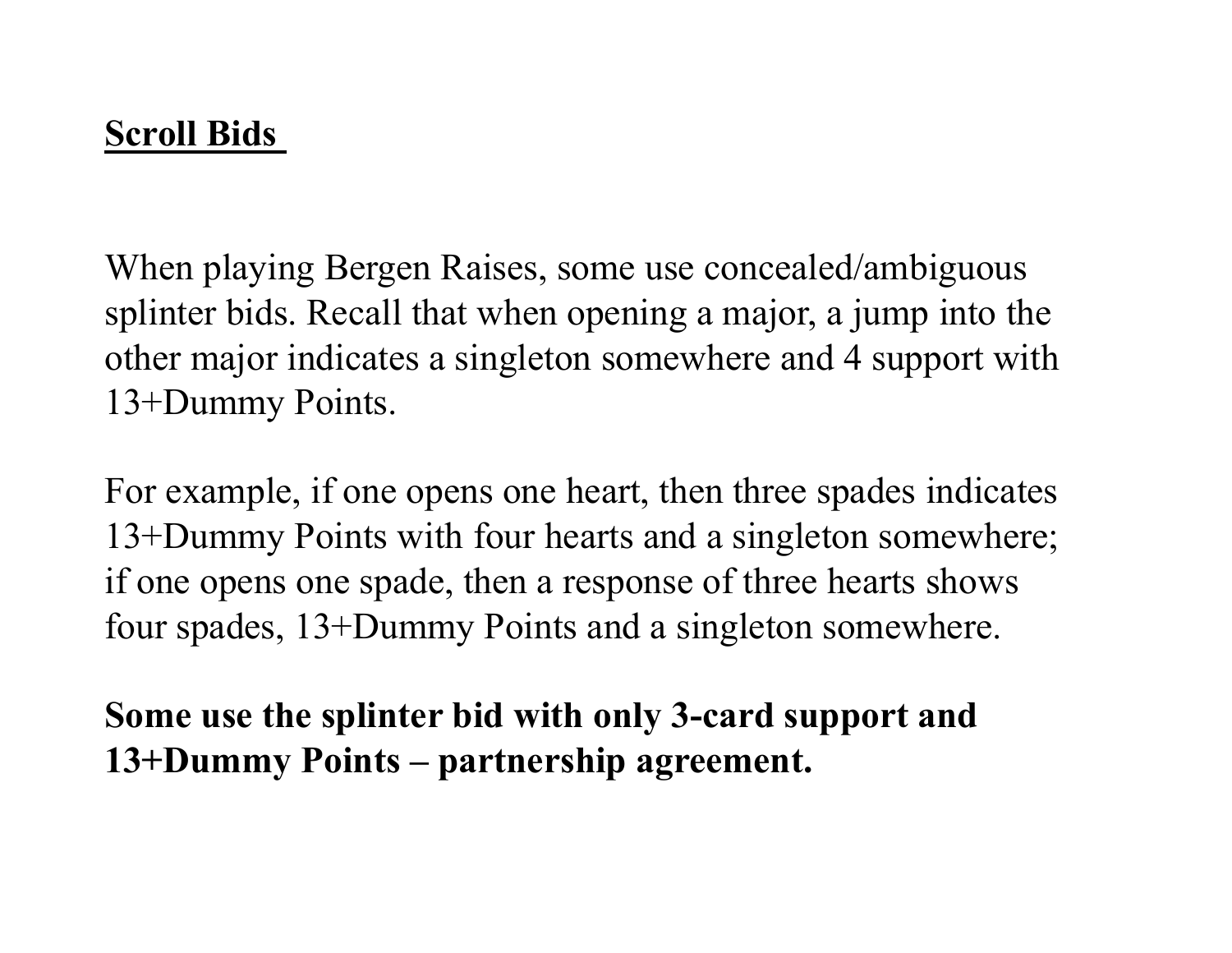To locate the singleton, the opener uses scroll asking bids. Thus, the bidding goes:  $1\blacktriangledown - 3\blacktriangle^*$ ,  $3NT^*$  or  $1\blacktriangle - 3\blacktriangledown^*$ ,  $3\blacktriangle^*$ . The responses after the 3NT\* scroll asks are:  $4\clubsuit^*$ ,  $4\spadesuit^*$ ,  $4\spadesuit^*$  which shows singletons in either clubs, diamonds, or spades (some may use the bid of  $4\blacktriangledown$ , respectively; the corresponding responses after bidding  $3\cdot^*$  are:  $3NT^*=\cdot$ ,  $4\cdot^*=\cdot$ , and  $4\cdot^*=\cdot$ , the suit below the singleton. However, how do you indicate not a singleton, but a VOID when using the concealed/ambiguous splinter bids? \*=alert

To show either a singleton or a void, one continues with a scroll bid. Then up-the-line bids are used to show a singleton or VOID and simultaneously provides one with information about keycards for the agreed upon suit. After hearing the response to the asking scroll bids  $(3NT^*$  or  $3\spadesuit^*)$ , one uses the next sequential up-the-line bid to determine the nature of the shortage. \*=alert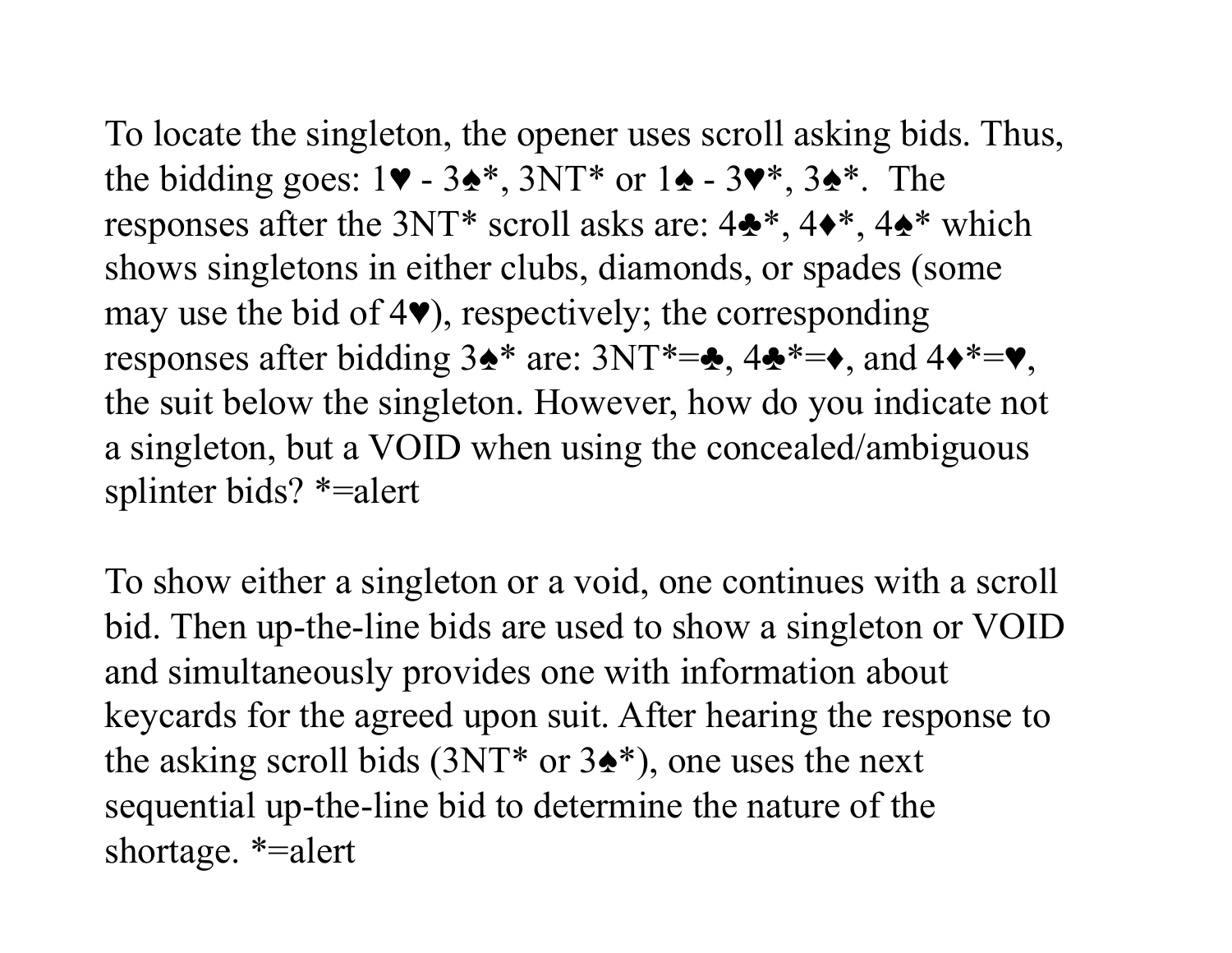Step 1 (the next cheapest bid) says it is a singleton, and Steps 2-5, the next four bids, indicate one has a void and simultaneously shows keycards.

To illustrate, suppose we are playing 1430 RKCB. And the bidding goes:  $1\blacktriangledown - 3\blacktriangle^*$ ,  $3NT^*$  and one hears the response  $4\blacktriangle^*$ . To ask about the nature of the shortage (singleton or void), one uses the next sequential up-the-line bid to ask, bids  $4\bullet$  (no alert required). The responses for showing a singleton and/or associated keycards for the major suit (hearts) with a void are  $(*=$ alert):

- 4♥ club singleton (next cheapest step)
- 4♠ club void with 1 or 4 keycards (step 2)
- 4NT club void with 0 or 3 keycards (step 3)
- 5♣ club void with 2 keycards w/o the queen (step 4)
- 5♦ club void with 2 keycards with the queen (step 5)

If you play 0314 RKC, you merely interchange steps 2 and 3 .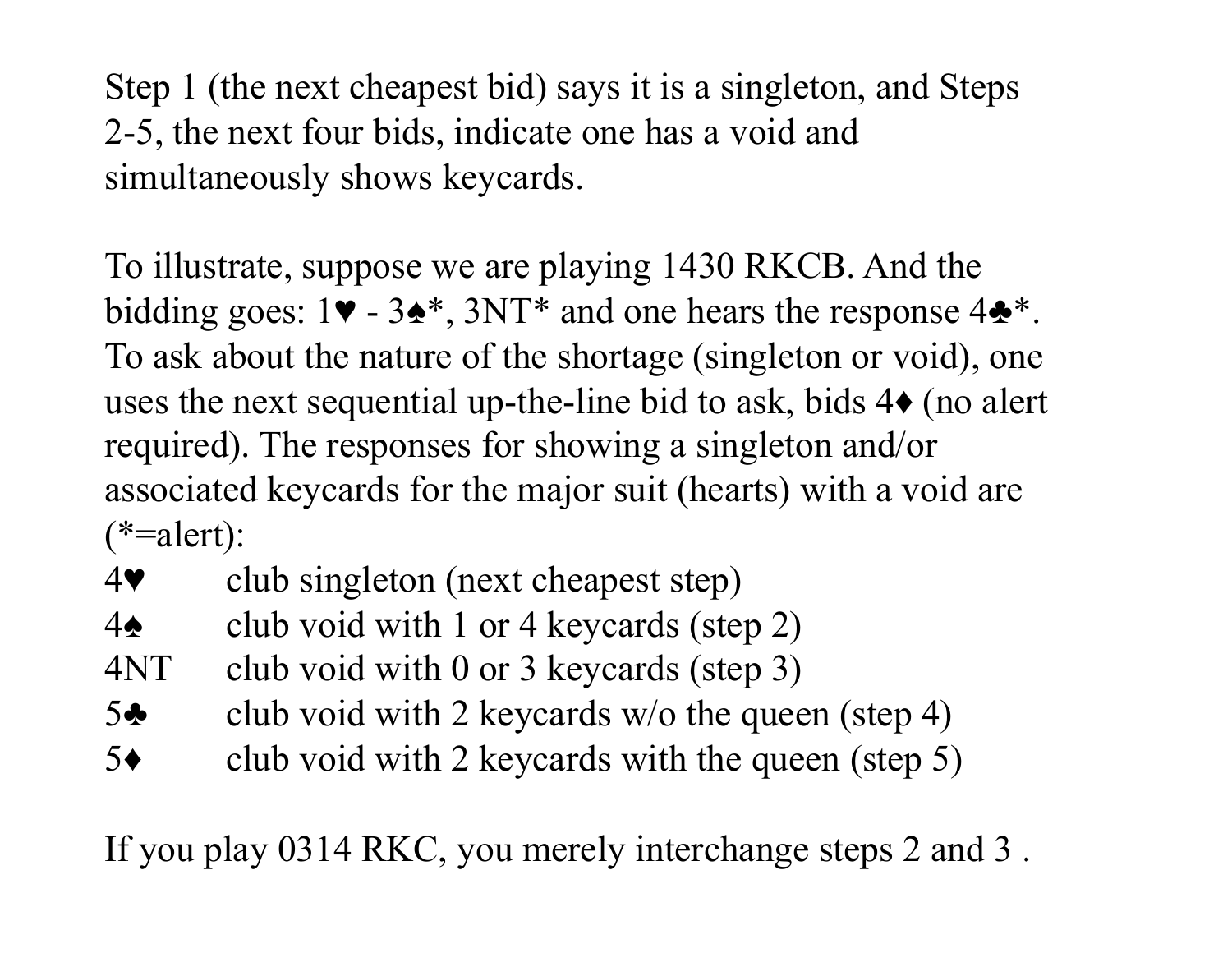In a similar situation, after hearing 4♦, one would use the upthe-line bid of 4♥ (no alert required) to ask about the nature of the shortage. Now, 4♠ shows a singleton diamond and the keycard steps 2-5 are: 4NT, 5♣, 5♦, and 5♥. After hearing the response 4♠, the up-the-line asking bid is 4NT. Then, 5♣=singleton in spades and the keycard steps (2-5) are: 5♦, 5♥, 5♠, 5NT.

Opening one spade, to show a singleton somewhere with 13+HCP and four-card support is 3♥\*. After hearing the bid of 3♠\*, one indicates a singleton with the bids 3NT\*=♣, 4♣\*=♦, and 4♥\*=♠. To ask about the nature of the shortage, one again uses the up-the-line bids:  $4\clubsuit$ ,  $4\spadesuit$ , and  $4\spadesuit$  (no alert required). Again, the next cheapest up-the-line bid indicates a singleton and steps 2-5 are used to show a void and simultaneously keycards for the major suit spades. To illustrate, following the bid of 4♣, the shortage bid is 4♦. The responses follow.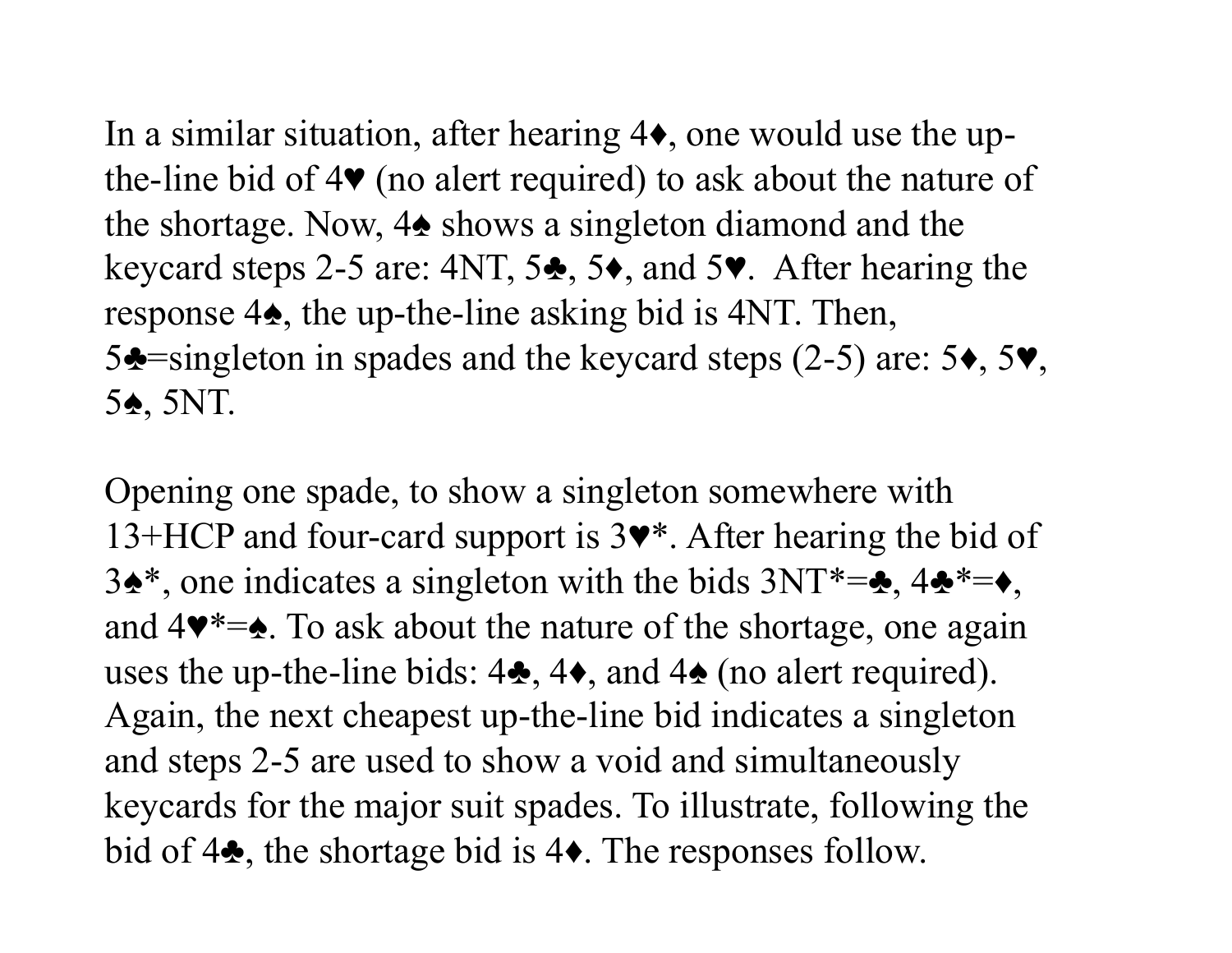To illustrate, following the bid of 4♣, the shortage bid is 4♦. The responses follow.

- 4♥ diamond singleton (next cheapest step)
- 4♠ diamond void with 1 or 4 keycards (step 2)
- 4NT diamond void with 0 or 3 keycards (step 3)
- 5♣ diamond void with 2 keycards w/o the queen (step 4)
- 5♦ diamond void with 2 keycards with the queen (step 5)

We next consider a few EXAMPLES – If this is too complicated, another option is to use concealed splinters to show a singleton and a DOUBLE JUMP BID IN THE SUIT TO SHOW A VOID!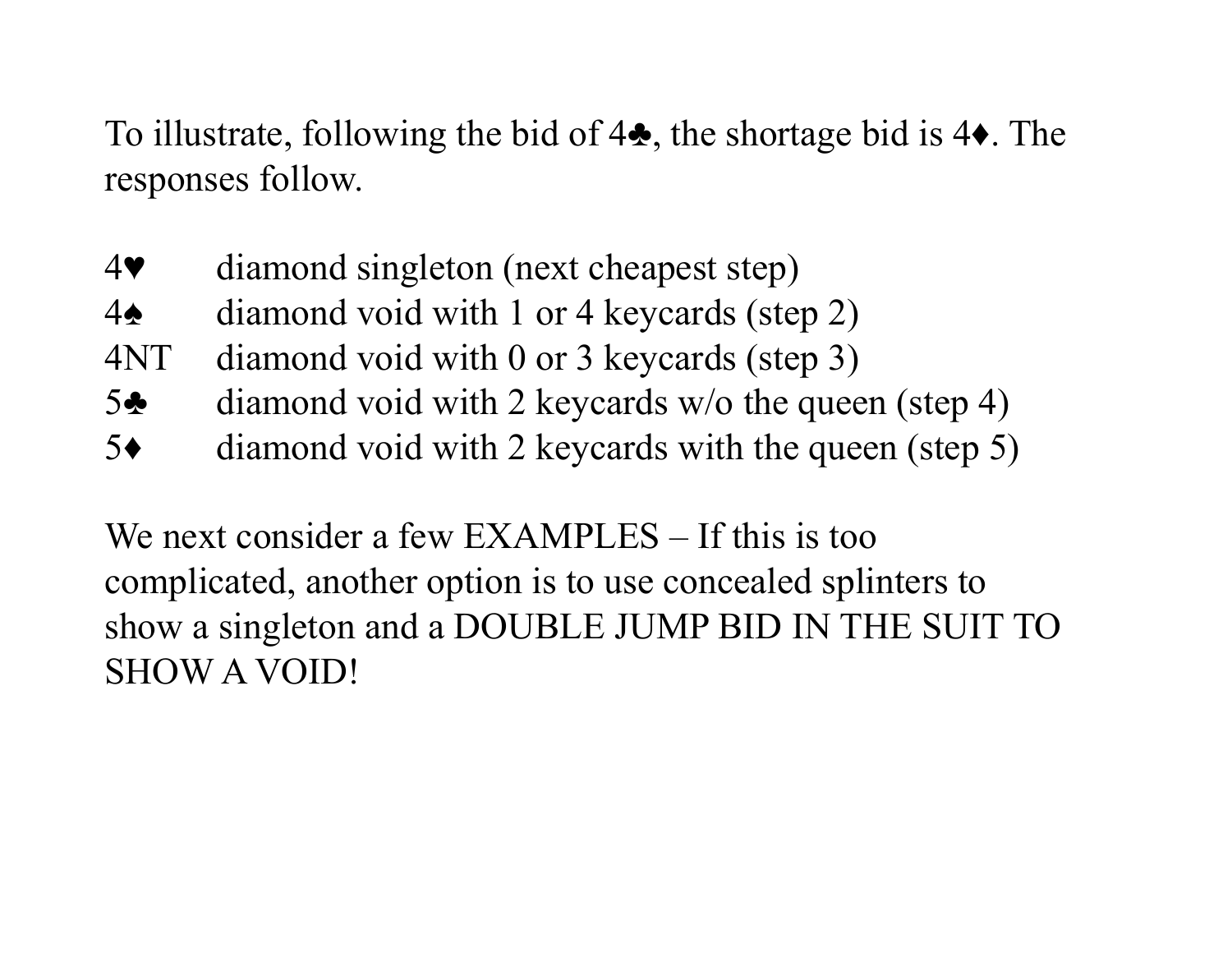## **To illustrate how the bids may be used, we consider two examples using Scroll Bids.**

 **Example** 

**♠**AQJ762 ♠K984

3♠\* (shortage asking bid) 4♣\* (singleton/void in

 $5NT (SKA)$  6 $\bullet$  (None) 7♠ Pass

**Opener Responder**  $\sqrt{3}$   $\sqrt{AQ92}$  $\triangle$ 9872  $\triangle$ void  $\triangle$ KQ  $\triangle$ A7632

## **Opener Responder**

1♠ 3♥\*(shortness somewhere) diamonds) 4♦ (modified scroll ask) 4NT (void in diamonds with 0 or 3 keycards)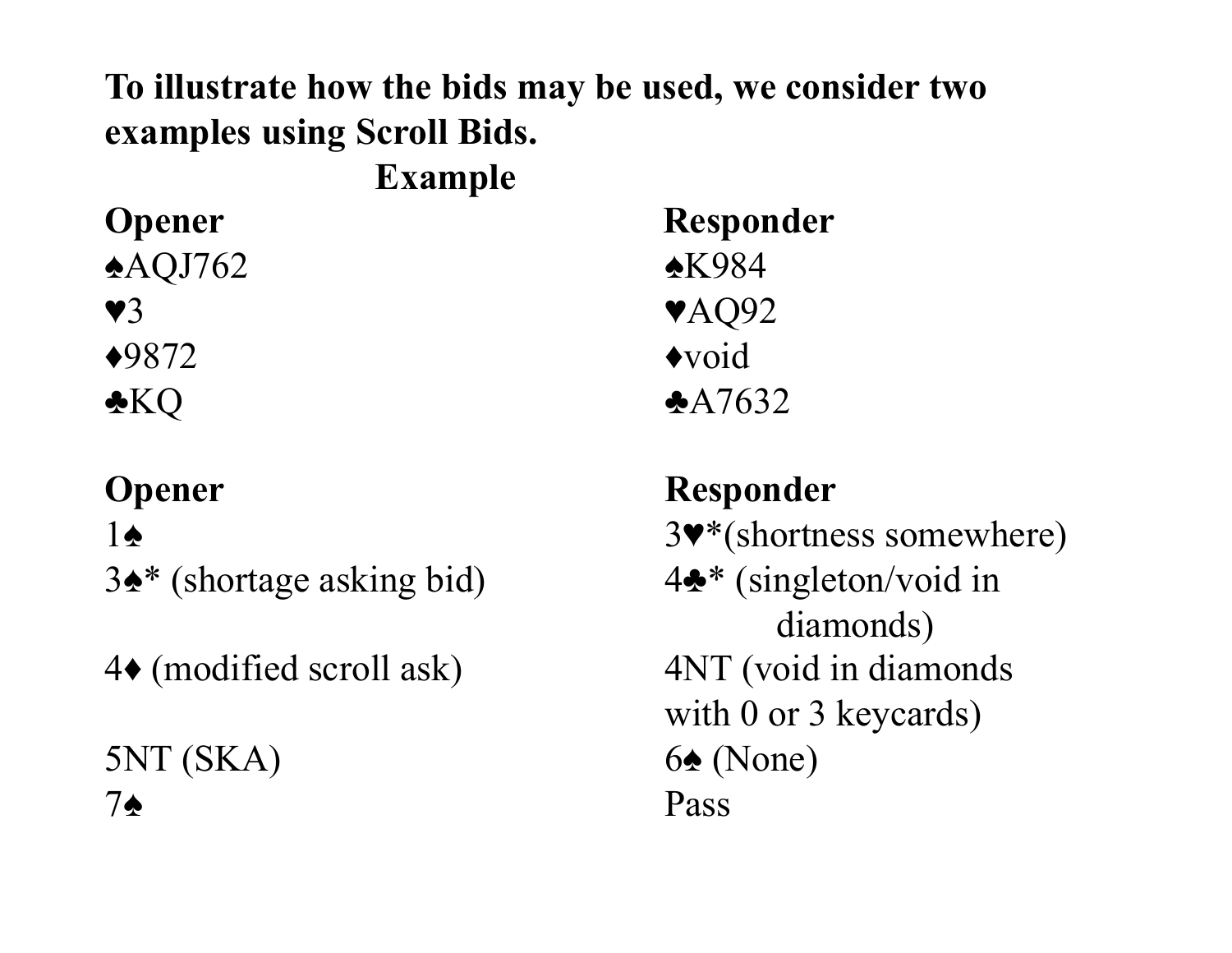## **Variations of Scroll Bids by Partnership Agreement**

(1) If you do not like the submarine-like bids (when spades is the agreed suit), one may employ bids that are similar to the heart opening. Then after 1 $\triangle$  - 3 $\blacktriangleright\$ <sup>\*</sup>, 3 $\blacktriangleright\$ <sup>\*</sup> (ask) the responses are 4 $\blacktriangleright\$ <sup>\*</sup> = $\blacktriangleright$ , and 4 $\blacktriangleright\$ = $\blacktriangleright$ , and 4♥\*=♥, or one may use 3NT to show singleton/void in hearts. Partnership agreement.

(2) In addition, one may substitute the bid of  $4\blacktriangledown^*$  to show a spade singleton/void (with opening  $1\blacktriangledown$  instead of bidding  $4\blacktriangle^*$ ) after the 3NT asking bid when one has no slam interest. This allows opener to pass or use 4♠ as the 1430 Roman Keycard Blackwood (RKCB) with kickback.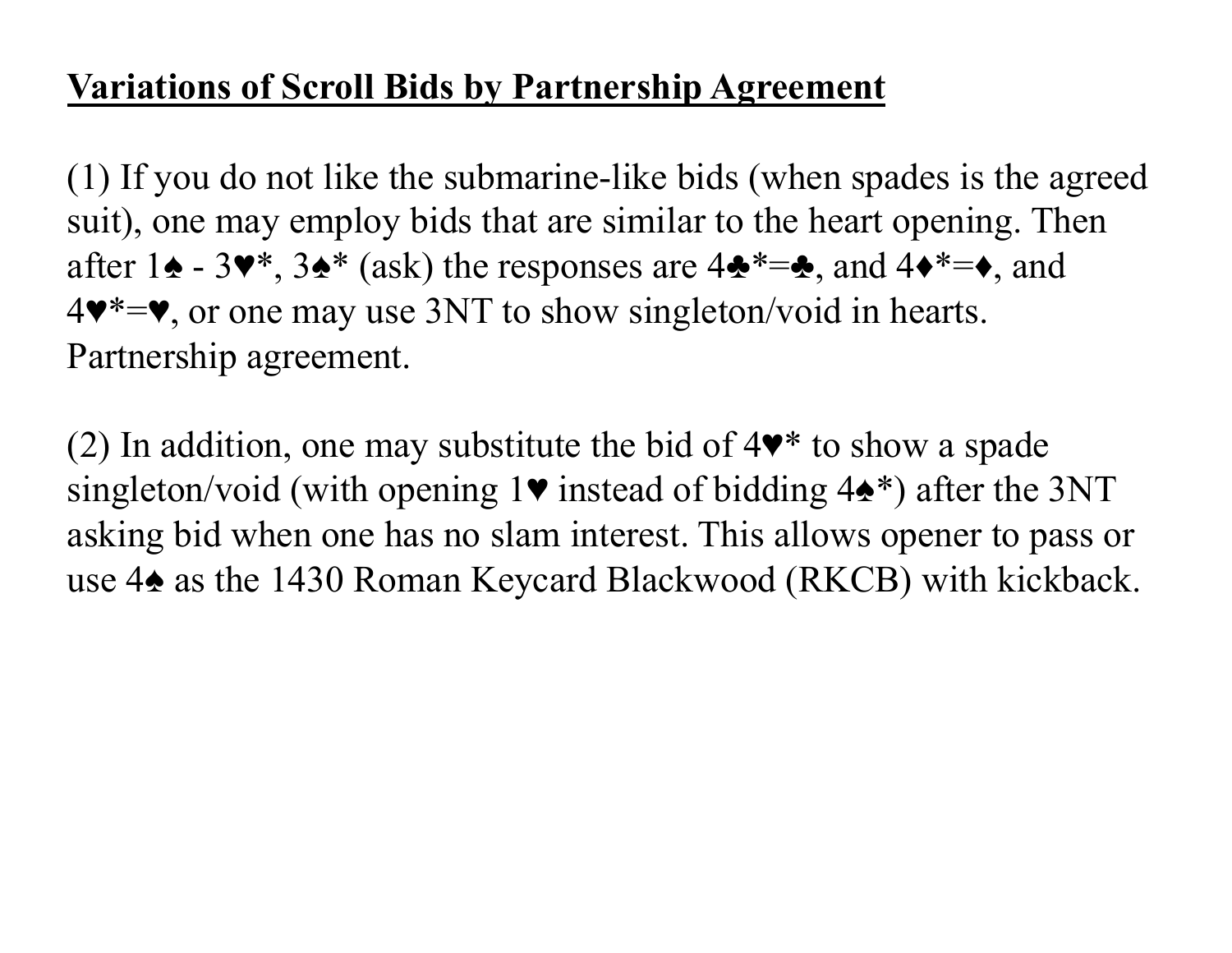#### **After Jacoby 2NT\***

When playing Jacoby  $2NT^*$  after a major suit opening, the three-level bid by responder is alerted and says that one has a singleton or void in the suit bid. **The bid of 2NT\* in response to partner's opening bid of one of a major shows at least four trump and 13+ points in support of the major suit. And, in response to the bid of 2NT\*, opener's bid at the three levels shows a singleton or a void.** 

## **What does responder do next?**

With a minimum and no interest based on opener's response, responder usually jumps to game in the agreed suit. All other bids show at least some slam interest. Responder's new suit bids are often cuebids looking for slam.

**Are there other options?**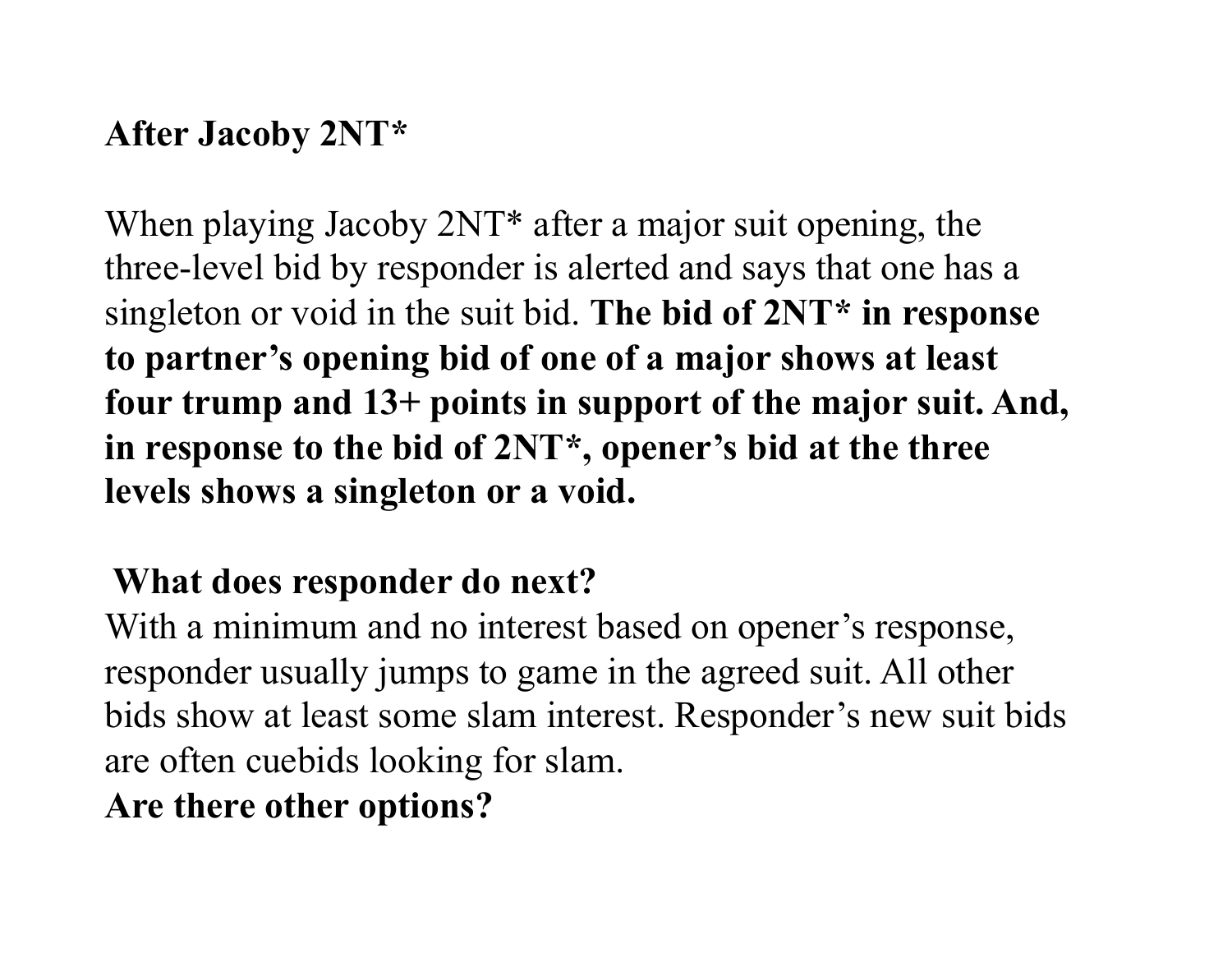Yes, one may use Modified 4-level Scroll bids!

Let's look at two bidding sequences:

(A)1 $\triangle$  - 2NT<sup>\*</sup> - 3<sup> $\triangle$ \*/3 $\triangle$ \*/3 $\triangleright$ <sup>\*</sup> which shows a singleton or a void in</sup> the suit bid.

(B) 1♥ - 2NT\* - 3♣\*/3♦\*/3♠\* which shows a singleton or a void in the suit bid.

To determine whether or not partner has a singleton or a void, one bids as follows.

For sequence (A), one bids:  $4\cdot/4\cdot/4\cdot$ For sequence (B), one bids:  $4\cdot/4\cdot/4\cdot$ 

Modified 4-level Scroll bids are 4-level sequential step-up bids. Do you have a singleton or a void?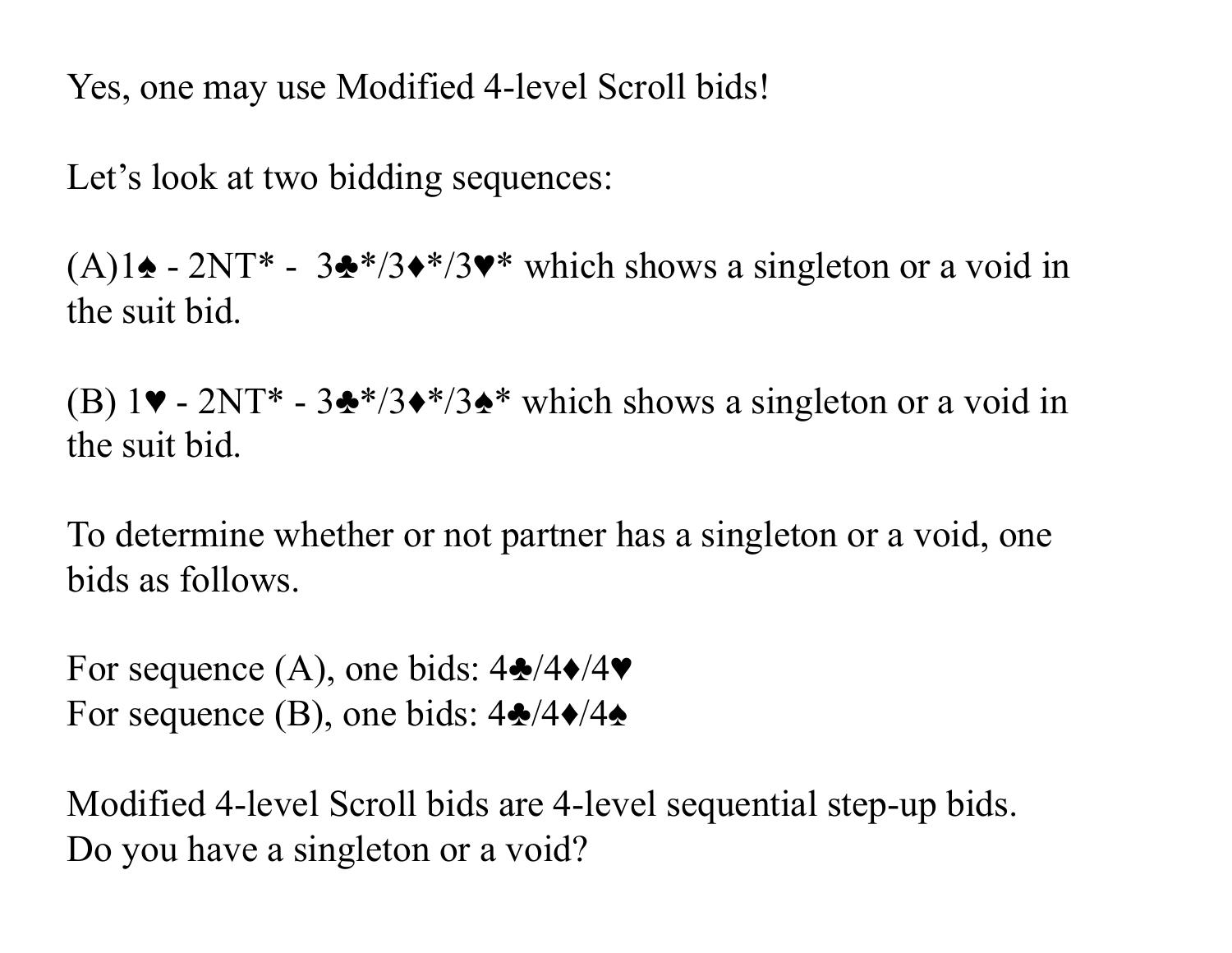Responses to the scroll bids using 1430 become:

Next cheapest bid shows a singleton

(Step 2) shows 1 or 4 keycards with a void (Step 3) shows 0 or 3 keycards with a void (Step 4) shows 2 keycards without and a void (Step 5) shows 2 keycards with the queen and a void

Thus, one is easily able to determine singleton and void with Keycard Blackwood.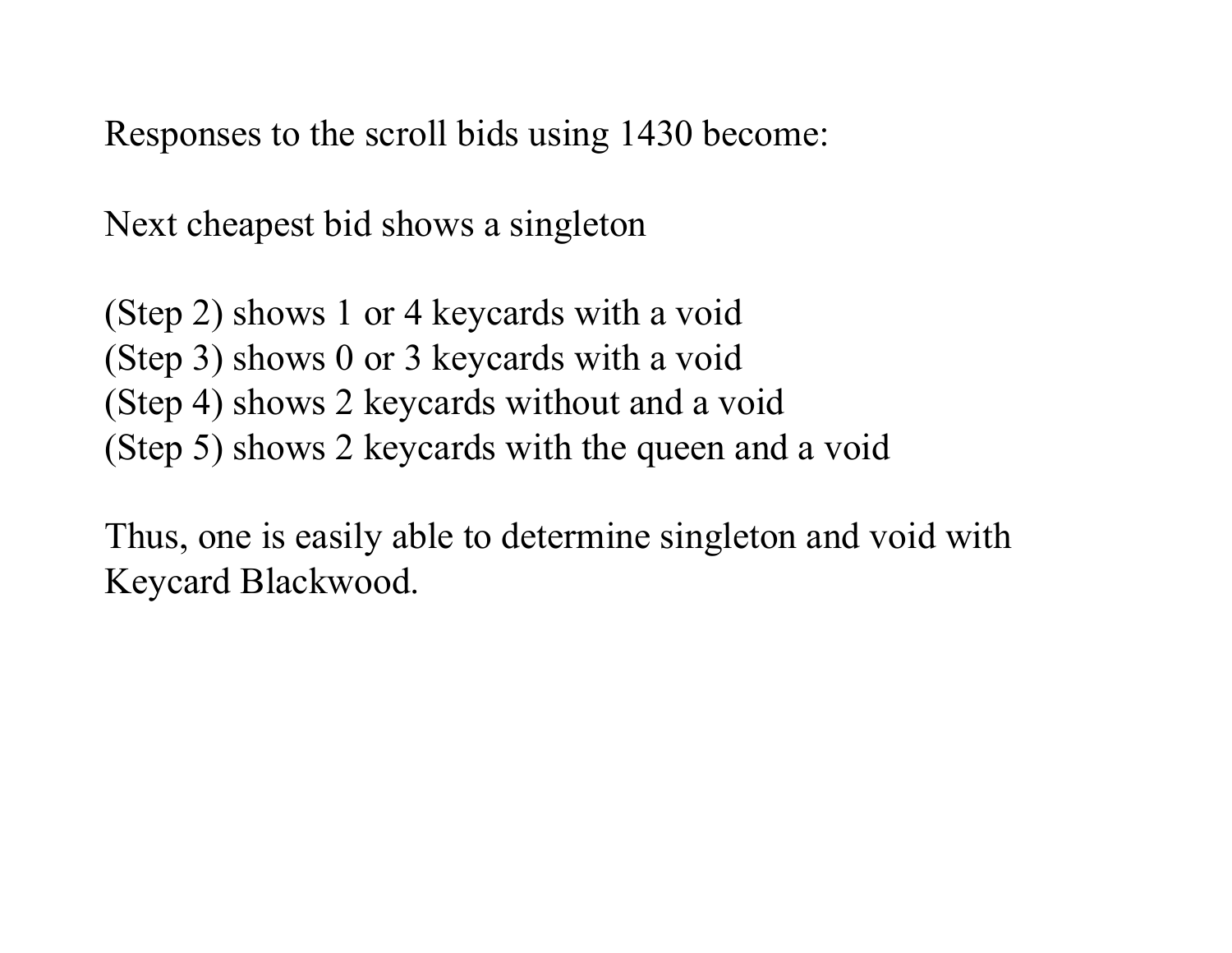## Example

Opening one 1♠ and responding 2NT\*, suppose partner hears the bid 3♥\* that shows a singleton/void in hearts. After hearing the bid of 3♥\*, one next bids 4♥\* to ask whether it is a singleton heart or a void (**note, the bid of 4♠ is a sign-off**).

The responses follow.

- 4♠ heart singleton (next cheapest step)
- 4NT heart void with 1 or 4 keycards (step 2)
- 5♣ heart void with 0 or 3 keycards (step 3)
- 5♦ heart void with 2 keycards without the queen (step 4)
- 5♥ heart void with 2 keycards with the queen (step 5)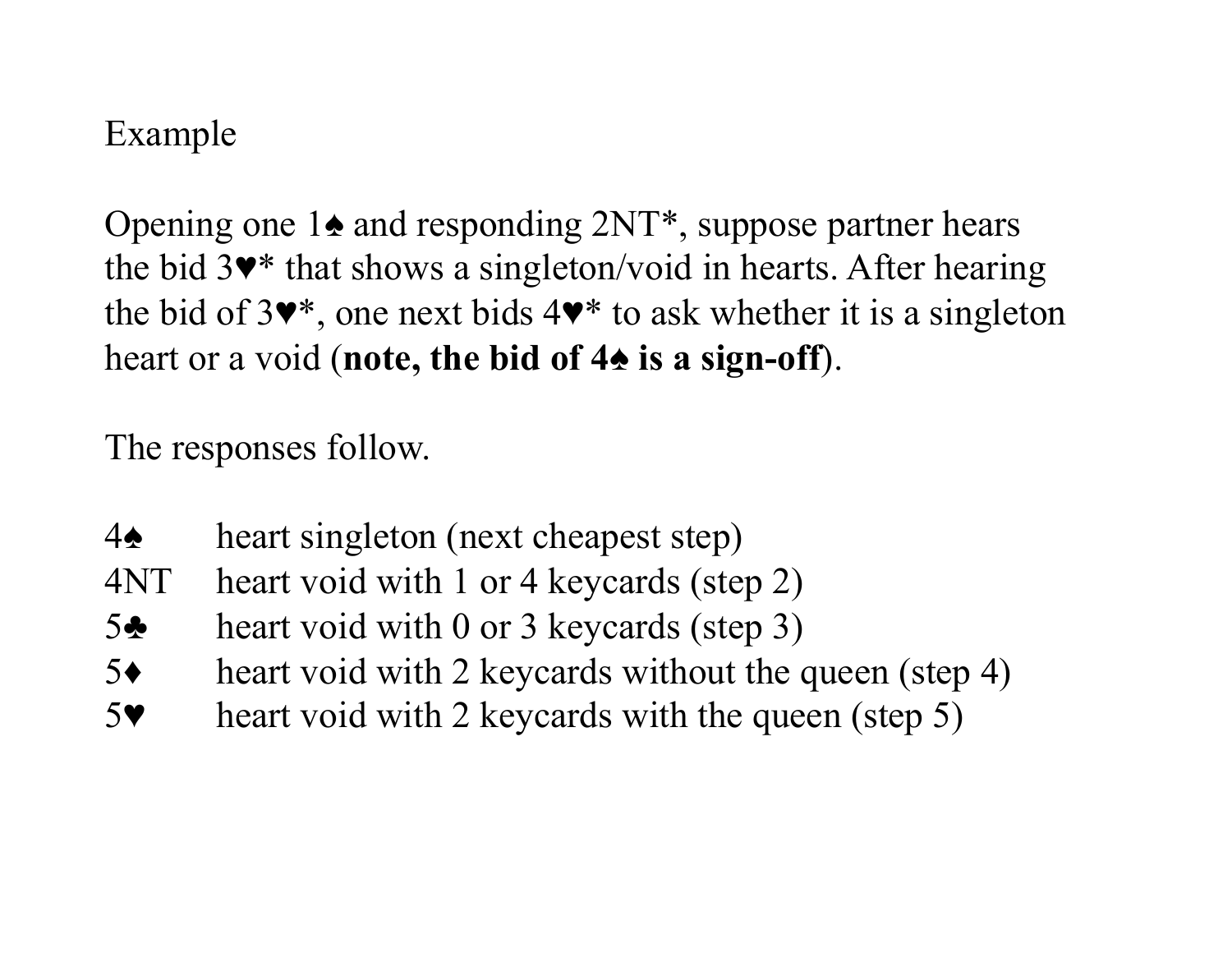Similarly, opening one 1♥, the responses after hearing for example  $3\cdot \bullet^*$  (a spade singleton/void), and one would bid 4 $\bullet$ .

- 4NT spade singleton (next cheapest step)
- 5♣ spade void with 1 or 4 keycards (step 2)
- 5♦ spade void with 0 or 3 keycards (step 3)
- 5<sup>♥</sup> spade void with 2 keycards without the queen (step 4)
- 5NT spade void with 2 keycards with the queen (step 5)

Observe that the asking bids and responses provide all the information required to bid slam or to sign off at the five-level.

Note: Playing Scroll asking bids, the bid of 4♠ is not 1430 kickback for hearts!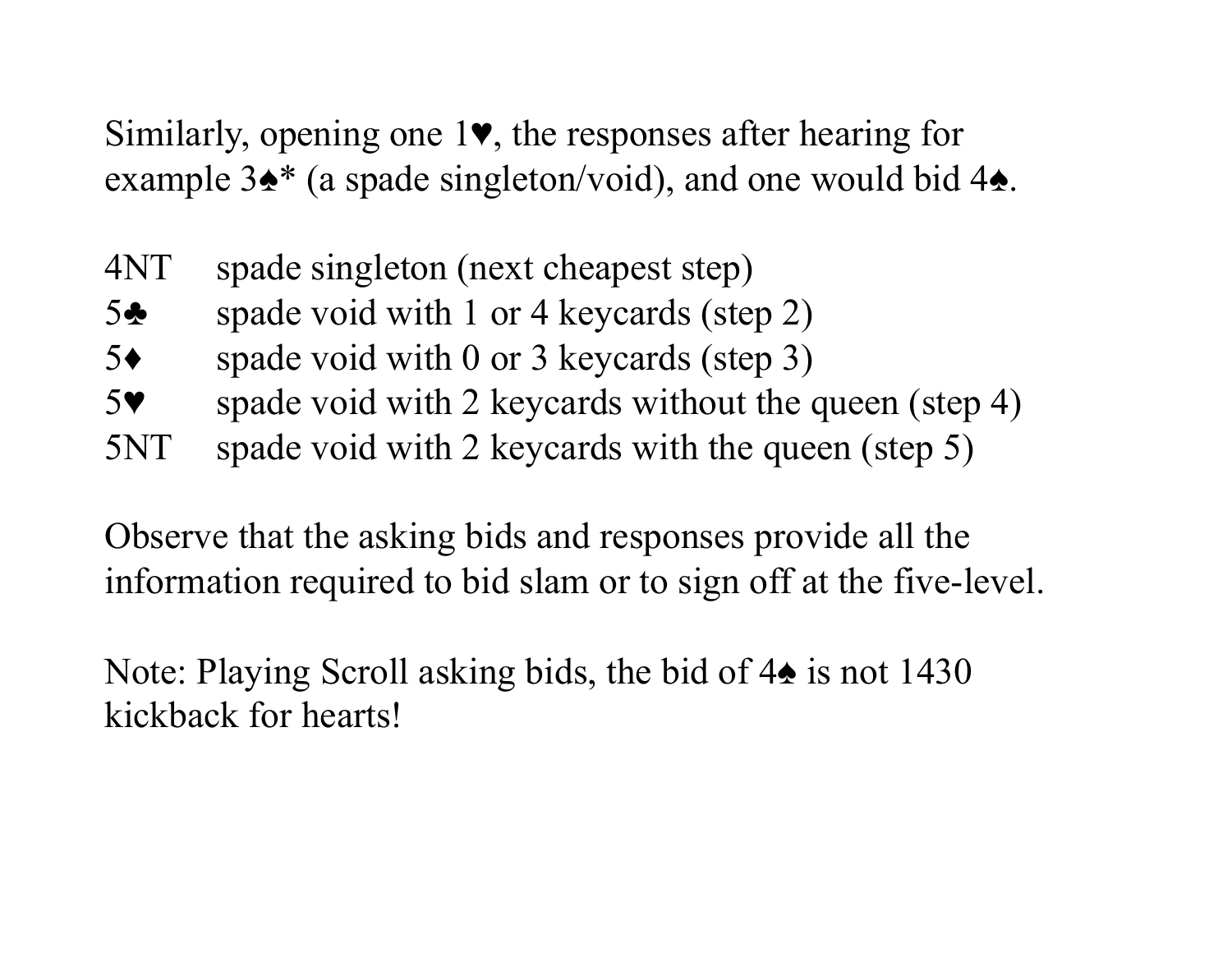## **Scroll Bids after Jacoby – Example 1**

 $\triangle$ K765  $\triangle$ AQ

4**♠** (first step=singleton) 4NT (1430 RKCB) 5 $\triangle$  (1/4) 6 $\triangle$  (Missing an ace) Pass Pass

**Opener Responder ♠**AQ875 ♠K10642  $\blacktriangledown$   $\blacktriangledown$   $\blacktriangledown$   $\blacktriangle$   $\blacktriangle$   $\blacktriangledown$   $\blacktriangle$   $\blacktriangle$   $\blacktriangle$   $\blacktriangle$   $\blacktriangle$   $\blacktriangle$   $\blacktriangle$   $\blacktriangle$   $\blacktriangle$   $\blacktriangle$   $\blacktriangle$   $\blacktriangle$   $\blacktriangle$   $\blacktriangle$   $\blacktriangle$   $\blacktriangle$   $\blacktriangle$   $\blacktriangle$   $\blacktriangle$   $\blacktriangle$   $\blacktriangle$   $\blacktriangle$   $\blacktriangle$   $\blacktriangle$   $\blacktriangle$   $\blacktriangle$   $\blacktriangle$   $\blacktriangle$   $\blacktriangle$   $\black$  $\triangle$ K43  $\triangle$ A2

**Opener** Responder  $1\spadesuit$  2NT<sup>\*</sup> (Jacoby) 3♥\* (shortage in hearts) 4♥\* (singleton/void - Ask)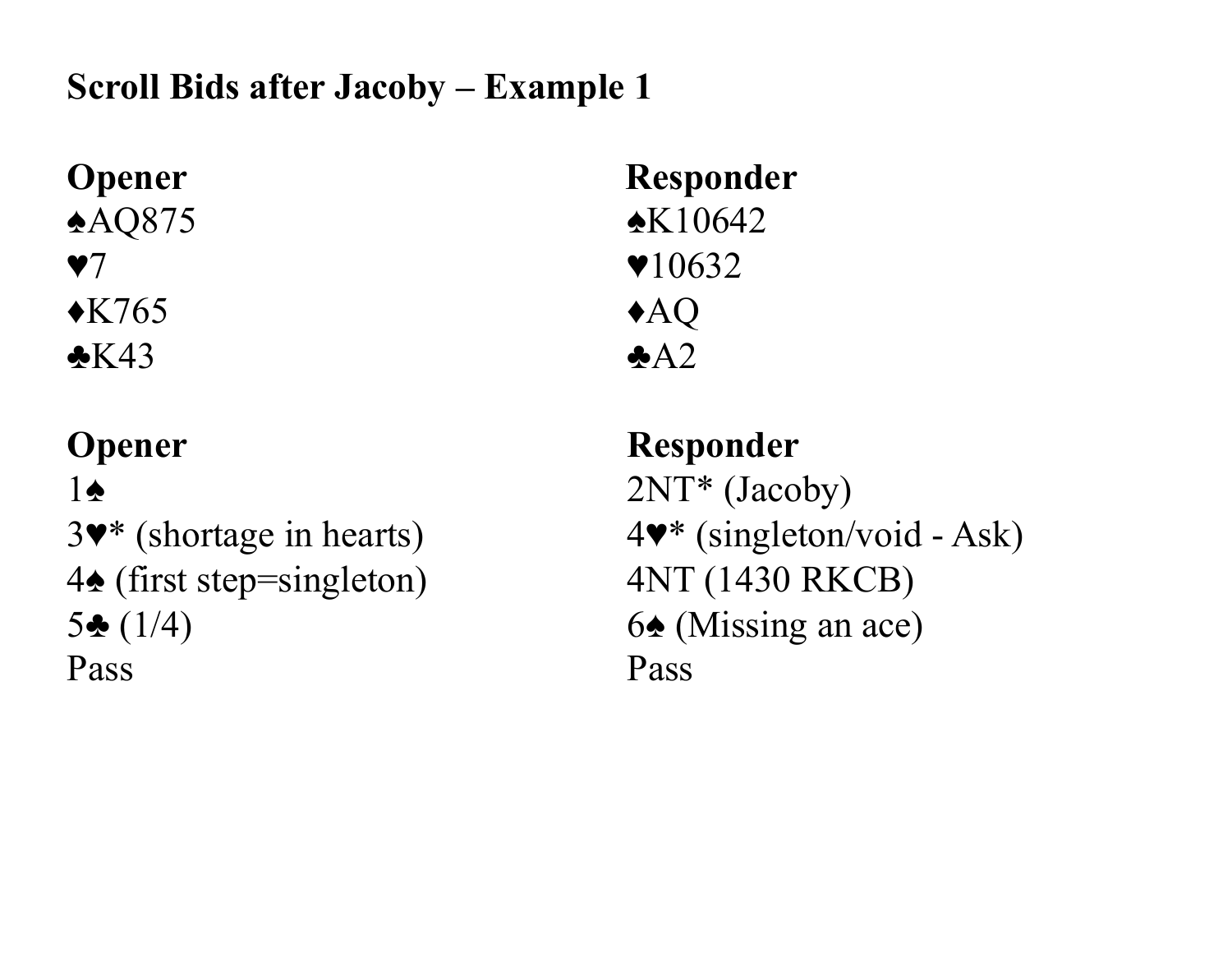## **Scroll Bids after Jacoby – Example 2**

| <b>Opener</b>                                                  | <b>Responder</b>               |
|----------------------------------------------------------------|--------------------------------|
| $\triangle$ KJ832                                              | $*A10764$                      |
| $\blacktriangledown$ A92                                       | $\blacktriangledown$ KQ5       |
| $\blacklozenge$ Void                                           | $*872$                         |
| $\cdot$ K10843                                                 | A2                             |
| <b>Opener</b>                                                  | <b>Responder</b>               |
| $1\spadesuit$                                                  | $2NT*$ (Jacoby)                |
| $3\bullet^*$ (shortage in diamonds)                            | $4\bullet^*$ (singleton/void)) |
| 5 $\div$ (4 <sup>th</sup> step = 2 keycards with void)7 $\div$ |                                |
| Pass                                                           | Pass                           |

## **Instead of using scroll bids, some partnerships after showing a singleton/void will make a second cue bid of the suit to show a void.**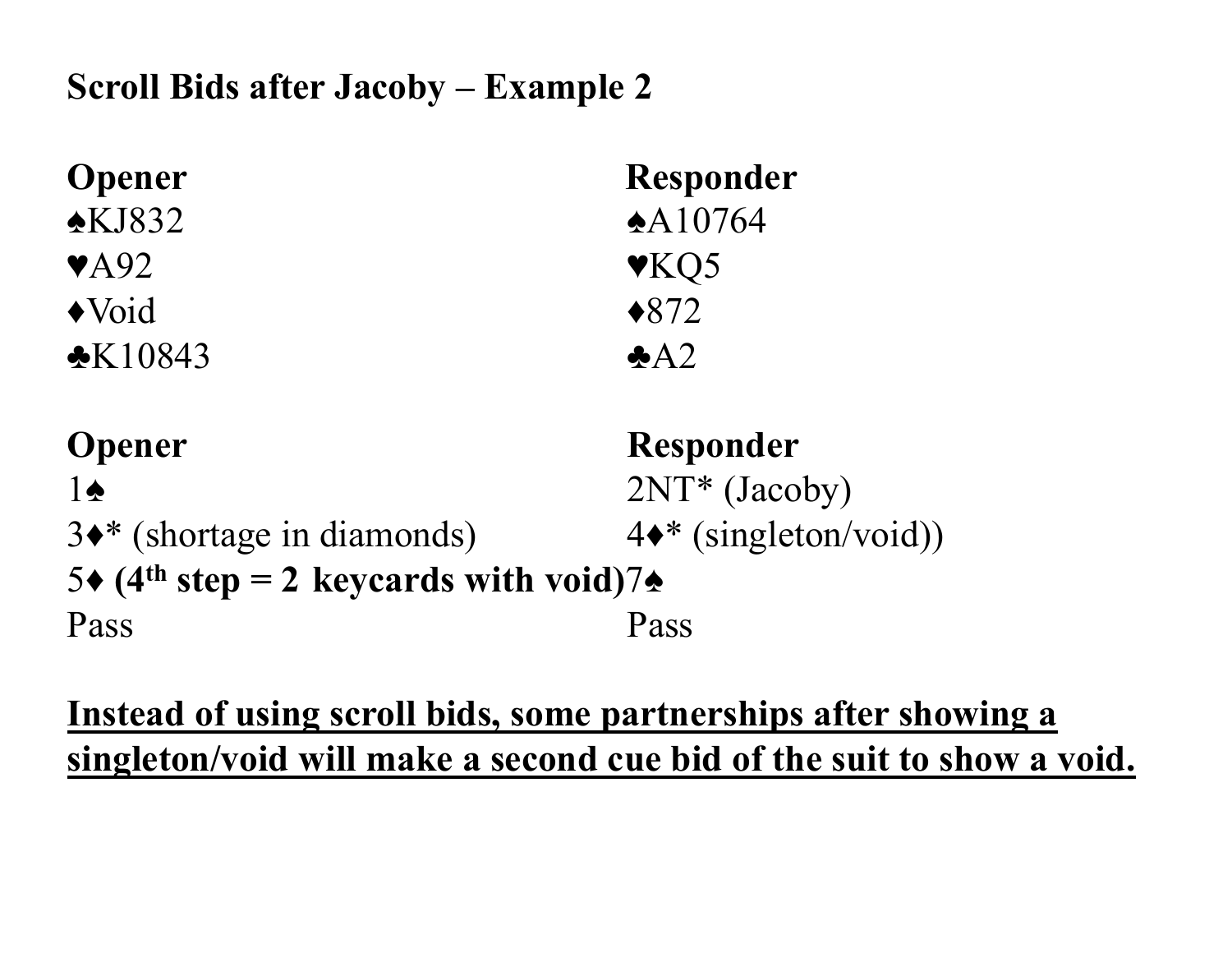**The use of "Scroll Bids" should enhance the convention card for those who use Bergen Raises (Reverse Bergen Raises or Combined Bergen Raises) playing 2/1, Standard American, or Precision.** 

**However, when using any convention, always evaluate your hand before proceeding.** 

**We look at an example to make the point.**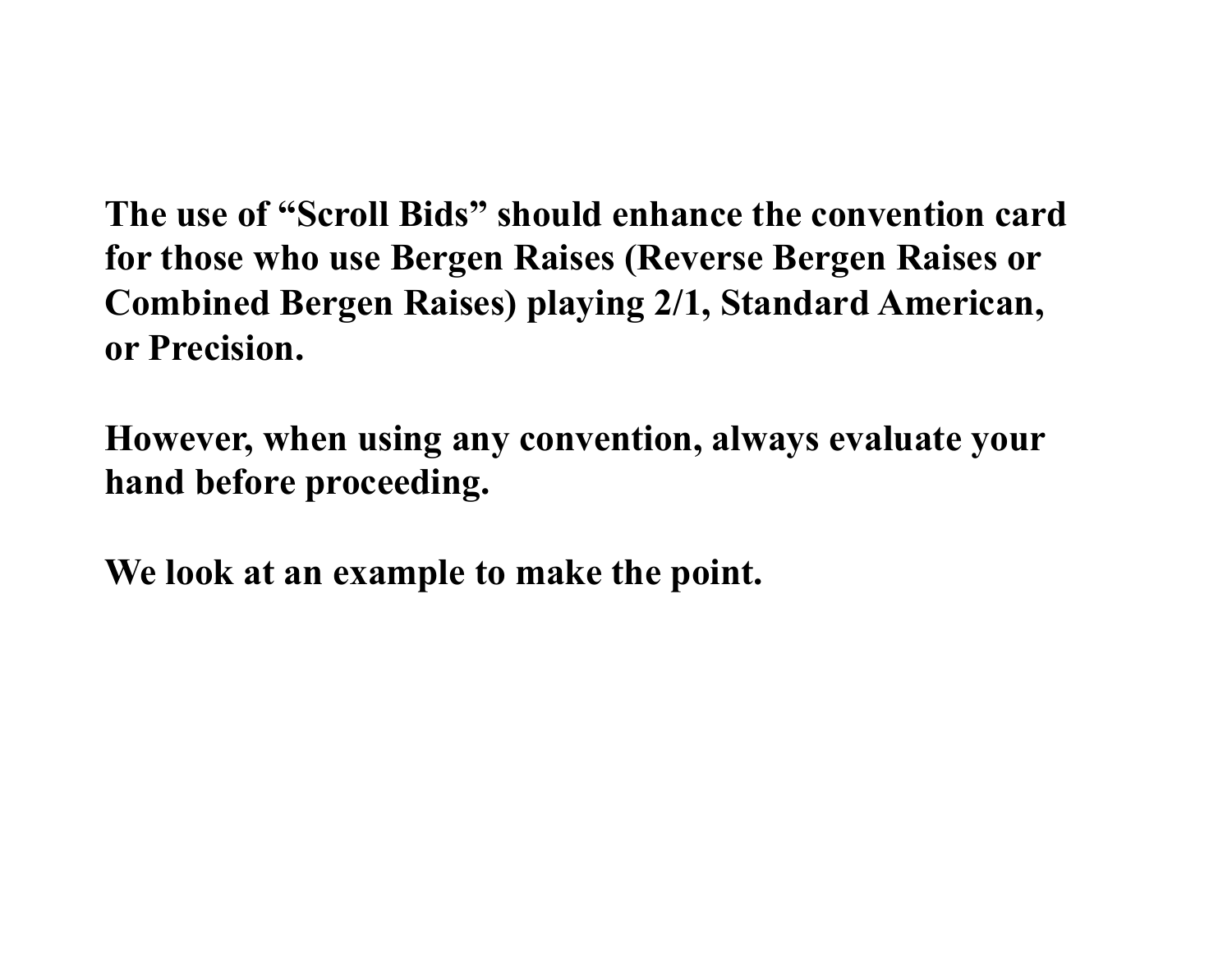#### **You open 1♠ with the following hand**

♠ KQ762 ♥ Q742 ♦KQ4 ♣A

Partner next shows you 10-12 dummy points.

Are you interested in Slam?

You have 16 HCP plus one point for length, you have only 17 starting points. However, with a fit you may add two points for the singleton and one more for the good side suit. You have 20 Bergen Points. Adding 20 to 12 yields only 32 total points; short of the required 33 points required for slam.

**Hence do not investigate slam!** The complete deal follows.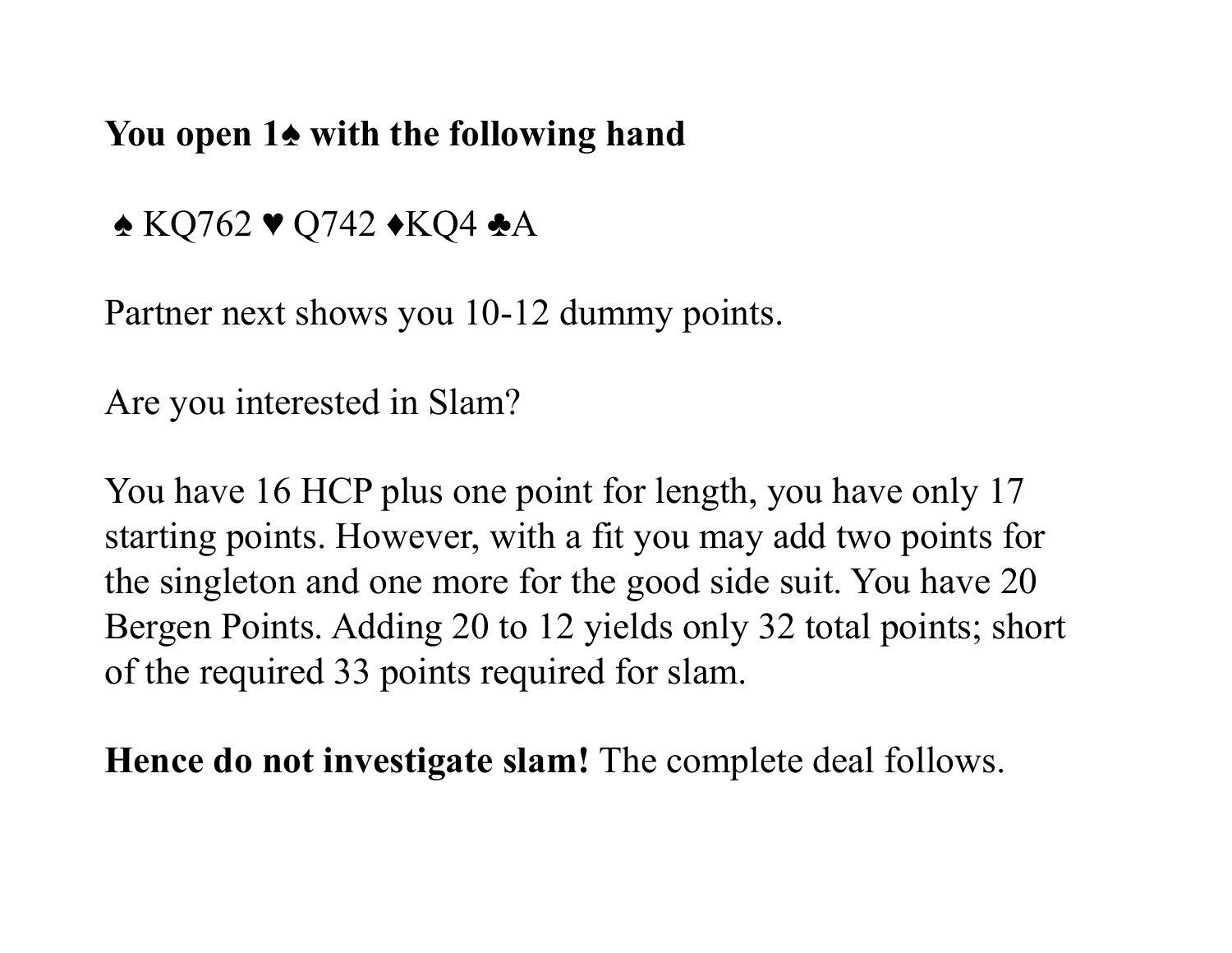Dealer South N-S Vulnerable

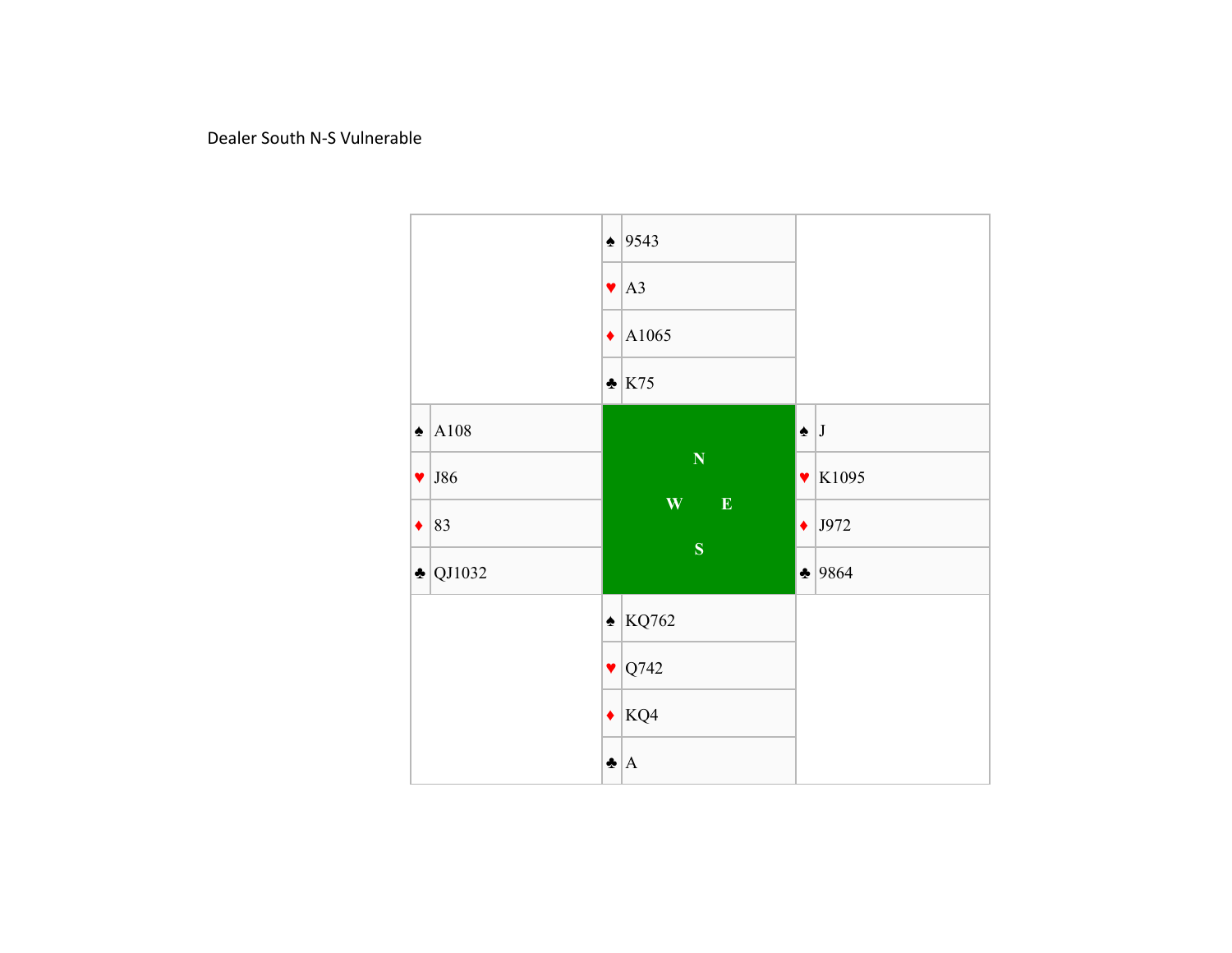If you were to bid slam, West would lead the  $\triangle Q$  and  $6\triangle A$  is down two. Declares loses two spades and one heart.

Think before investigating slam, an overbid usually leads to a bad result.

# **Roman Keycard Gerber (RKCG)**

When is 4♣ asking for aces (Gerber)? When is 4NT asking for aces (1430 RKCB)? When is 4♣ a cuebid or a splinter? When is 4NT quantitative? What is 4♣ after a transfer or after Stayman?

These are all questions partnerships must discuss. In general, most partners tend to play Gerber over first and last No Trump bids. That means if one opens 1NT or 2NT or if in the bidding sequence one bids 2NT or 3NT, the bid of 4 $\bullet$  is Gerber.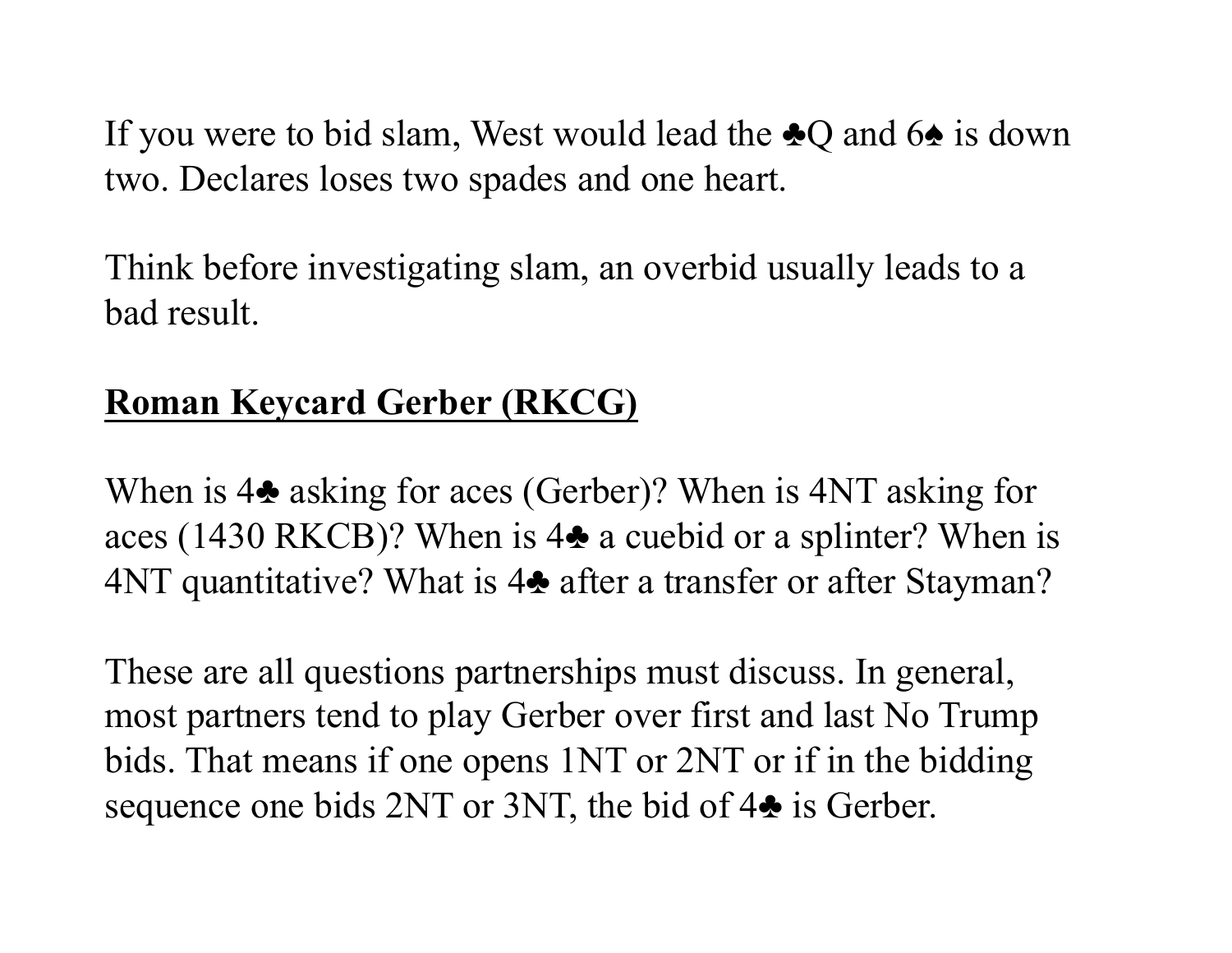However, when is 4♣ 1430 Roman Keycard Gerber (RKCG)?

### **In general, it is played when one has agreed upon a major suit and follows the bid of 2NT or 3NT.**

Partnerships that do not play Modified 4-level Scroll bids after Jacoby 2NT\* may use 4♣ as 1430 RKCB.

Some may use the bid after the ambiguous splinter bids of  $3\Psi^*/$ 3♠\*.

It is often used after the opening bid of 1NT (15-17) when one has agreed upon a major suit after, for example, a Jacoby transfer bid. Or after a 2NT Jacoby major transfer bid.

You should always discuss the use of the bid with your partner and some play 3014 or RKC Gerber.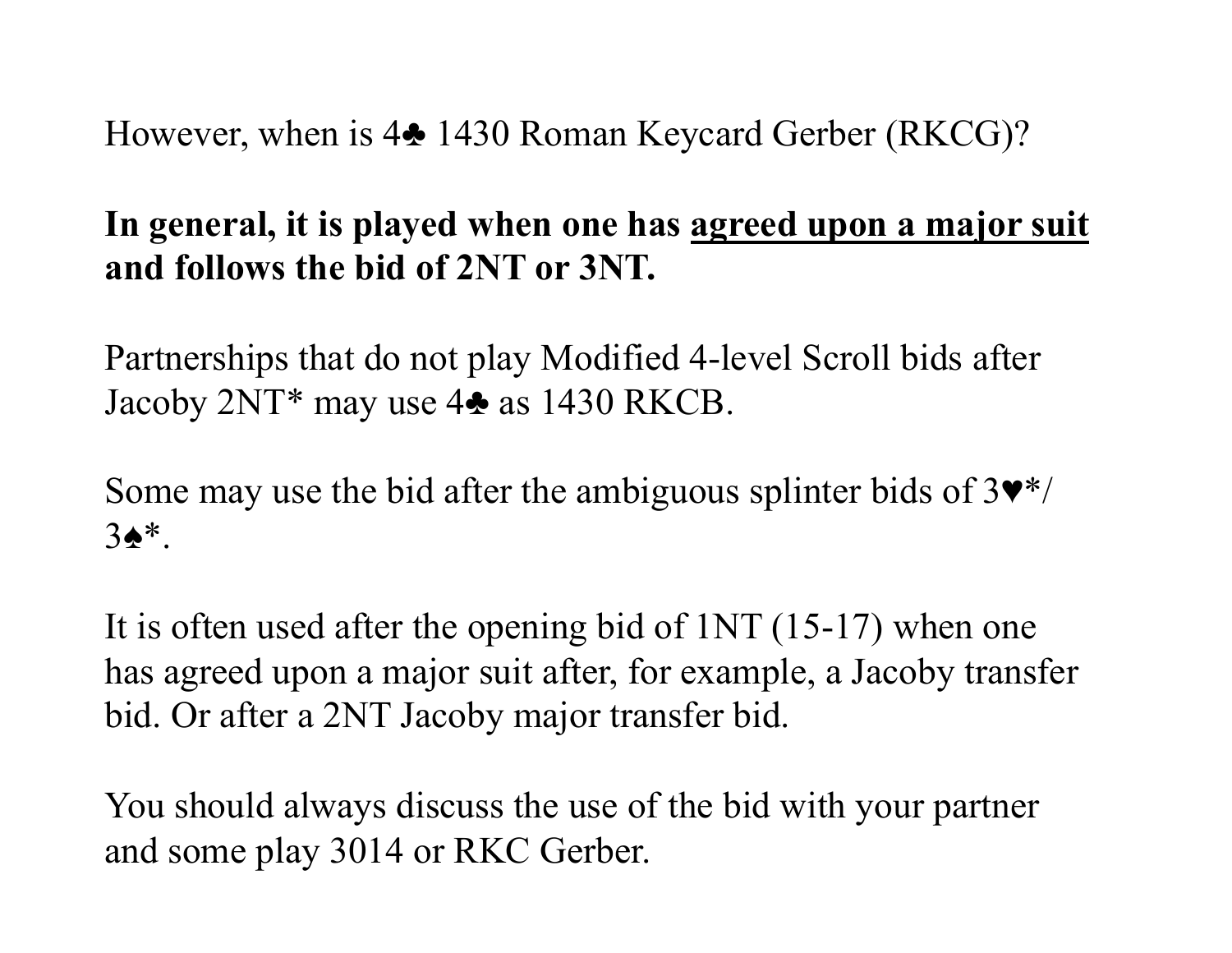The responses to the bid **4♣ 1430 RKCG Convention** are:

### **Responses to 4♣ RKCG**

- 4♦ 1/4 keycards
- 4♥ 0/3 keycards
- 4♠ 2/5 keycards without the queen
- 4NT 2/5 keycards with the queen

To show a void with two or four keycards, bid 5NT; with and odd number of keycards, bid the void at the six-level.

**Queen ask --** 4♥/4♠ - Next step

**King Asking bid 5♣.**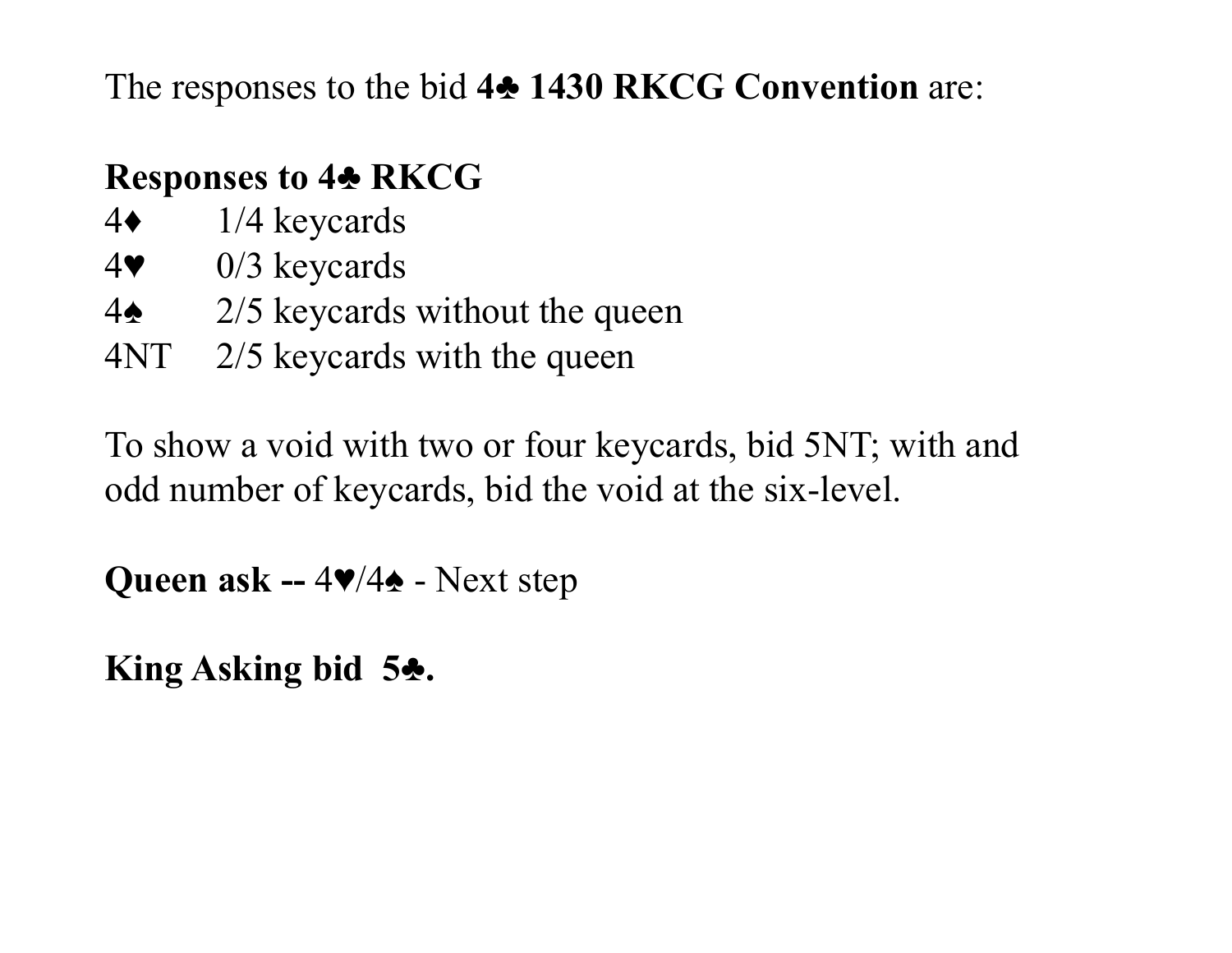### **To illustrate 1430 RKCG, we return to the two prior examples where we used Scroll bids – we use Keycard Gerber instead.**

## **Example 1**

| <b>Opener</b>      |  |
|--------------------|--|
| $\triangle$ AQJ762 |  |
| $\mathbf{V}3$      |  |
| $*9872$            |  |
| <b>*KQ</b>         |  |

**Opener Responder** 6 $\blacktriangledown$  (Number of King Ask) 6 $\blacktriangle$  (None) 7**♠** Pass

**Opener Responder ♠**AQJ762 ♠K984 **VAQ92**  $\blacklozenge$ void  $*$ A7632

1 3♥\*(shortness somewhere) 4♣\* (1430 RKCG) 6♦ (1/3 with diamond void)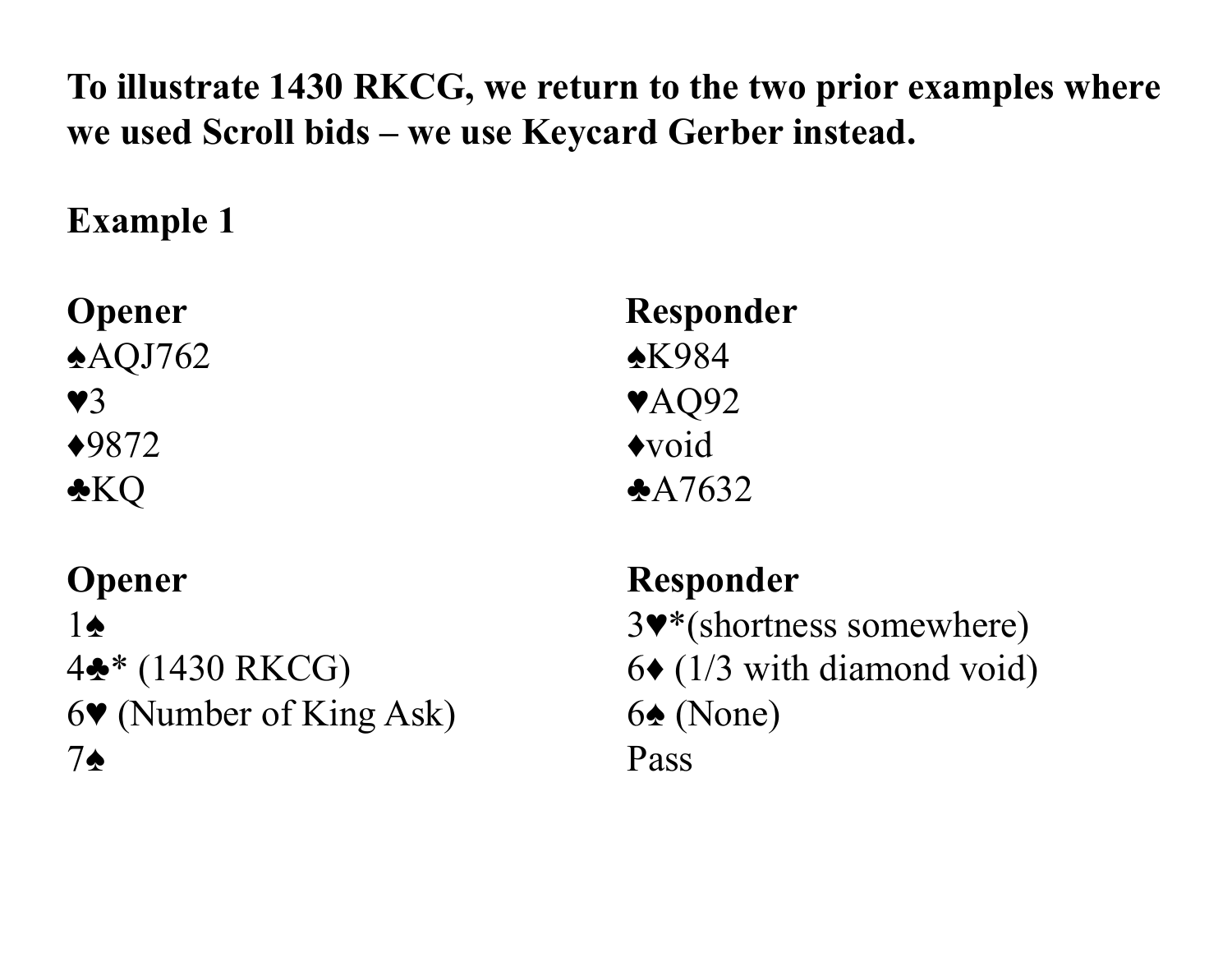#### **Example 2**

 $\triangle$ K765  $\triangle$ AQ  $\triangle$ K43  $\triangle$ A2

### **Opener** Responder  $1♦$  2NT<sup>\*</sup> (Jacoby) 4♣ (1430 RKCG) 4♥ (0/3) 5 $\triangle$  (0 or 3?) 6 $\triangle$  (three) Pass Pass

**Opener Responder ♠**AQ875 ♠K10642  $\sqrt{7}$   $\sqrt{10632}$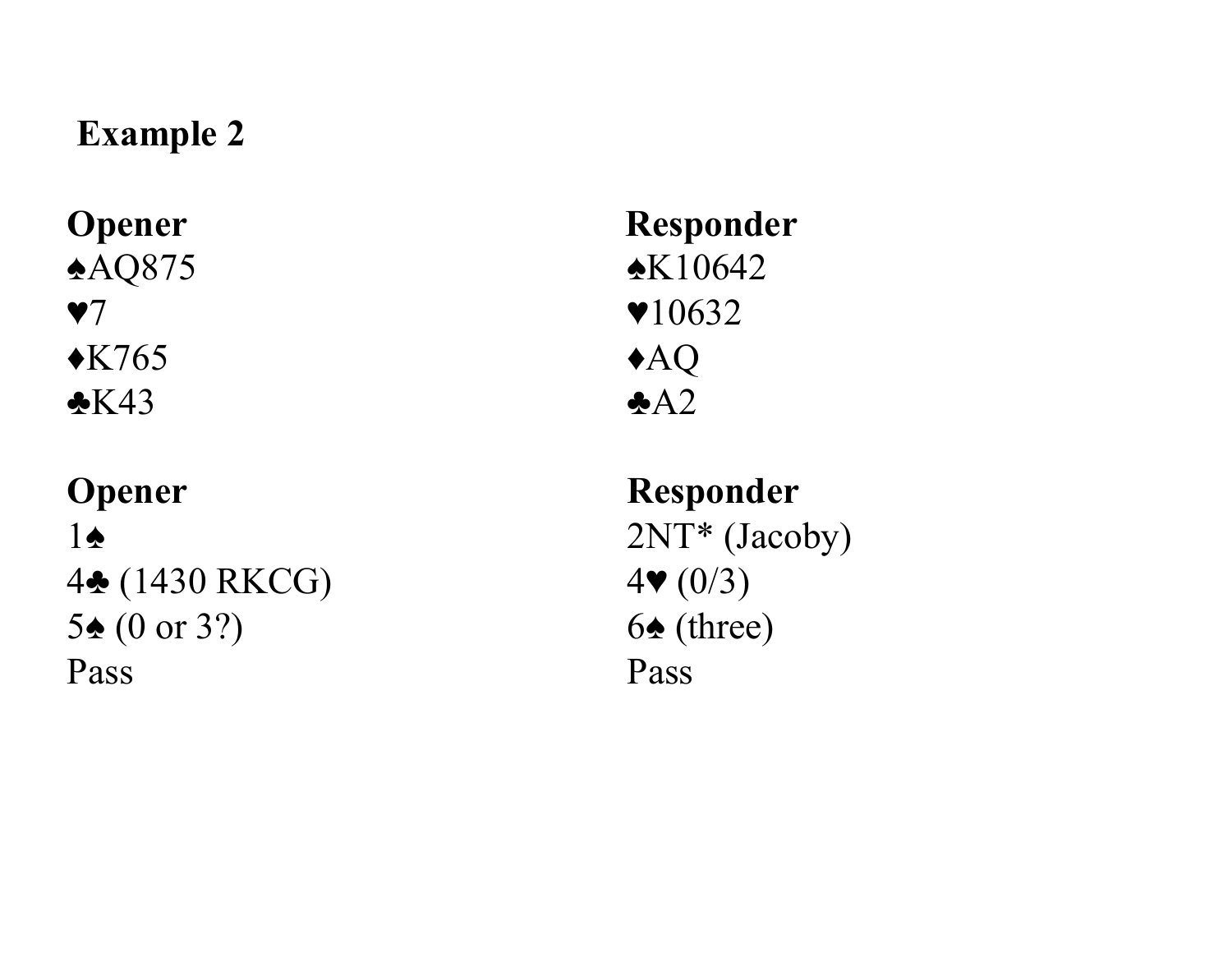## **1430 RKCB Over Preempts (Weak RKCB)**

When your partner preempts, there are ways to investigate the hand further. For two-level preempts, one may bid 2NT to ask your partner for a feature or you may use the Ogust Convention (for, example)

How about RCKB? Using 4♣ as RKCB over 2 or 3 level preemptive bids! The responses are:

- 4♦ first step 0 keycards in the agreed suit
- 4♥ second step, 1 keycard without the Queen
- 4♠ third step, 1 keycard with the Queen
- 4NT fourth step, 2 keycards without the Queen
- 5♣ fifth step, 2 keycards with the Queen

After the pre-emptive bid of 3♣, the bid of 4♣ is natural and advances the preempt; a jump to 4♦ is RKCB for clubs.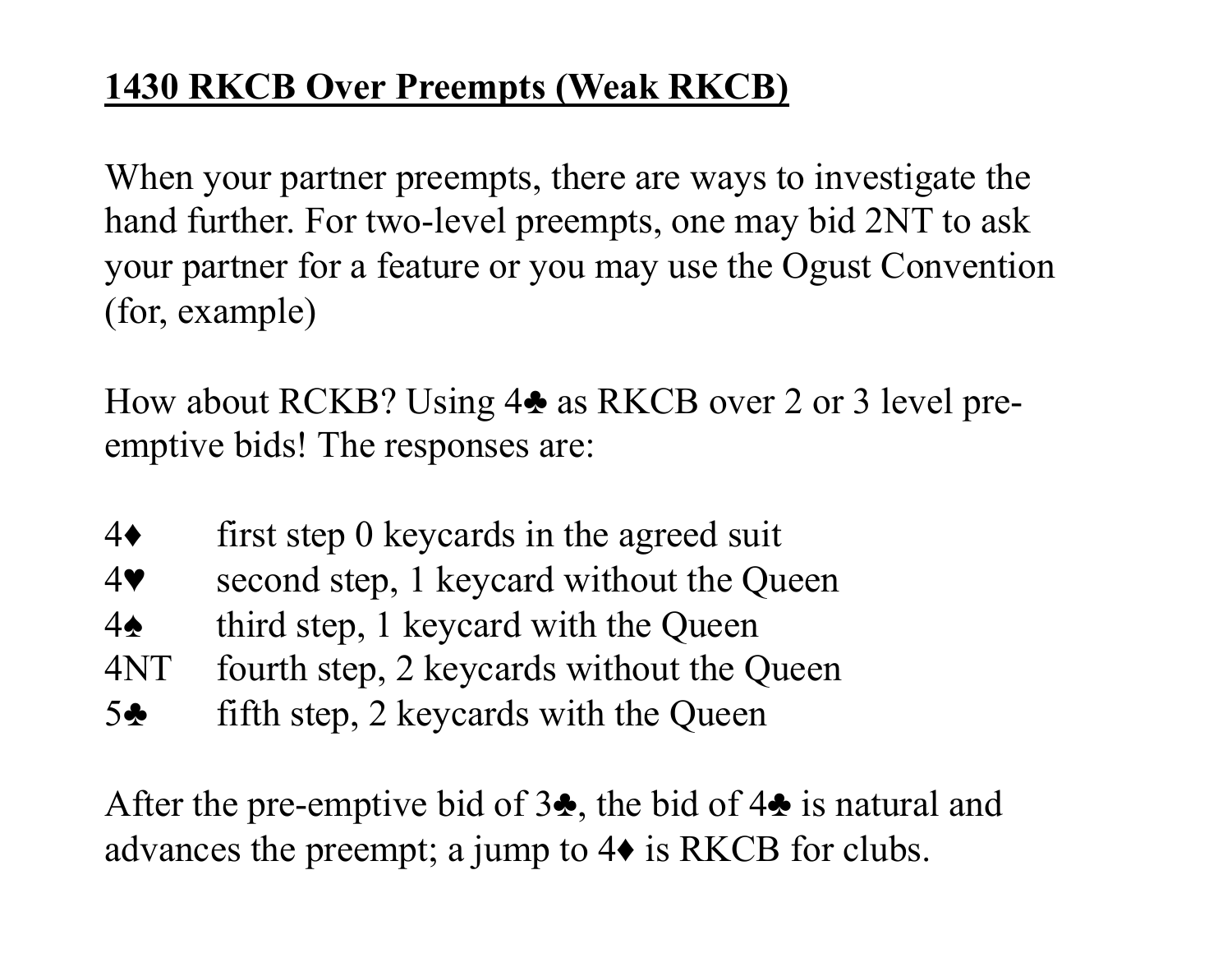Let's look at an example.

| Opener                                              | Responder                                                  |
|-----------------------------------------------------|------------------------------------------------------------|
| $\triangle$ A7                                      | $\triangle$ K2                                             |
| $\blacktriangledown$ K1098765                       | $\blacktriangledown$ AQ2                                   |
| $\bullet$ 7                                         | $\triangle$ AQ652                                          |
| $\triangle$ 345                                     | $\triangle$ A7                                             |
| Opener                                              | Responder                                                  |
| 3 <sup>o</sup>                                      | 4 <sup><math>\triangle</math></sup> (1430 RKCB for hearts) |
| $4NT (2 w/o$ Queen)                                 | 5◆ (SSA for diamond-Skip Queen ASK)                        |
| $6\blacktriangledown$ (singleton $\blacklozenge$ )* | 7♥                                                         |

\*Without the control in the diamond suit opener would bid 5♥ and responder would only bid a small slam, 6♥. The Queen Ask step over 4NT would have been the next step 5♣. The SKA bid is again 5NT.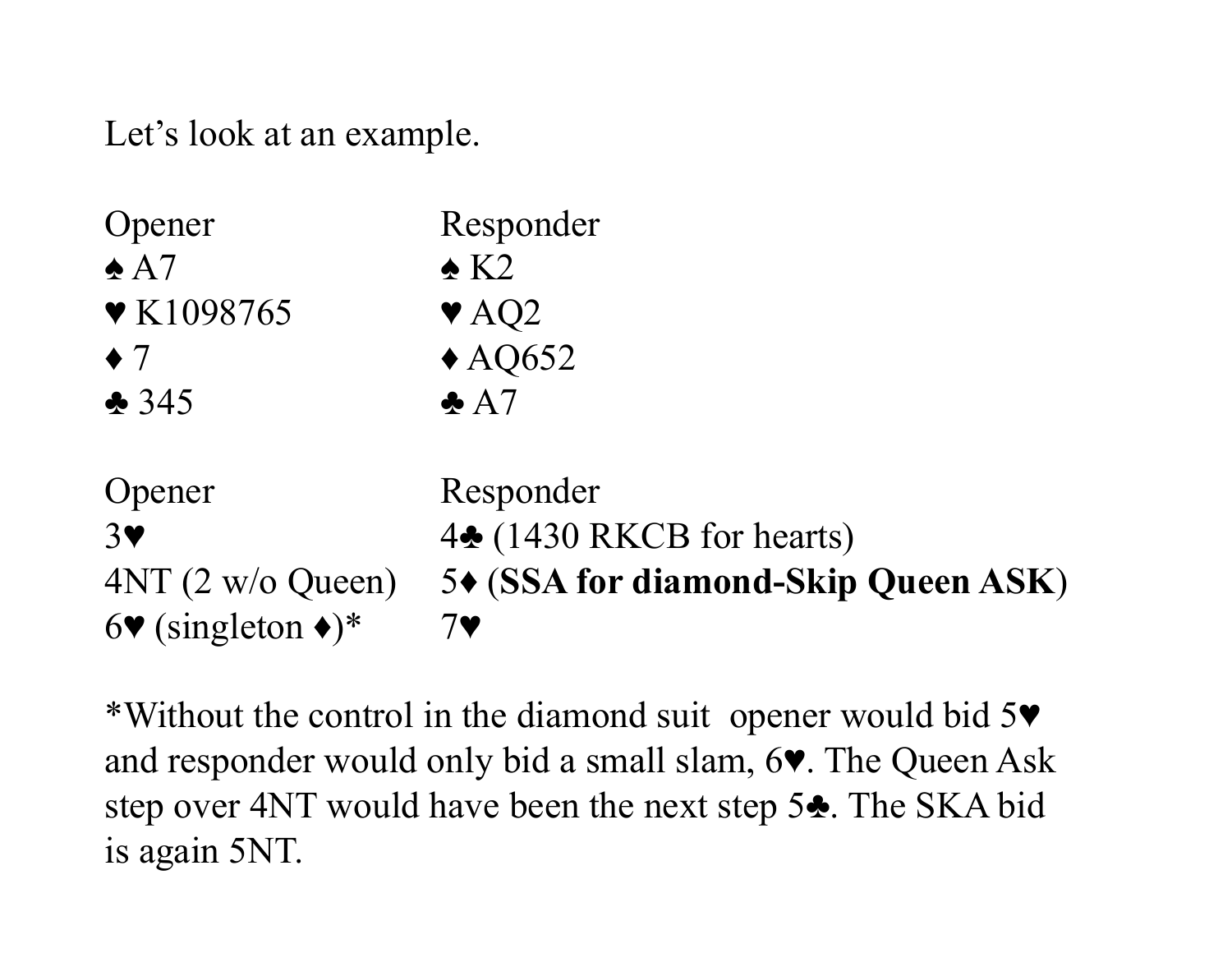Following the 1430 Preemptive Roman Keycard Convention, another Option for Exclusion Roman Keycard Blackwood follows.

### **Responses to ERKCB (Option 2 – Used with Jacoby 2NT)**

| First Step          | 0 keycards                   |
|---------------------|------------------------------|
| <b>Second Step</b>  | 1 keycard without the queen  |
| Third Step          | 1 keycards with the queen    |
| <b>Fourth Step</b>  | 2 keycards without the queen |
| Fifth Step          | 2 keycards with the queen    |
| <b>Sixth Step</b>   | 3 keycards without the queen |
| <b>Seventh Step</b> | 3 keycards with the queen    |
|                     |                              |

Now the Queen ask is only needed after the zero response and 5NT is again the SKA. Voids are shown as before: 2/4 bid 5NT, 1/3 bid the 6-level of the suit, if void is above the agreed upon suit return to the 6-level of the agreed upon trump suit. **Again these are NOT 1430 responses.**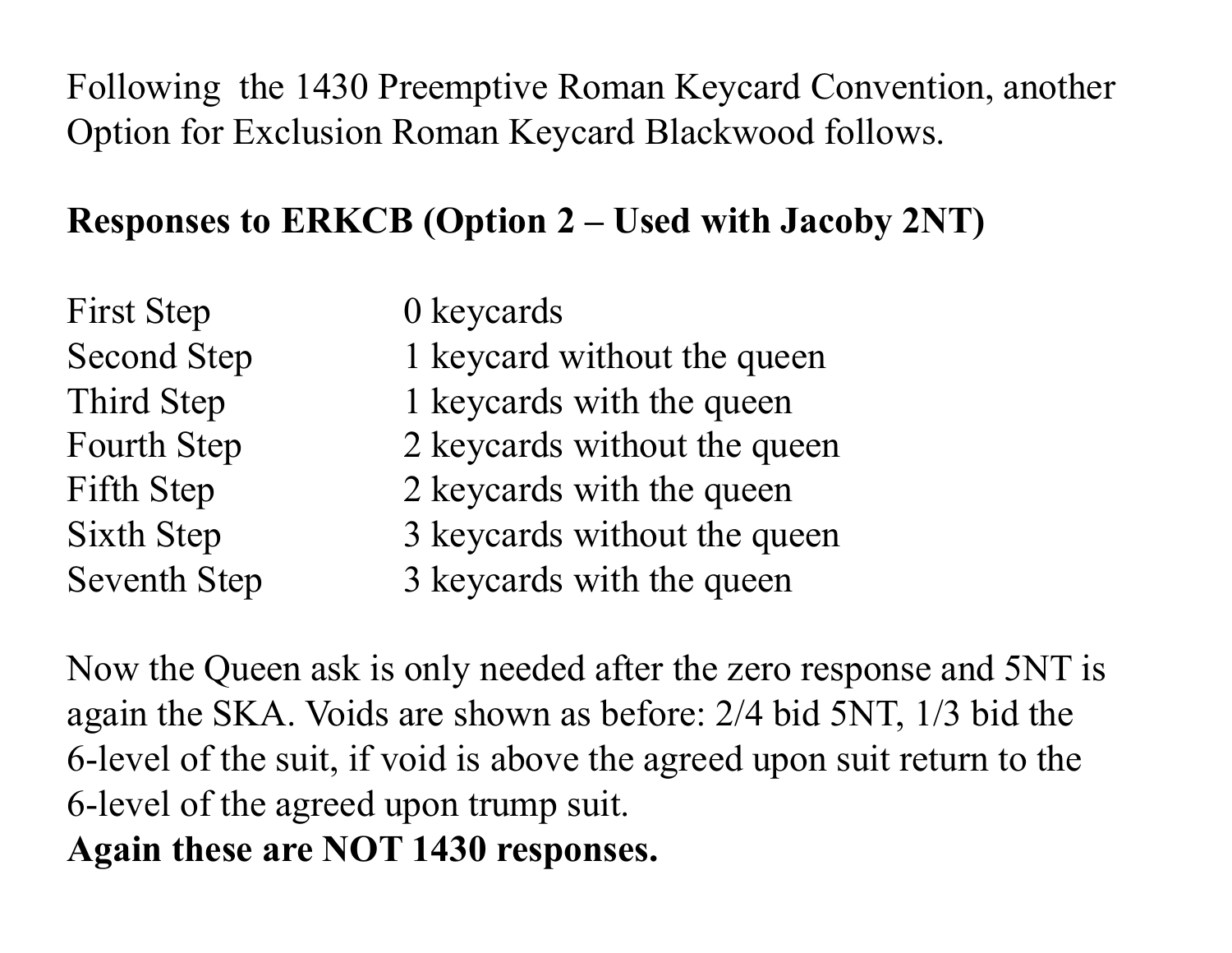If one were to construct a RKC Option for Exclusion, it would go:

#### **Responses to ERKCB (Option 3)**

| First Step         | $0/3$ keycards               |
|--------------------|------------------------------|
| <b>Second Step</b> | 1/4 keycards                 |
| Third Step         | 2 keycards without the queen |
| <b>Fourth Step</b> | 2 keycards with the queen    |
| <b>Fifth Step</b>  | 3 without the queen          |
| Sixth Step         | 3 with the queen             |

Now the Queen ask is needed after the first two steps and 5NT is again the SKA.

**Again these are NOT 1430 responses, but 3014 responses.** 

**ERKCB is a useful convention, but please discuss the responses with your partner. There is NO STANDARD approach!**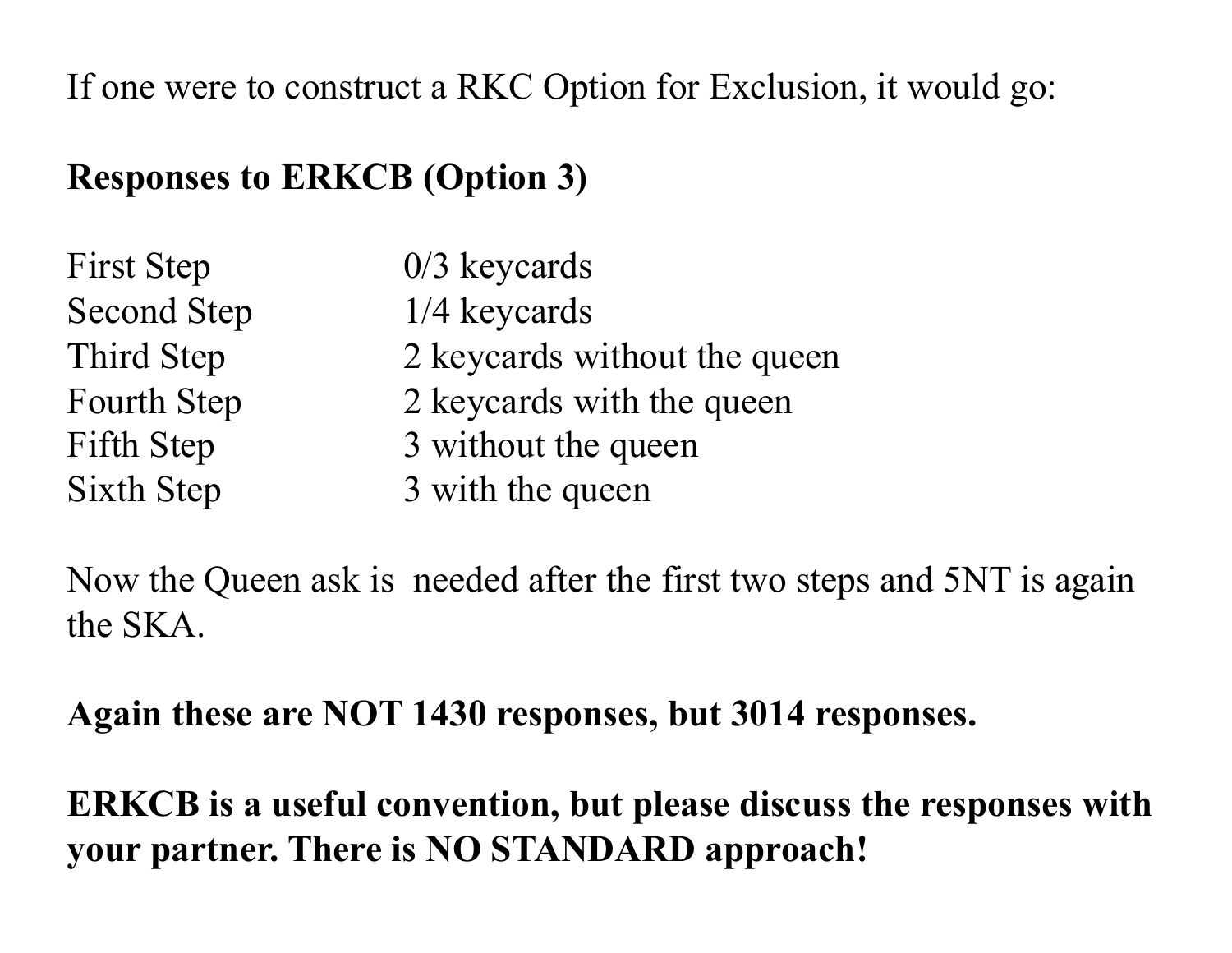### **Grand Slam Force (GSF) after Suit Agreement (TRUMP ASKING BIDS) also called Josephine.**

A jump bid of **5NT** is used to enquire about partner's top three trump honors.

# **SIMPLE METHOD**

**Step Meaning 1st 6♣** No Trump Honors **2nd 6♦ One Trump Honor 3rd 6♥ Two Trump Honors 4th 6♠ Three Trump Honors**

**1♠ - 3♠; 5NT - ? 4♥ - 5NT - ? 1♠ - 2♦; 3♠ - 5NT-?;**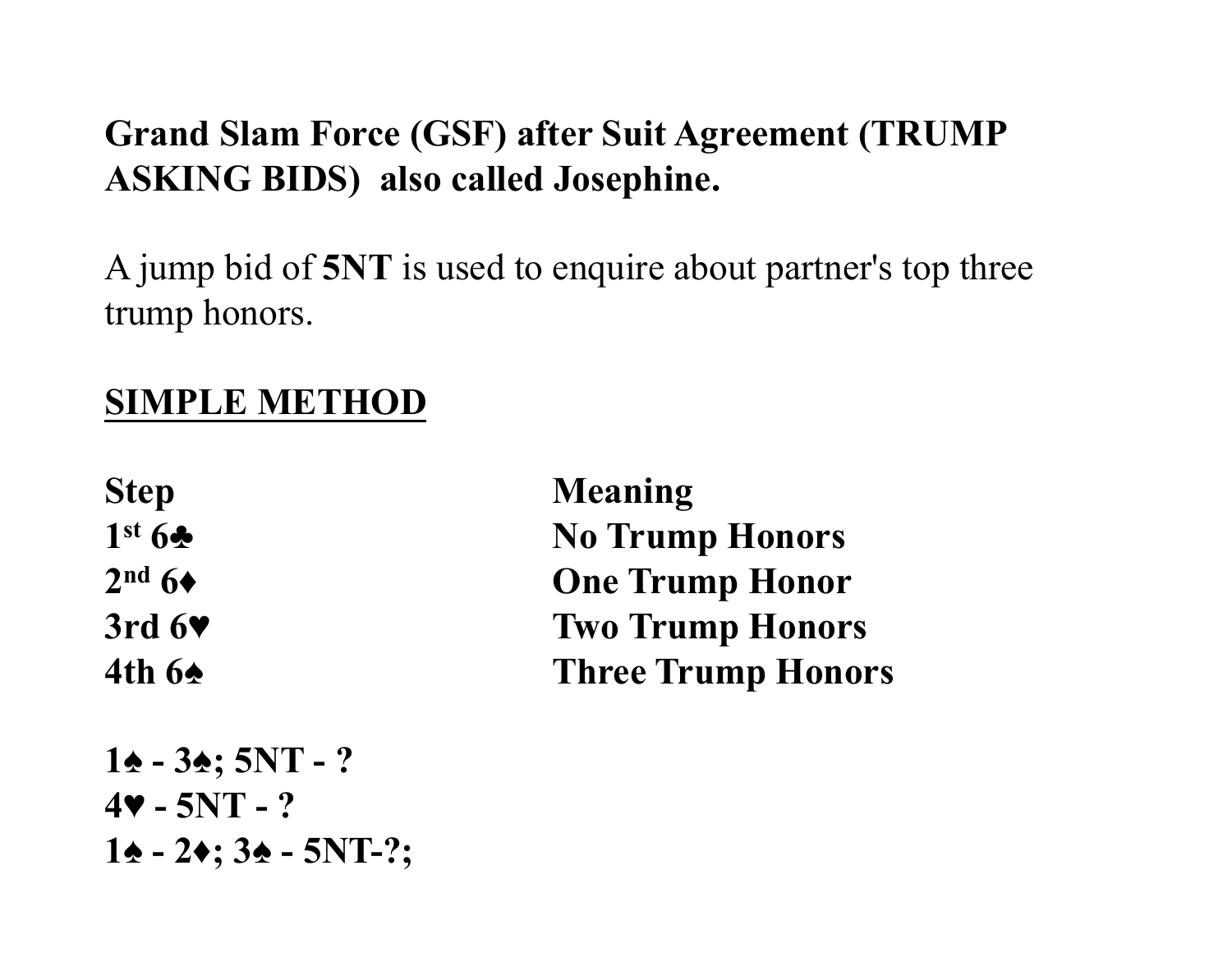Let's look at an example.

| Dpener                     | Responder                                         |
|----------------------------|---------------------------------------------------|
| $\triangle$ QJ956          | $*AK785$                                          |
| $\blacktriangledown$ AKJ97 | $\blacktriangledown$ Q8                           |
| $\triangle$ AK6            | $\triangle$ 543                                   |
| Noid                       | $\triangle$ J62                                   |
| Opener                     | Responder                                         |
| $1\spadesuit$              | $4\spadesuit$ (no slam interest)                  |
| 5NT(GSF)                   | $6\blacktriangleright$ (2 trump honors- 3rd Step) |
| 7♠                         | Pass                                              |

If you did not use 5NT (GSF), you might bid 5♣ as ERKCB and show 2 without the Queen; again reaching the Grand Slam.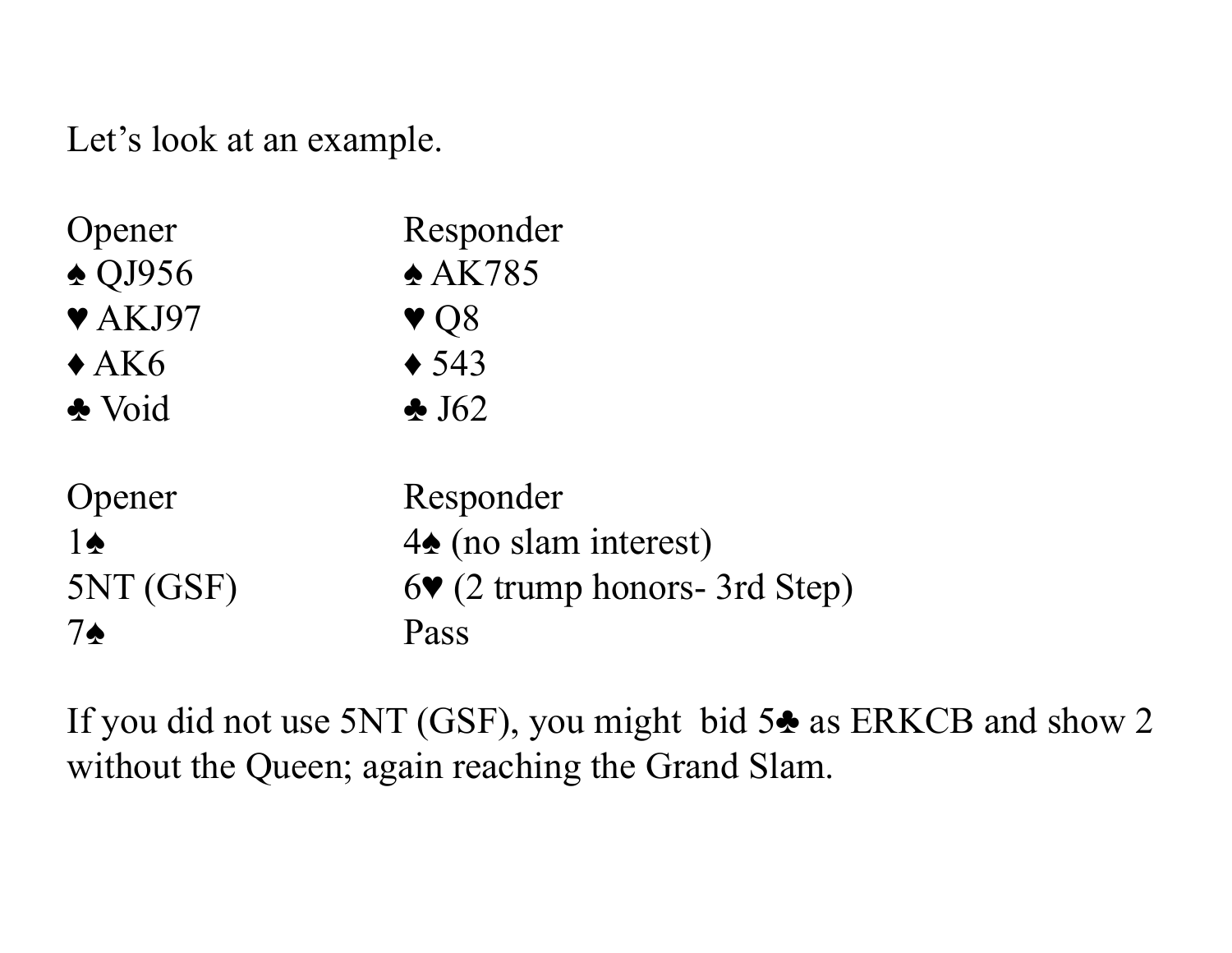#### **Pick A Slam (Grand Slam Force after NO Suit Agreement)**

Without a known fit or when opponents' interfere with the auction, a jump bid of **5 NT** may be used to ask partner to pick the best slam suit.

**1♣ - 1♠; 2♦ - 5NT;** 

 $(2\bullet)$  - 3 $\bullet$  -  $(4\bullet)$  - 5NT;

 $1 \cdot -2 \cdot \cdot$ **2NT – 5NT:** 

**A jump to 5NT is never a contract you want to Play!** 

**1NT/2NT-5NT bid 7NT with a Maximum.**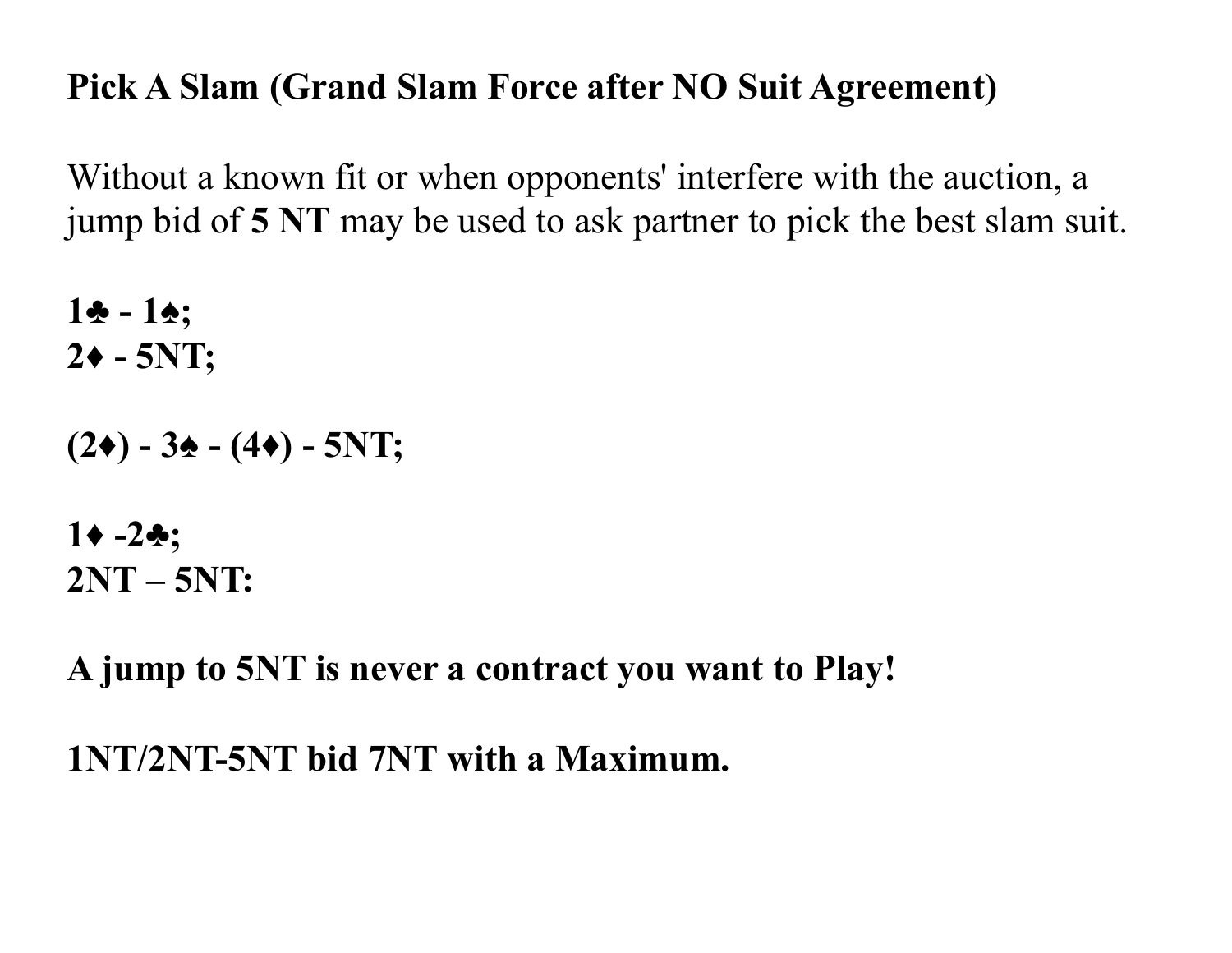Let's look at an example.

| Opener                     | Responder                 |
|----------------------------|---------------------------|
| $\triangle$ Void           | $\triangle$ K94           |
| $\blacktriangledown$ KJ972 | $\blacktriangledown$ A103 |
| $\triangle$ 1096           | $\triangle$ AQ            |
| $\triangle$ AQJ74          | $\triangle$ K10762        |
| Opener                     | Responder                 |
| $1\bullet$                 | $2\bullet(2/1)$           |
| $2\blacktriangledown$      | $4\spadesuit$ (good hand) |
| $4\blacktriangledown$      | 5NT (Pick a Slam)         |
| 60                         | All Pass                  |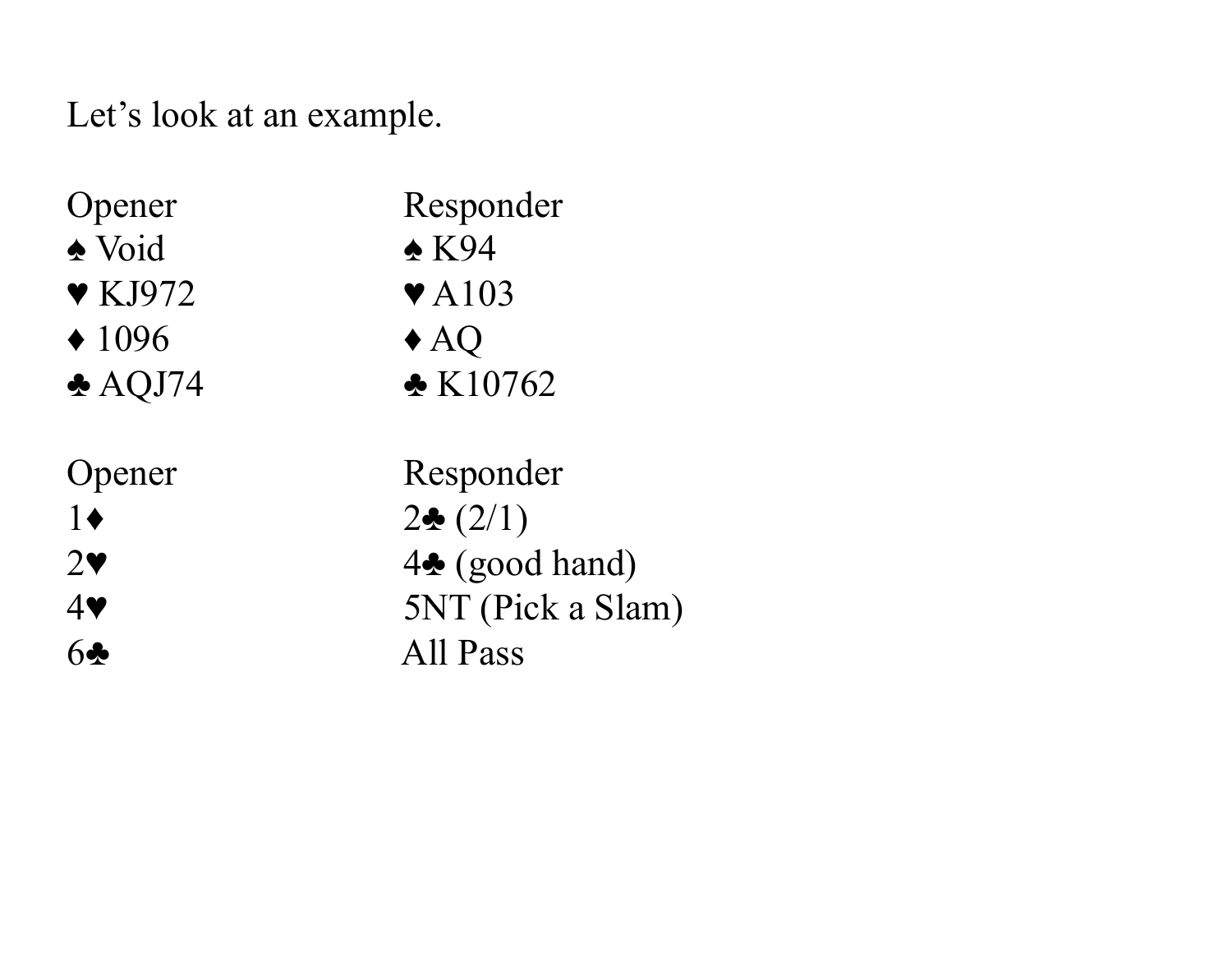#### **Cue – Bidding Overview**

Cue bids are used in slam bidding to show first or second round controls. The bids are made after one agrees upon the trump suit. **And the bids are made up-the-line; if a suit is skipped it means one does not have a control in the suit skipped, the denial cue bid!** 

#### **Cue bids are used:**

- 1. When one has a singleton or a void.
- 2. When one has controls in all but one suit.
- 3. When needs to know whether partner holds a specific king or ace.

4. When you plan on using the 5NT trump ask bid, it is usually preceded by cue bids.

5. When you have both a void and a singleton.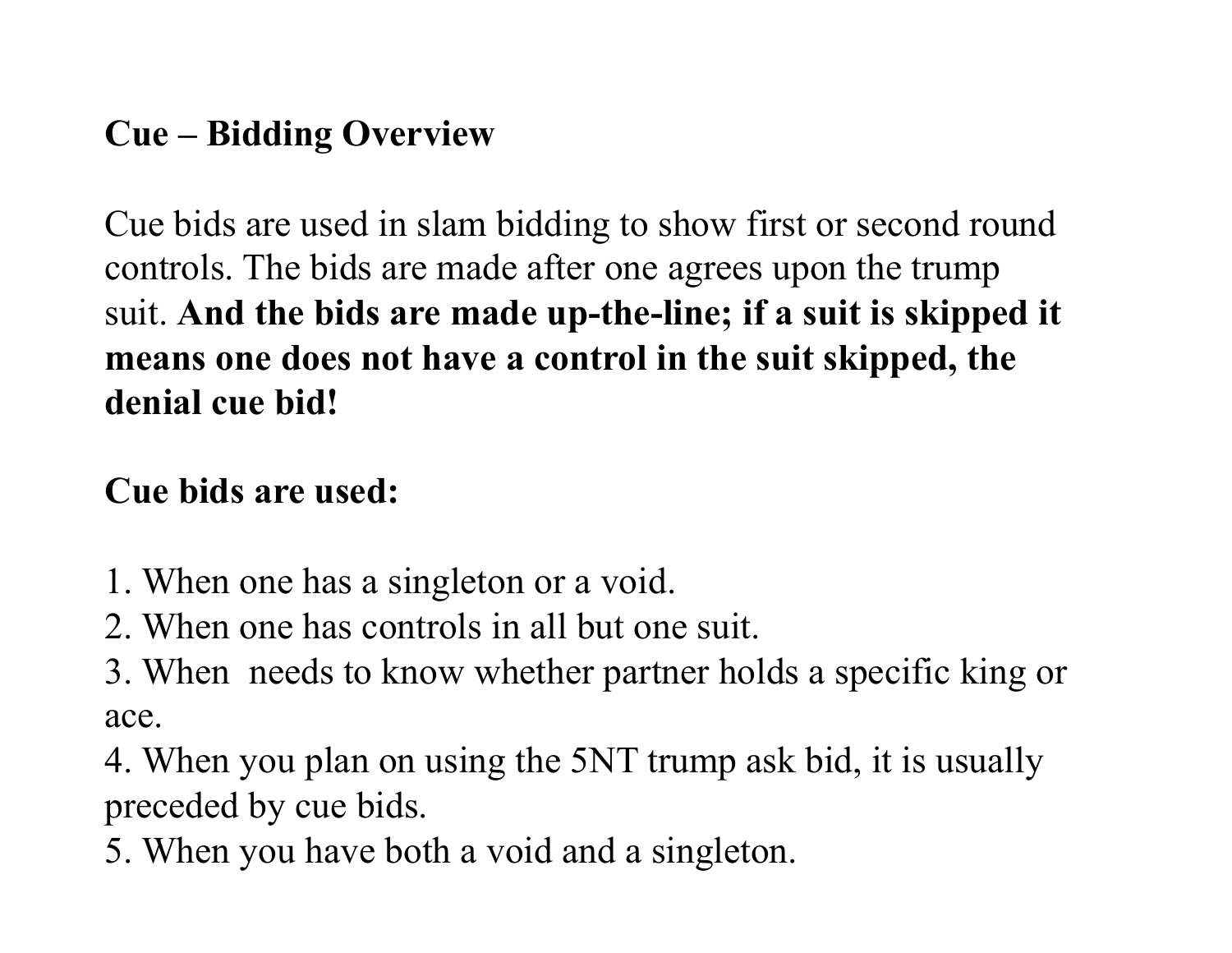When using cue bidding, the bid of 4NT is usually Blackwood and after the 4NT ask, 5NT asks for the number of kings.

### **If 4NT is not used then 5NT = Trump Asking Bid with Cue Bidding**

The SIMPLE responses to the bid of 5NT (following the Grand Slam Force Bidding scheme) are:

- 6♣ No Top Trump Honors A/K/Q
- 6♦ 1 top Honor
- 6♥ 2 top Honors
- 6♠ 3 Top Honors

### **These responses are again a partnership agreement**.

If you have agreed upon a suit, some use 1430 with suit agreement; then, 5NT is the SKA and the Trump Asking Bid. **Discuss this with your partner.**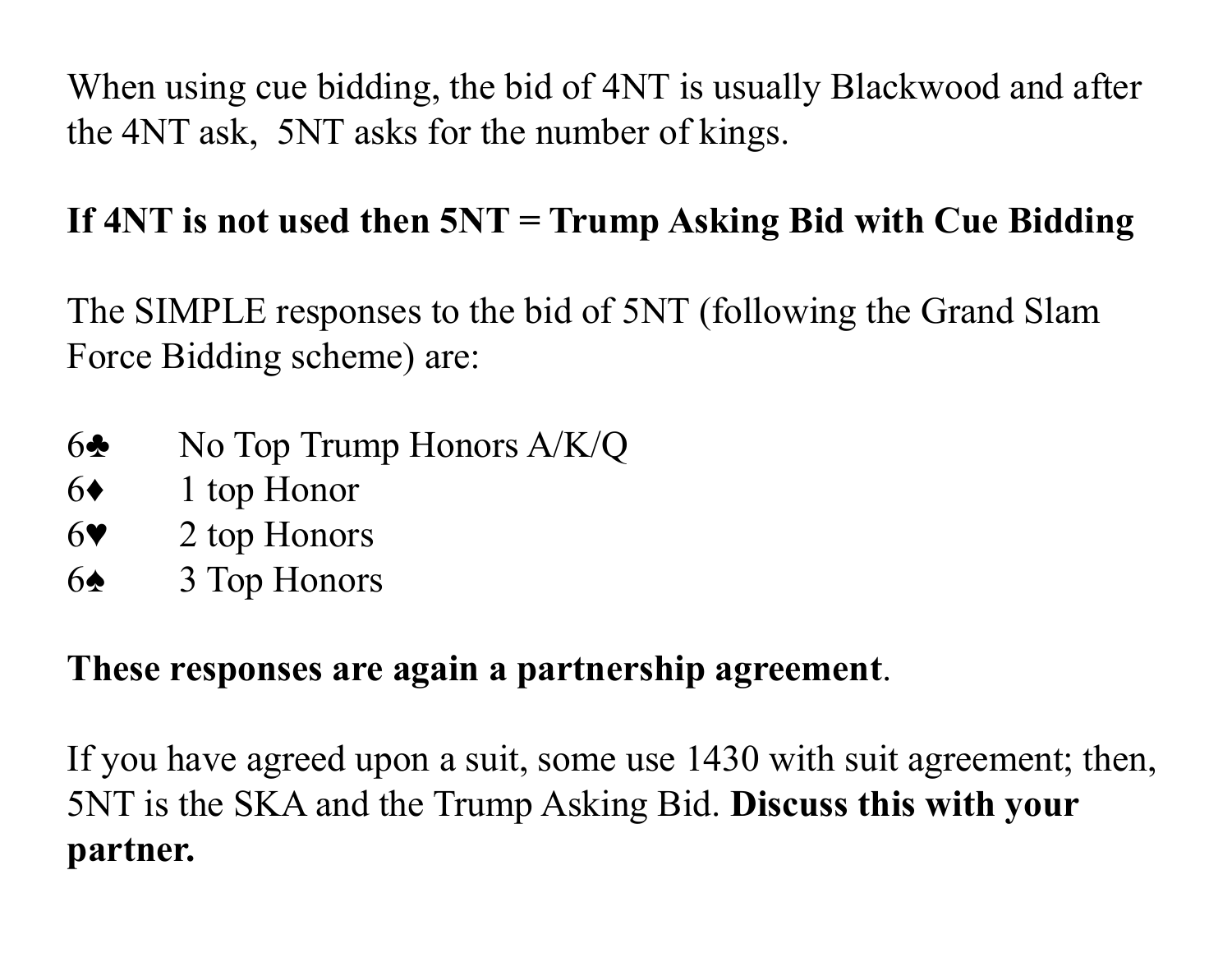#### **Another option for the Trump Asking Bid:**

Returning to the trump suit shows NONE Cheapest OTHER Bid shows ONE Next step up over cheapest other bid shows 2 WITH all 3 bid 7 of the trump suit

#### **Six Level CUE BIDS are used to invite a Grand Slam!**

#### **Cue bidding helps to show**

First-round control Ace/Void Second-round control King/Singleton Third-round control Queen/Doubleton No controls Suit not bid Trump Suit Controls Bidding 5NT

Cue bids allows one to stay out of slam when one discovers there are no controls in a given suit.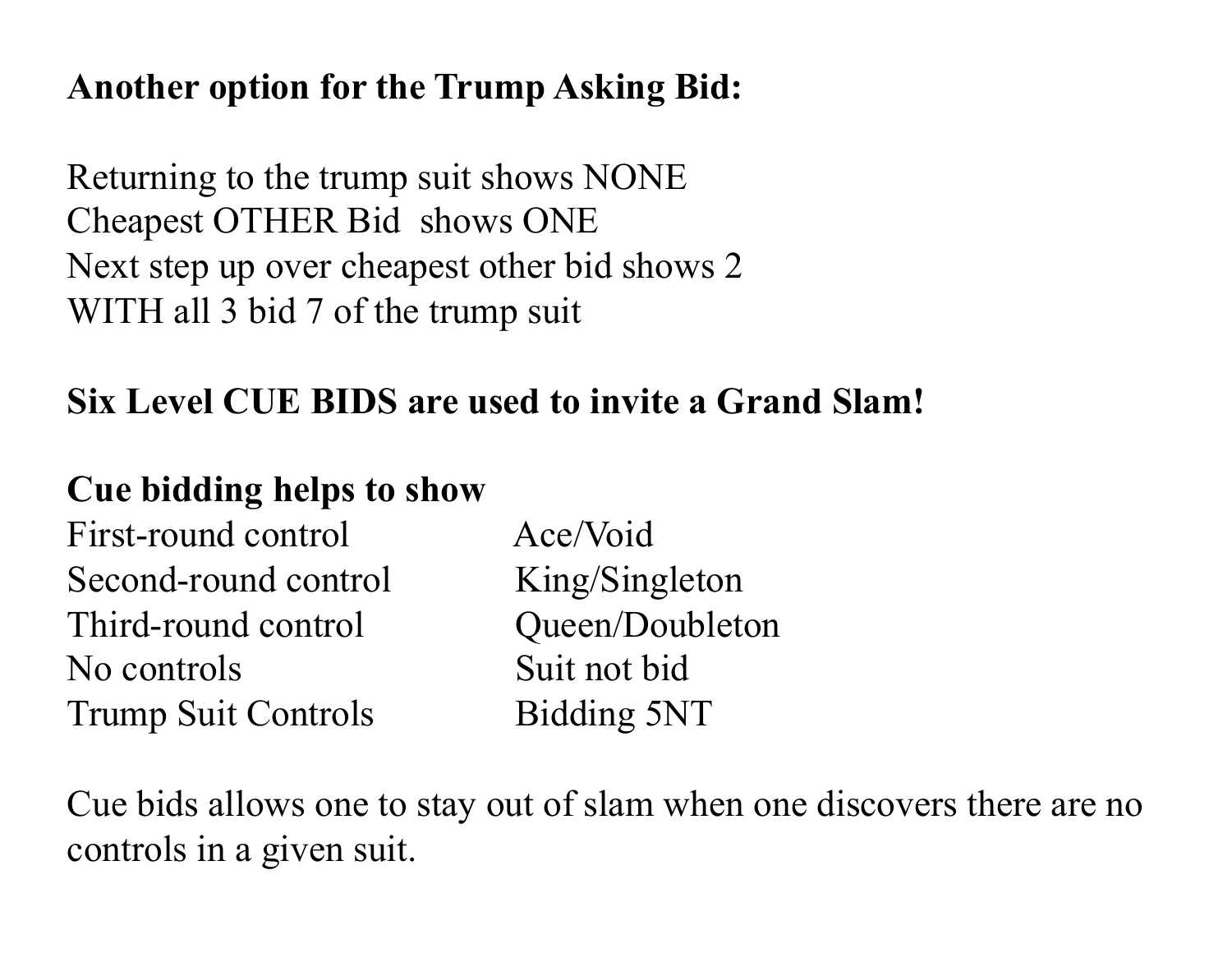#### **Example 1 (Cue Bidding – without ERKCB/Bergen)**

| Opener                  | Responder                |
|-------------------------|--------------------------|
| $\triangle$ AQ9864      | $\triangle$ K732         |
| $\blacktriangledown$ A7 | $\blacktriangledown$ K42 |
| $\triangle$ KQ1032      | $\triangle$ A6           |
| Noid                    | $*8752$                  |
|                         |                          |

1♠ 3♠ (limit raise - NO BERGEN) 4♣ (Cue bid) 4♦ (Cue bid) 4♥ (Cue bid) 5♥ (second-round cue bid) 5NT(Trump Asking Bid) 6♦ (1 Top Honor) 7♠ PASS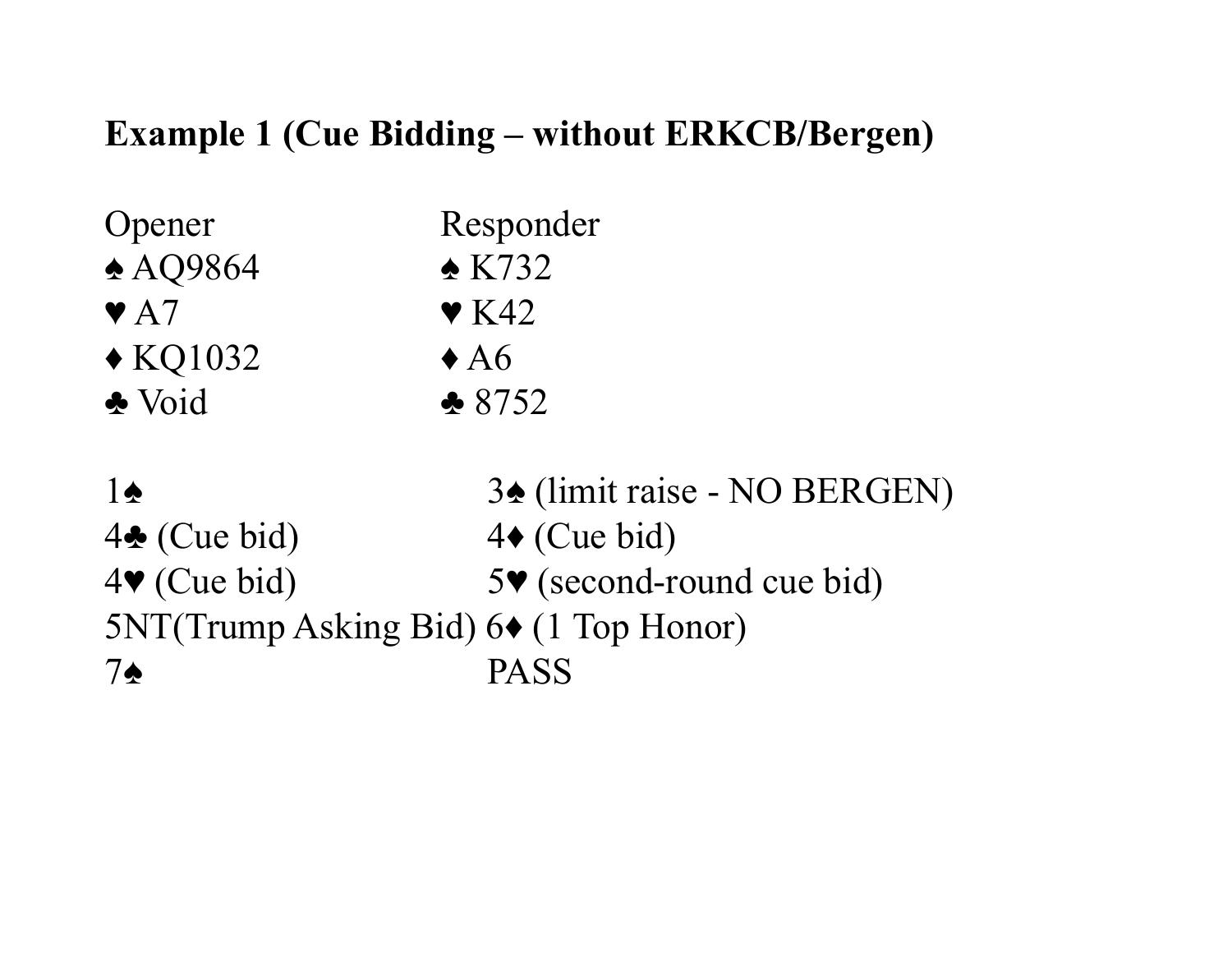## **Example 2 (Cue Bidding)**

| Opener                                          | Responder               |
|-------------------------------------------------|-------------------------|
| $\triangle$ AQJ64                               | $\triangle$ K732        |
| $\blacktriangledown$ AK                         | $\blacktriangledown$ 42 |
| $\triangle$ 32                                  | $\triangle$ AKQ7        |
| $\triangle$ AQ65                                | $\triangle$ K87         |
|                                                 |                         |
| $1\spadesuit$                                   | $2NT*$                  |
| $3\bullet$ (Cue bid)                            | $4\spadesuit$ (Cue bid) |
| $4\blacktriangledown$ (Cue bid)                 | $5\bullet$ (Cue bid)    |
| $5NT(Trump Asking Bid) 6 \bullet (1 Top Honor)$ |                         |
| $6\blacktriangleright$ (Invite Grand Slam)      | $7\spadesuit$           |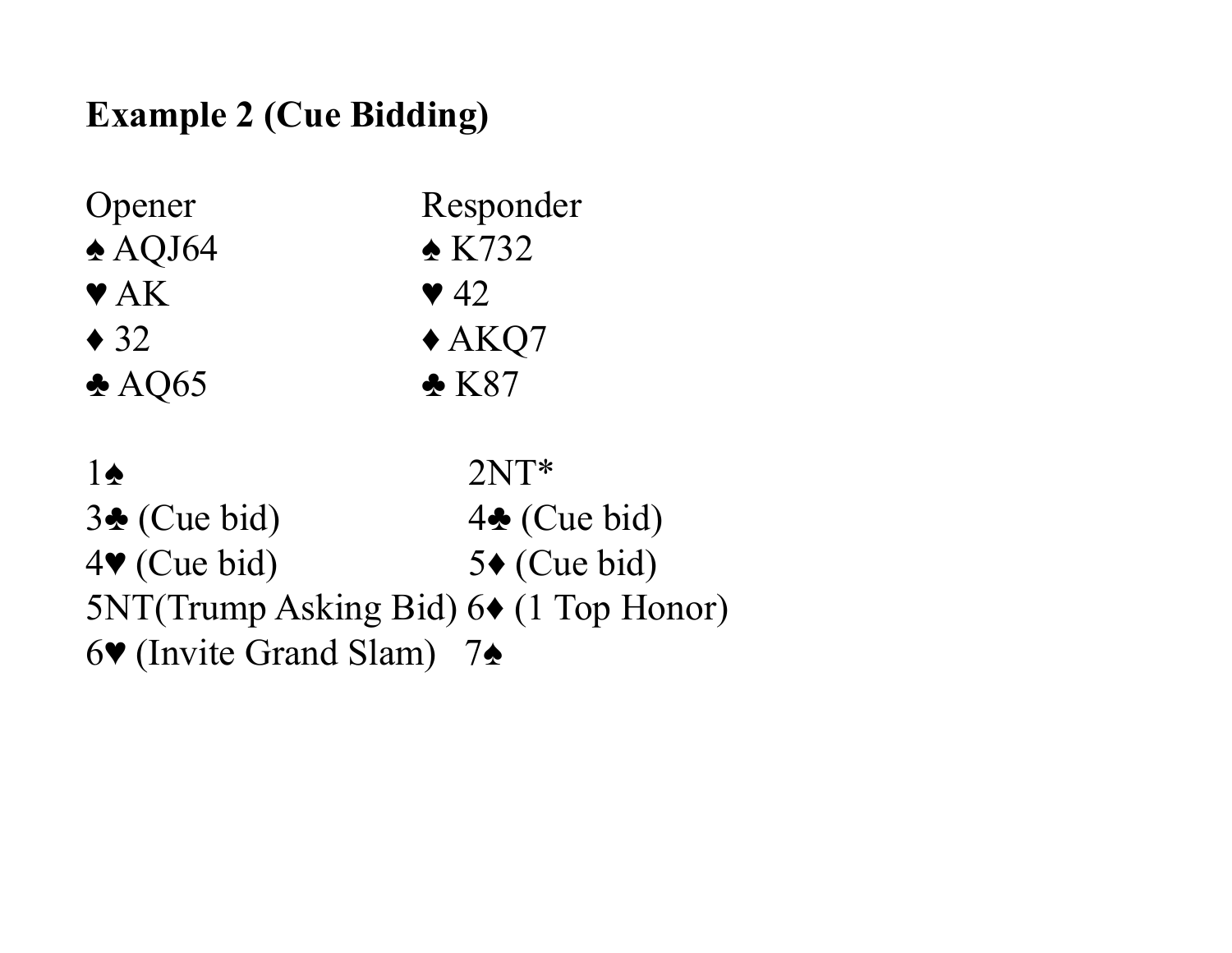#### **Example 3 (Just Pass)**

| $\triangle$ AKJ10743     | $\triangle$ Q92                 |
|--------------------------|---------------------------------|
| $\blacktriangledown$ A75 | $\blacktriangledown$ K63        |
| $\blacklozenge$ 73       | $\triangle$ QJ2                 |
| $\clubsuit$ $7$          | A K65                           |
| Opener                   | Responder                       |
| $1\spadesuit$            | $2NT*$                          |
| $3\bullet$ (Cue Bid)     | $3\blacktriangledown$ (Cue bid) |
| $4$ (Cue Bid)            | $5\spadesuit$                   |
| Pass                     | Pass                            |

With No Diamond control slam is avoided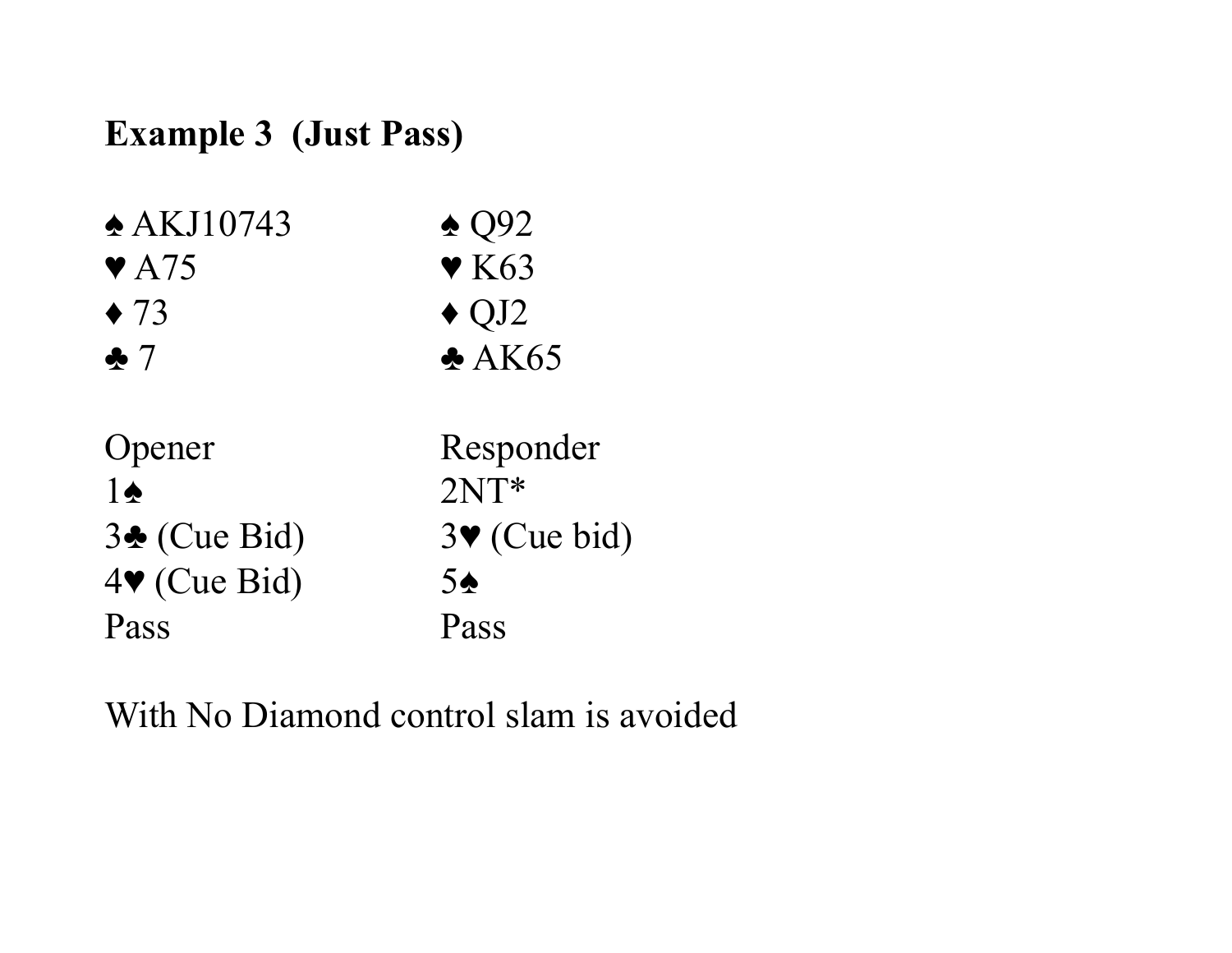### **Problem 4 (Using 1430 and Cue Bids)**

| <b>Opener</b>                   | <b>Responder</b>                |
|---------------------------------|---------------------------------|
| $\triangle$ AQ9753              | $\triangle$ K642                |
| ♥ VOID                          | $\blacktriangledown$ AK6        |
| $\triangle$ KQ76                | $\triangle$ A5                  |
| $\triangle$ K85                 | 2.7642                          |
| <b>Opener</b>                   | <b>Responder</b>                |
| 10                              | $2NT*$                          |
| $3\bullet$ (Cue bid)            | $3 \bullet$ (Cue Bid)           |
| $3\blacktriangledown$ (Cue Bid) | $4\blacktriangledown$ (Cue Bid) |
| $4NT (1430 - Agreed suit)$      | $5*(0/3)$                       |
| <b>54</b> (with Zero Pass)      | 64                              |
| <b>Pass</b>                     | Pass                            |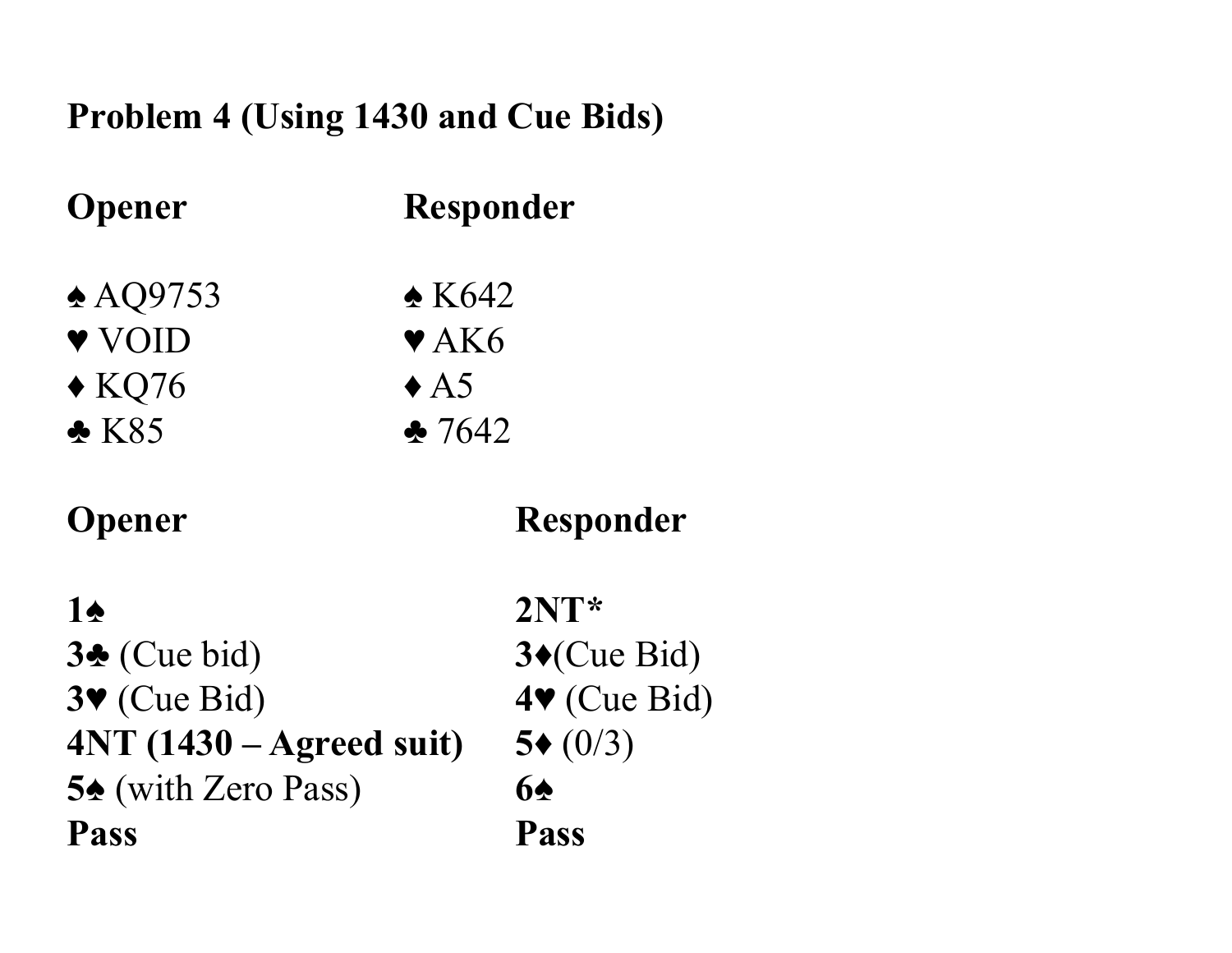### **Problem 4 (Using Blackwood and Cue Bids)**

| <b>Opener</b>                   | <b>Responder</b>                 |
|---------------------------------|----------------------------------|
| $\triangle$ AQ9753              | $\triangle$ K642                 |
| V VOID                          | $\blacktriangledown$ AK6         |
| $\triangle$ KQ76                | $\triangle$ A5                   |
| $\triangle$ K85                 | 257642                           |
| <b>Opener</b>                   | Responder                        |
| 10                              | $2NT*$                           |
| $3\bullet$ (Cue bid)            | $3*(Cue Bid)$                    |
| $3\blacktriangledown$ (Cue Bid) | $4\blacktriangledown$ (Cue Bid)  |
| <b>4NT (Blackwood)</b>          | $5\blacktriangledown$ (Two Aces) |
| 5NT                             | 6V (Two Kings                    |
| 60                              | <b>Pass</b>                      |
| <b>Pass</b>                     |                                  |

**3♣** (Cue bid) **3♦**(Cue Bid) **3♥** (Cue Bid) **4♥** (Cue Bid) **(Two Aces)** (Two Kings)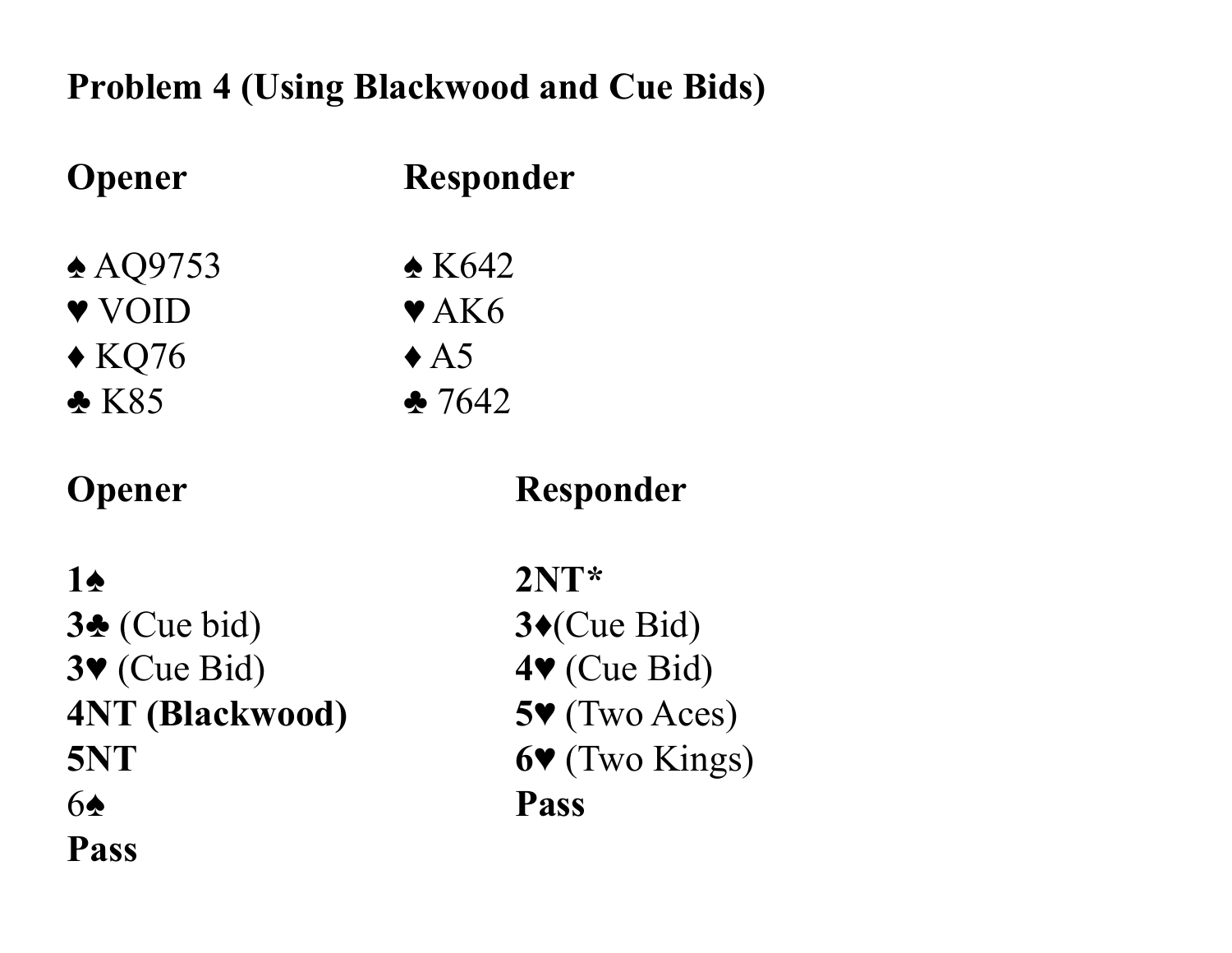#### **Problem 5 (Scroll Bids)**

| <b>Opener</b>      | <b>Responder</b>         |
|--------------------|--------------------------|
| $\triangle$ AQ9753 | $\triangle$ K642         |
| ♥ VOID             | $\blacktriangledown$ AK6 |
| $\triangle$ KQ76   | $\triangle$ A5           |
| $\triangle$ K85    | 2642                     |

#### **Opener Responder**

# $1♦$  2NT<sup>\*</sup> (Jacoby) 4NT (One with Void) 6♠ Pass Pass

3♥\* (singleton/void) 4♥ (Modified 4-level Scroll Bid)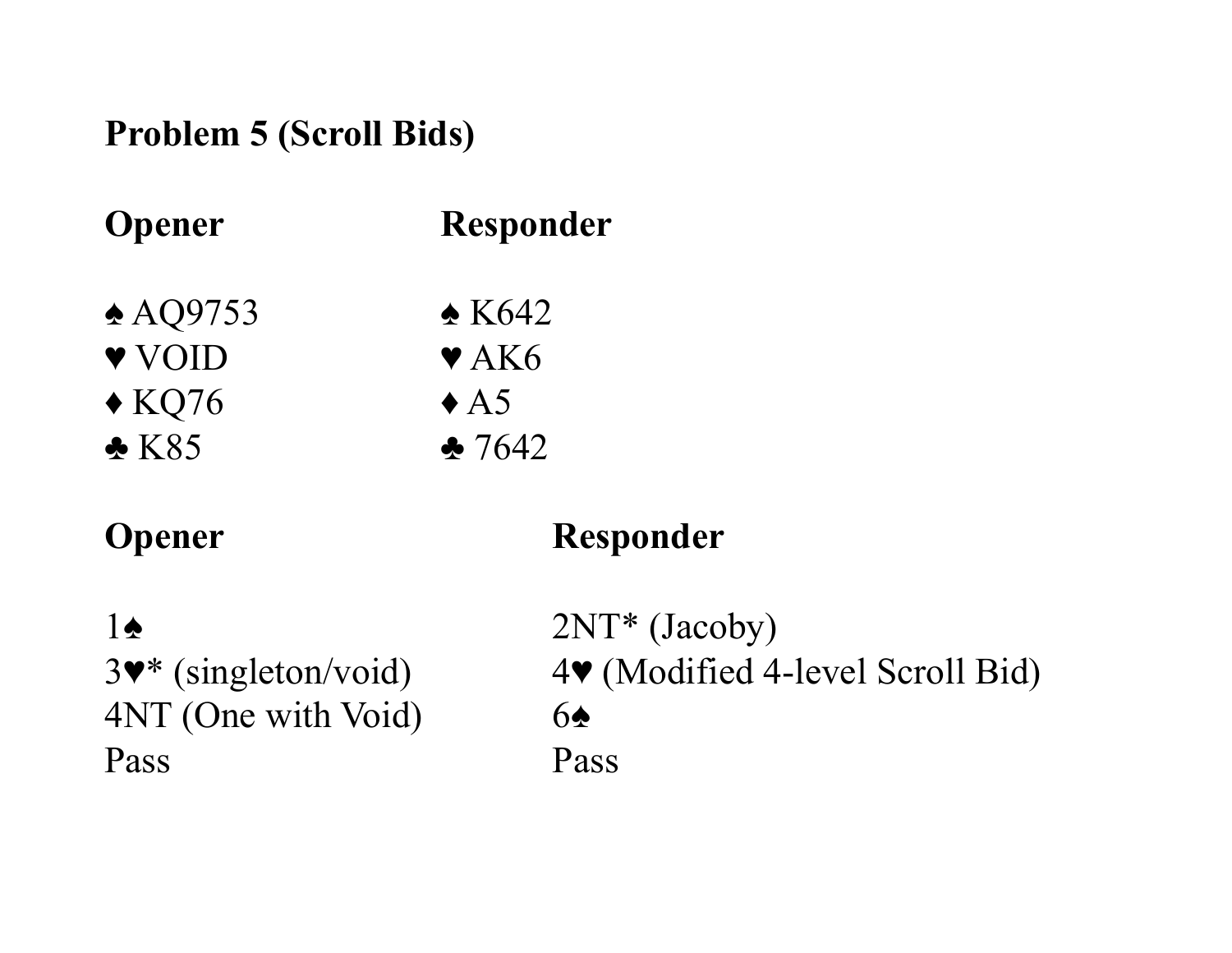### **Problem 6**

**Opener Responder**  $\triangle$  AK10643  $\triangle$  QJ7 ♥ 7 ♥ AQ6543  $\triangle$   $\triangle$   $\triangle$  1098 ♣AK854 ♣ J **Opener** Responder

4♣ (Cue Bid) 4♥ (Cue Bid)

2♣ 2NT (hearts)  $2\spadesuit$  3 $\spadesuit$  (agreed suit)

# 4NT (1430) 5♣ 1/4 Keycard)

5♦ (Queen Ask) 5NT (Yes but no side King)

### 7♠ Pass

Makes 7 since responder does not have three small clubs; however, only make 6♠ if the 98 of diamonds were in clubs.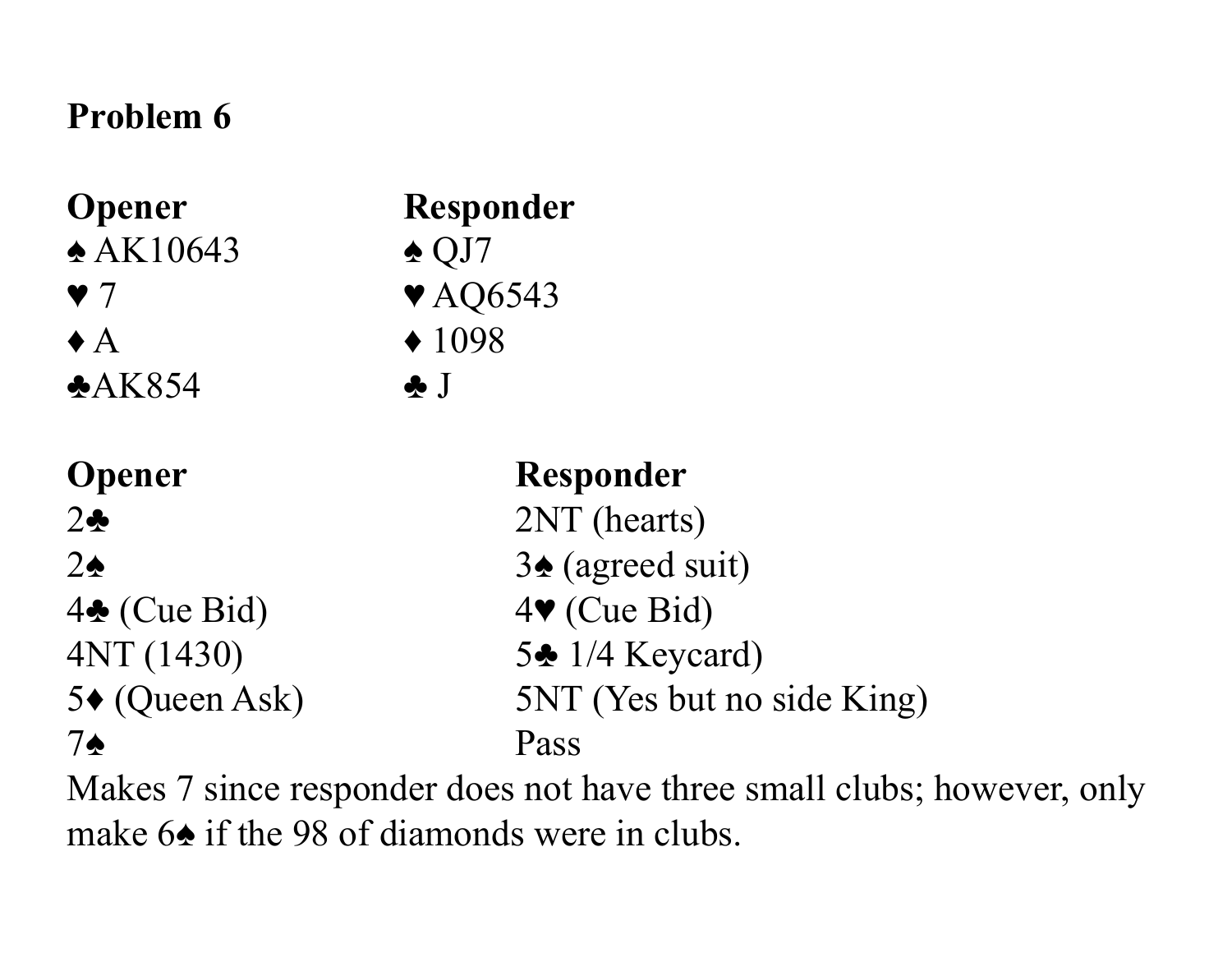#### **Problem 7**

| <b>Opener</b><br>$\triangle 643$<br>$\blacktriangledown$ AKJ10987<br>$\bullet$ A<br>$-94$                                   | <b>Responder</b><br>$\triangle$ AKJ<br>$\blacktriangledown$ 543<br>$\triangle$ K54                                                                  |
|-----------------------------------------------------------------------------------------------------------------------------|-----------------------------------------------------------------------------------------------------------------------------------------------------|
| <b>Opener</b><br>$1\clubsuit$<br>$2\blacktriangledown$<br>$4\bullet$ (Cue Bid)<br>5 $\triangle$ (2/5 with Q Equiv*)<br>Pass | $\triangle$ AKQ2<br><b>Responder</b><br>$2\bullet (2/1 \text{ Bid})$<br>$3\blacktriangledown$ (agreed suit)<br>4NT (1430 for Hearts)<br>7NT<br>Pass |

If you only bid 5♥ (2/5 without the Queen), you would miss the grand slam since partner would bid only 6NT.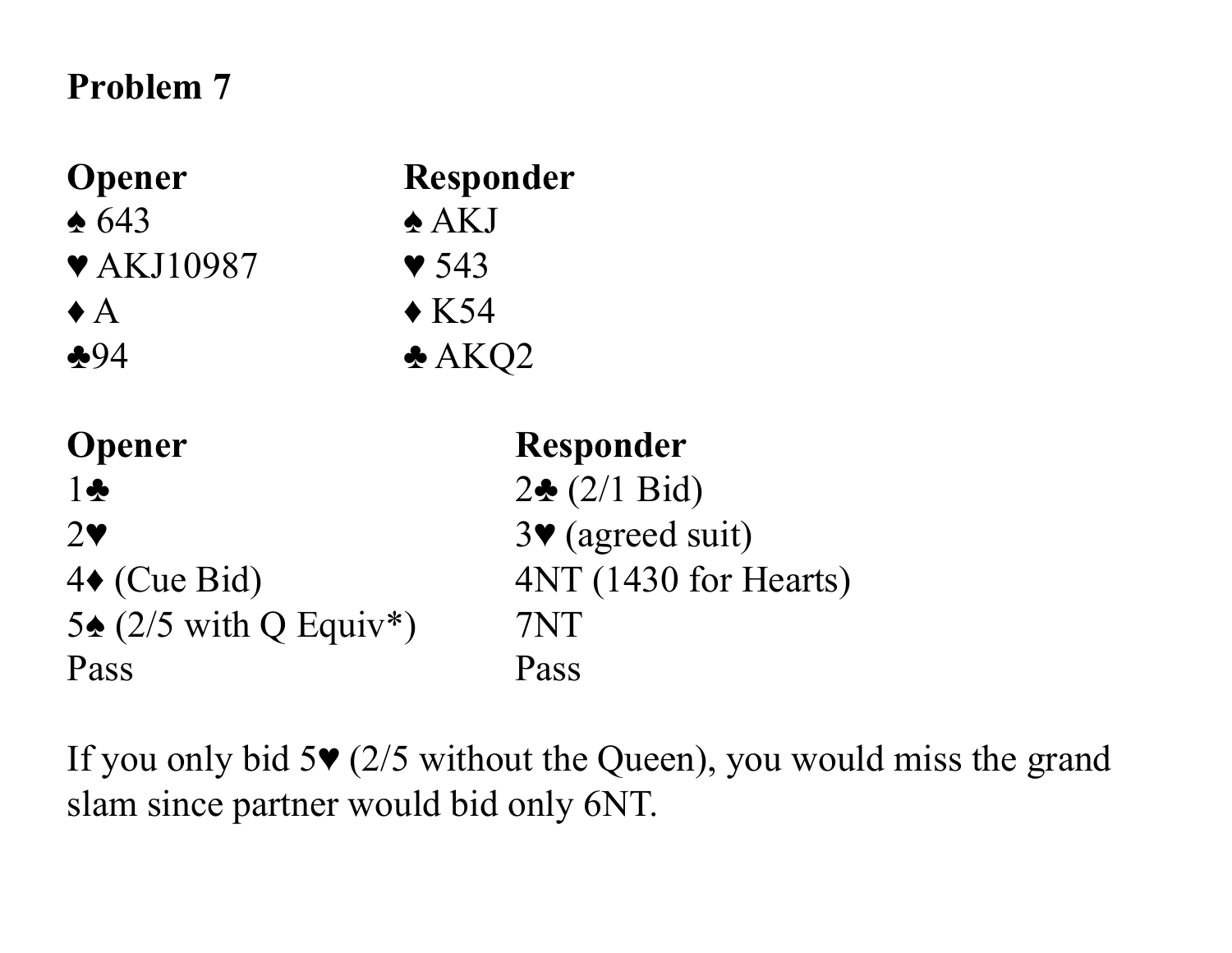#### **Problem 8**

 $\blacktriangledown$  AJ1087  $\blacktriangledown$  KQ

# **Opener Responder**  $\triangle$  7  $\triangle$  A54

- $\triangle$  AJ97  $\triangle$  K10854
- $\triangle$ AJ4  $\triangle$  K32

6♦ Pass

Pass

# **Opener** Responder

- 1 $\blacktriangledown$  2 $\blacktriangledown$  (2/1 Bid)
- 3♠\* (Splinter) 4♦ (Minorwood)
- 4♠ (0/3 Keycards) 5♦ (If you have 3 bid slam)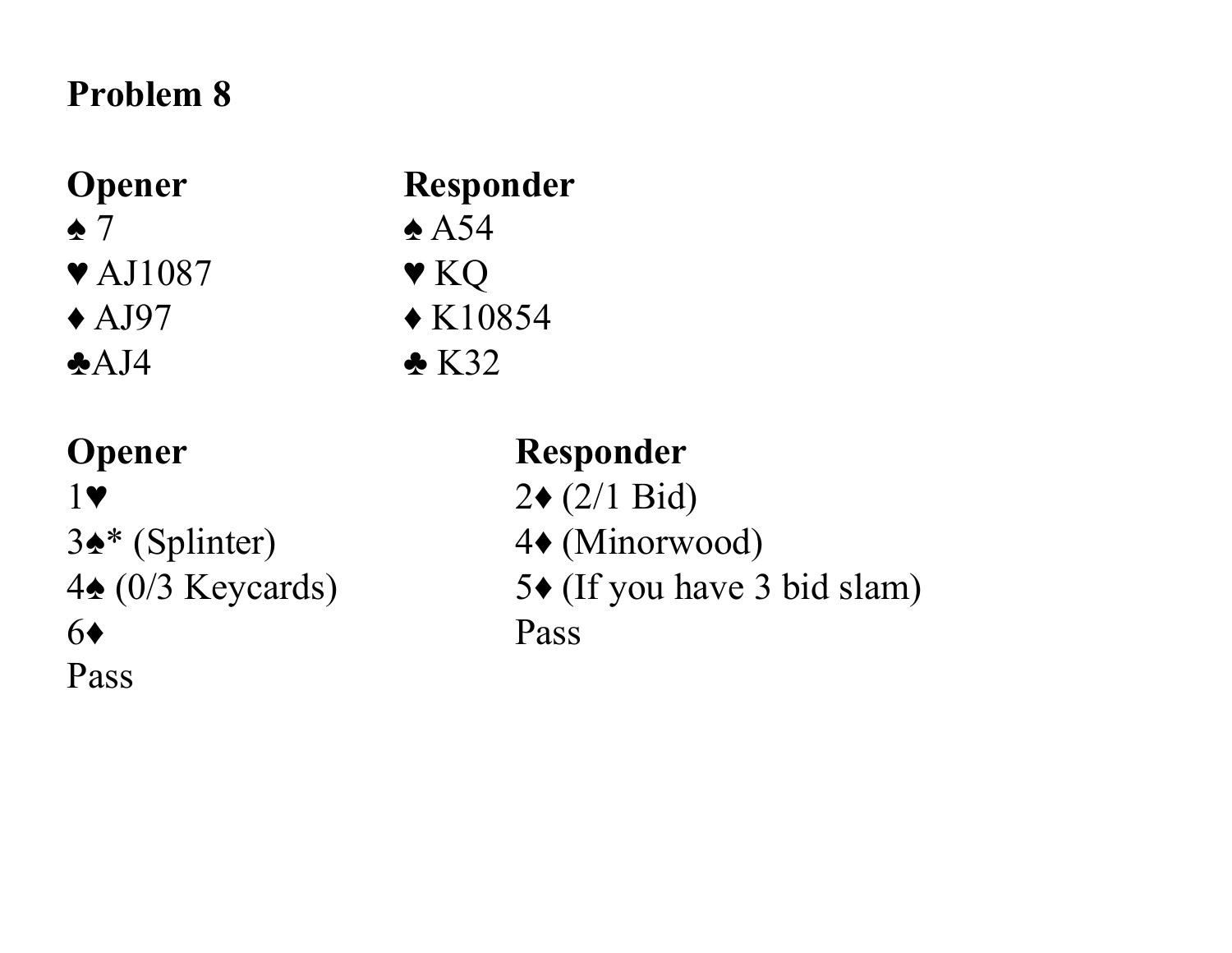# **Problem 9**   $\triangle$  AKQ107  $\triangle$  J  $\blacktriangledown$  K1087  $\blacktriangledown$  AQ642  $\triangle$  A7  $\triangle$  Q1085  $\triangle$ K4  $\triangle$  A32

# **Opener** Responder 1**◆**  $2\Psi$  (2/1 Bid) 7♥ All Pass

- 
- 6 $\triangle$  (Yes and Club King) 7 $\triangledown$

**Opener Responder**

- 
- 

4NT (Blackwood) 5♥ (2 Aces No agreed Suit)

**Opener** Responder  $1\spadesuit$  2♥ (2/1 Bid) 3♥ 4NT (1430)  $5*(0/3)$  5NT (SKA)\*

\* If you did not ask you may miss grand slam and # of Kings of no help!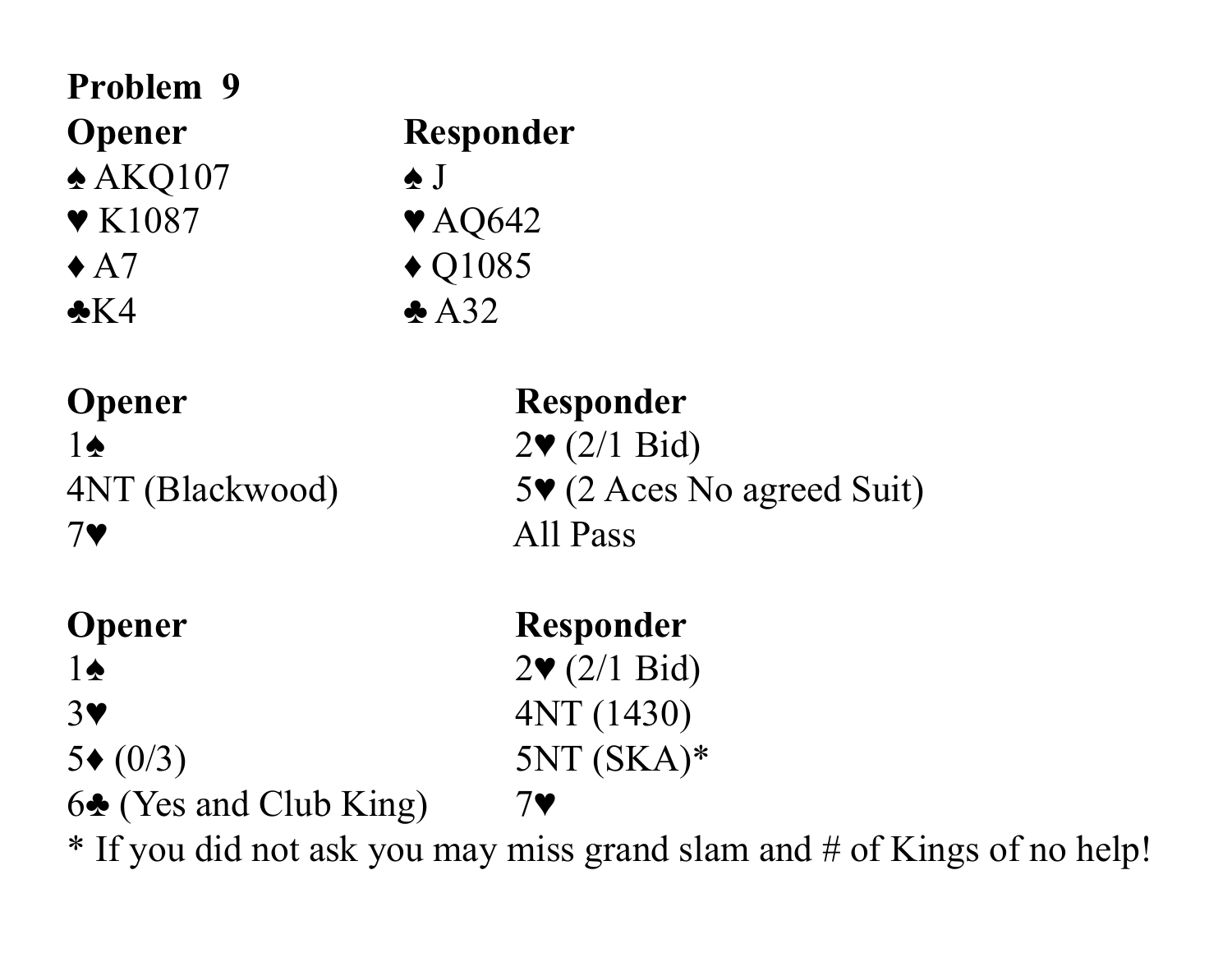# **Baby Blackwood in Serious 3NT**

The bid of 3NT may be used in a variety of artificial ways in possible slam auctions when playing 2/1.

Take the auctions of the following type:

| West           | East                  | West                  | East          |
|----------------|-----------------------|-----------------------|---------------|
| $1\spadesuit$  | $2\blacktriangledown$ | 1♠                    | $2\clubsuit$  |
| 3 <sub>Y</sub> | 3NT                   | $2\blacktriangledown$ | $3\spadesuit$ |
|                |                       | 3NT                   |               |

What does the bid of 3NT mean?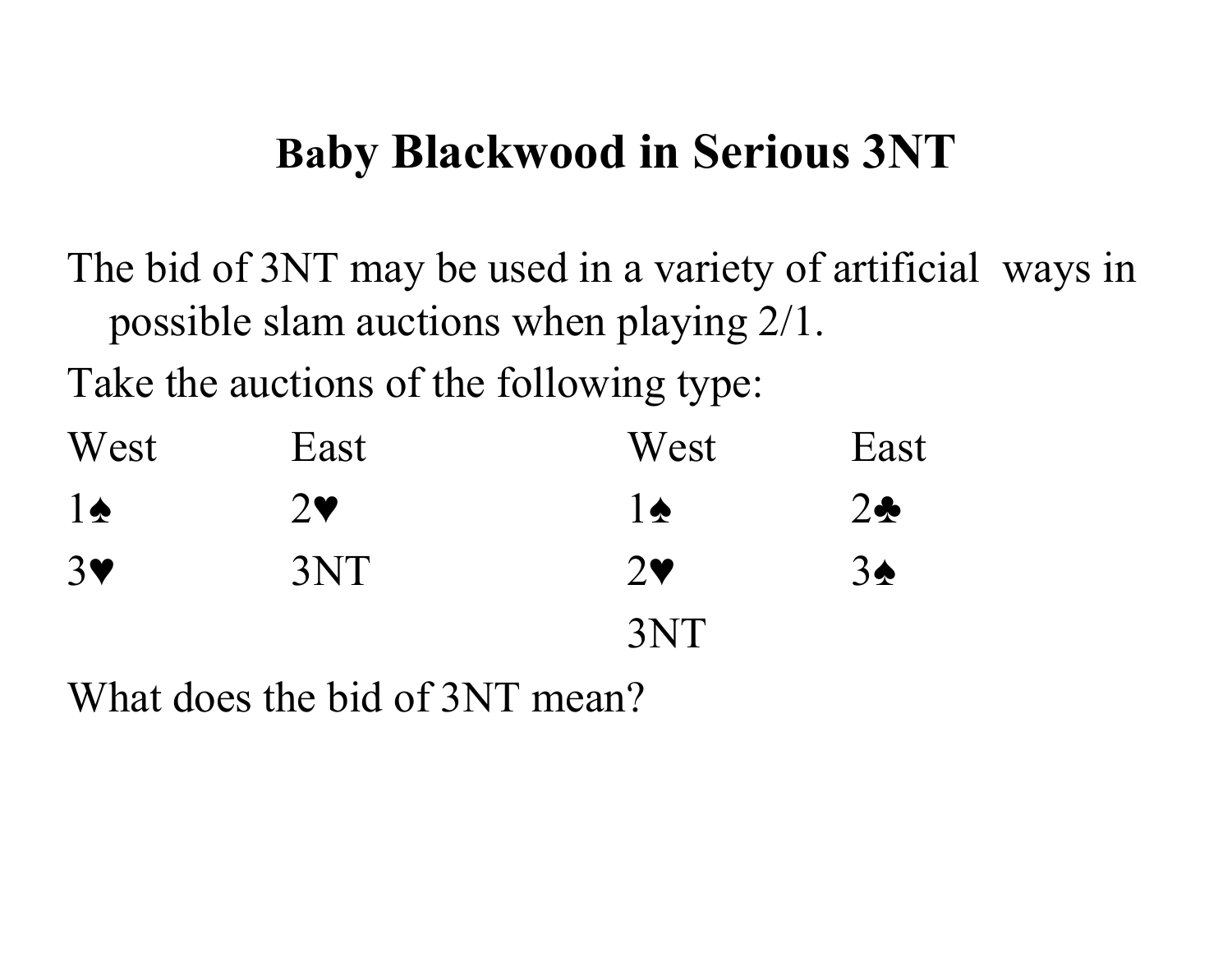Clearly not to play! The problem is that neither player has limited their hand. At this point both east and west could have near maximum hands with reasonable controls or could have substantial extra values. In both bidding sequences we have agreed upon a major, hearts and spades respectively at the three levels.

At his point I play the bid of 3NT\* as Baby Blackwood. It begins the keycard sequence at a low level and allows one to bail at the 5-level of the major.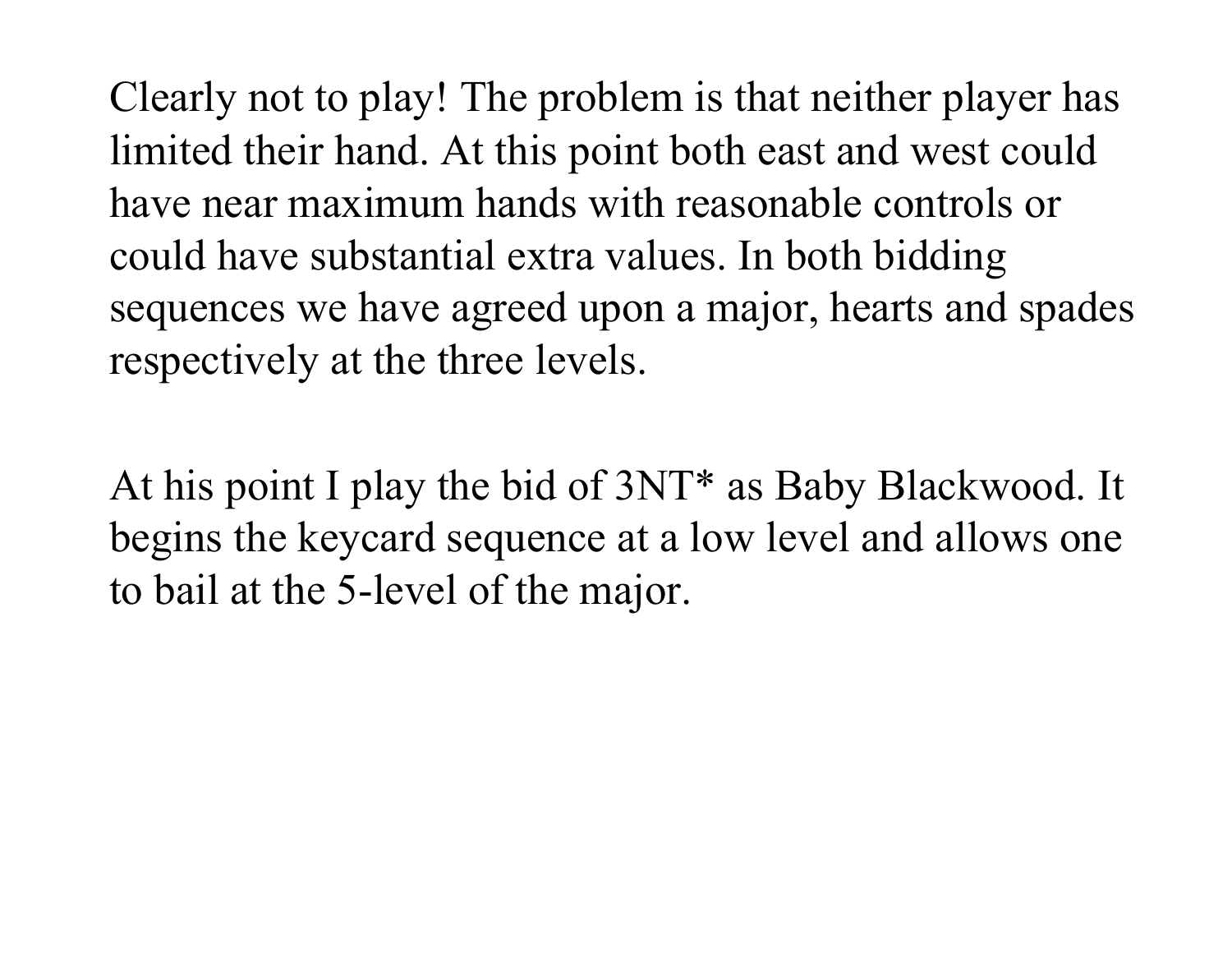This can be a part of the 'Serious' 3NT convention proposed by Eric Rodwell. If one does not bid 3NT\*, one

begins a 'cue bidding sequence'! With less than 15+ HCP or the equivalent, one uses a cue bid to show a minimum hand. It is a courtesy cue-bid in case partner has substantial extra values. The cue bidder usually has a near minimum. If he has substantial extras, he bids 3NT\*, saying that he is 'serious' – 'baby' Blackwood with slam interest. Hence with a minimum, the bidding might be: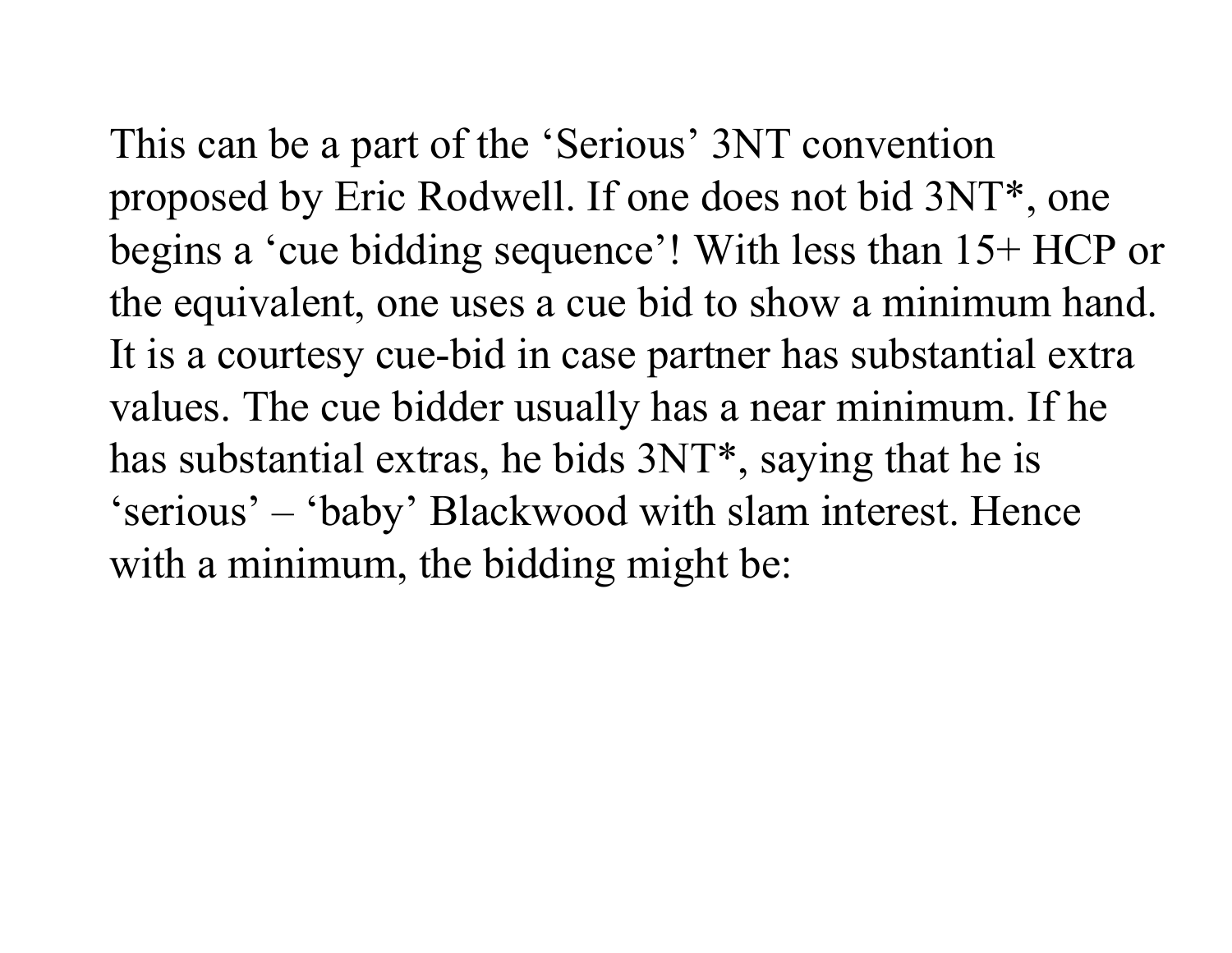- (1) A cue bid in partner's 2/1 suit shows one of the top three honors (A/K/Q).
- (2) A cue-bid in your own 2/1 suit shows two of the top three honors.
- (3) A cue bid in an un-bid suit shows any first or second round control (A/K/singleton/ void). Cue bidding is always done up the line. By skipping a step, you deny an appropriate "control" in the step that you skipped. 4NT is always RKCB (usually 1430).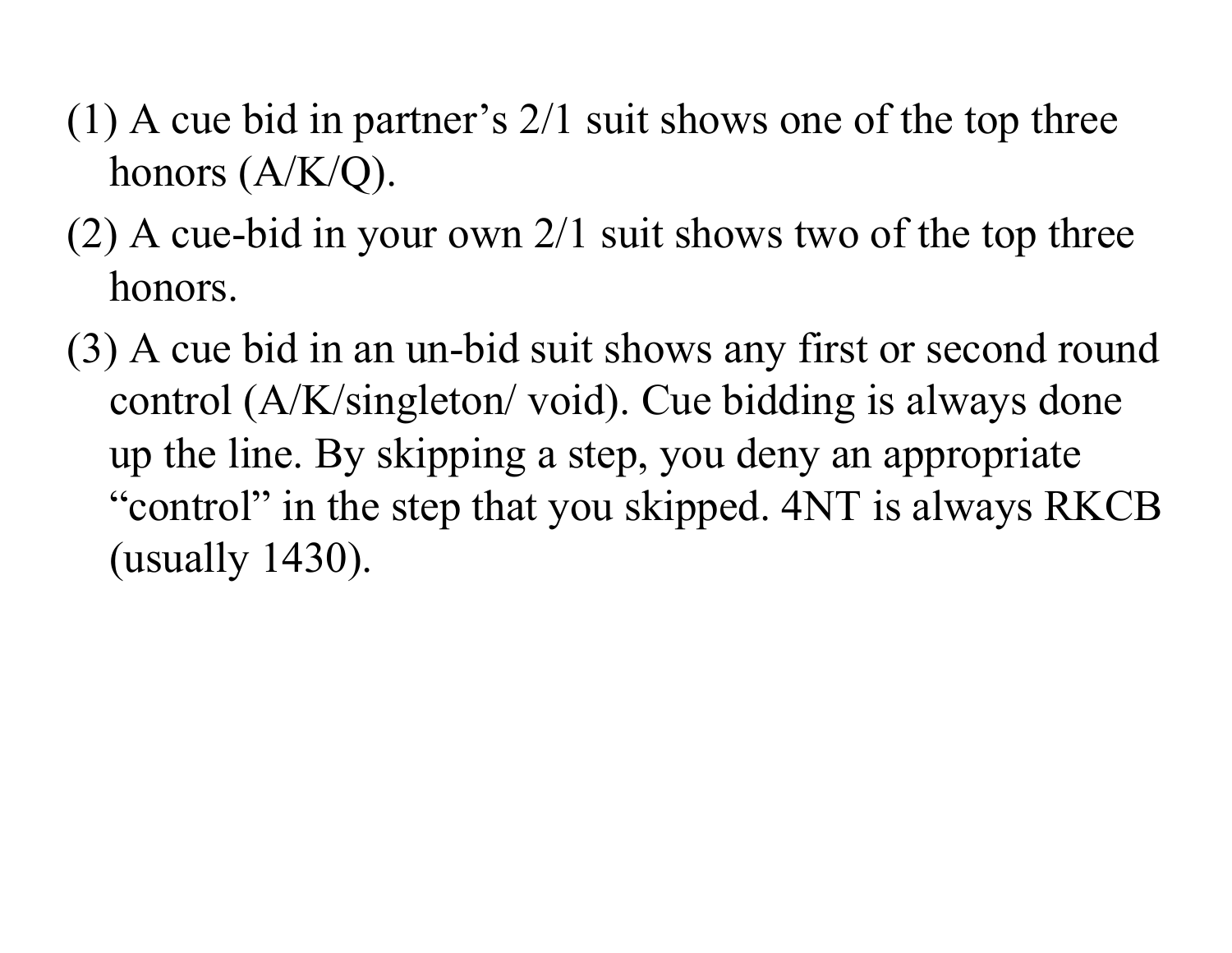- When using this convention or others, it's important to remember the three things that make slams:
- Power. For a slam purely on HCP, you need 33 for the six level, 37 for seven. Playing tricks can make up for some of the power, of course; provided the other criteria are met.
- Controls. If the opponents can take the first (in seven) or first two (in six) tricks in any suit, you will go down. So you need to be sure that you have the necessary first- and second-round controls.
- Trumps. Obviously, not important for NT slams, but in a suit, the trump suit must be both long enough to generate tricks and solid enough to not lose two.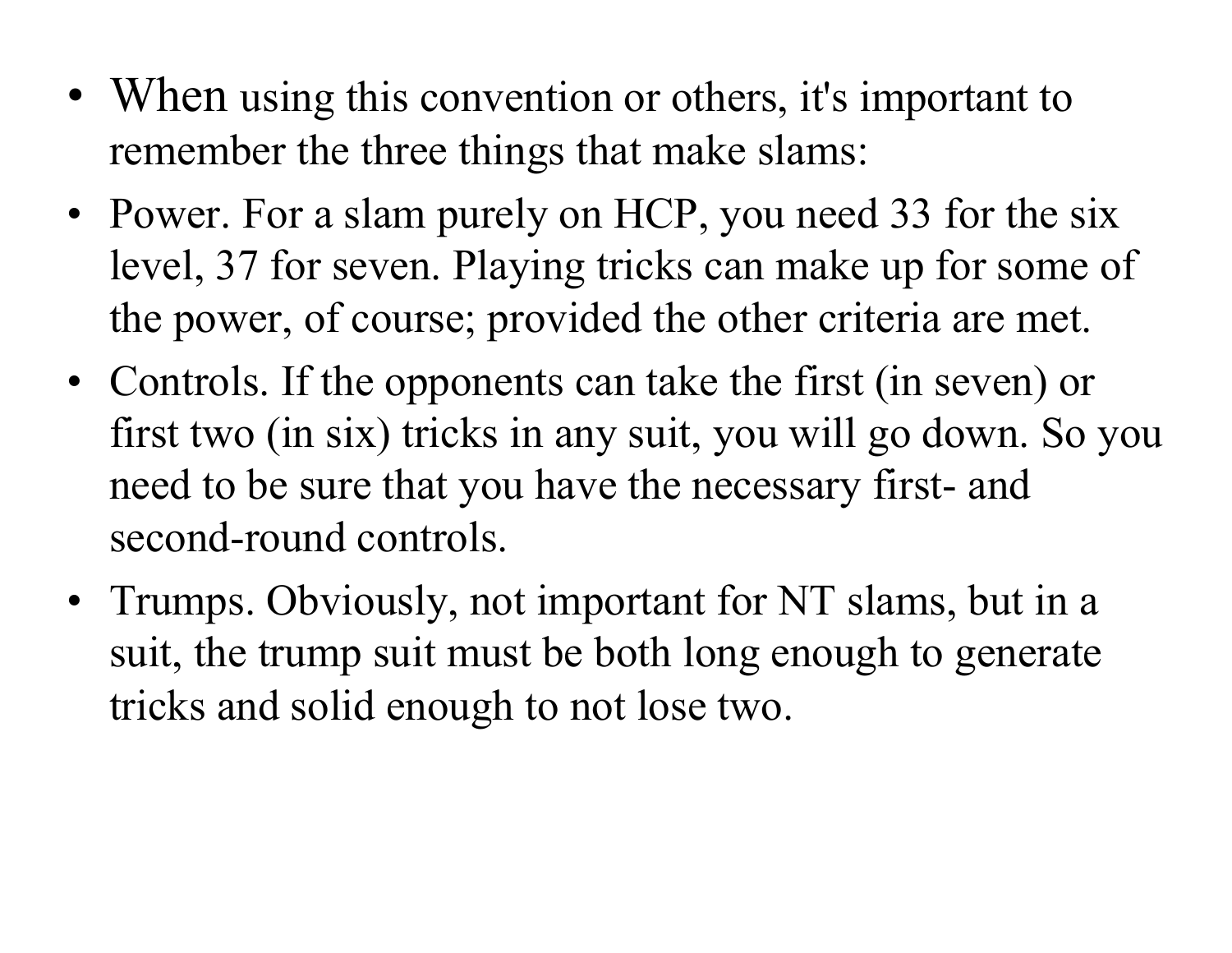# **Baby Blackwood (BB-RKCB) Convention – 1430**

When using the 1430 BB-RKCB Convention, there are now five keycards, the four aces, and the king of trump. Another keycard is the queen of trump.

- 4♣ 1/4 keycards (the 14 step)
- 4♦ 3/0 keycards (the 30 step)
- 4♥ 2/5 keycards without the queen of trump in the agreed upon suit
- 4♠ 2/5 keycards with the queen of trump in the agreed upon suit

Observe that the sequence of bids involve 4 steps! The 5<sup>th</sup> step (4NT) is again the SKA!

The Queen is the first step after either clubs or diamonds. The SSA bids are now 5-level bids.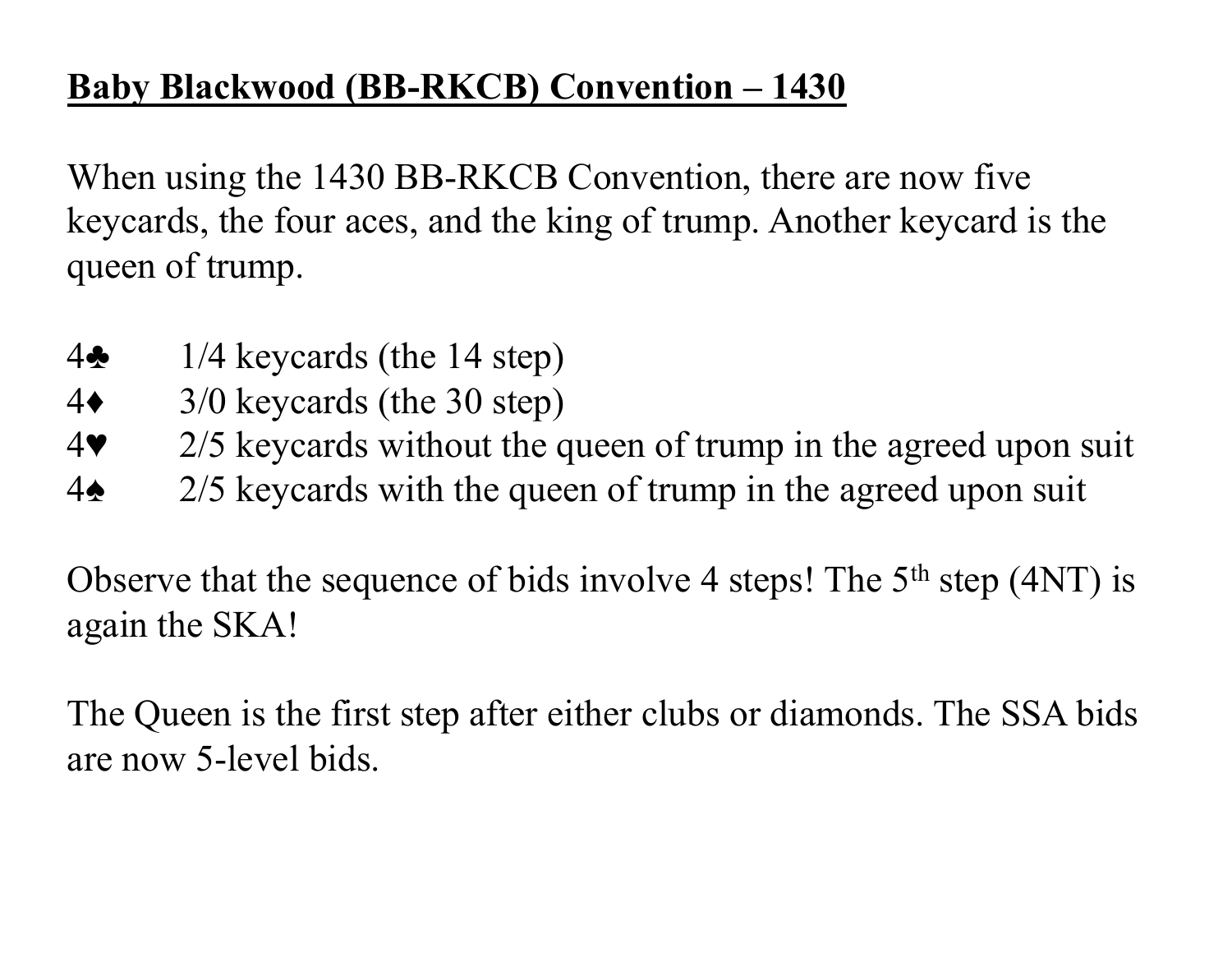| EXAMPLE 1:                         |                        |
|------------------------------------|------------------------|
| $\triangle$ KJ $\angle$ XXX        | AQX                    |
| $\blacktriangledown$ Axx           | $\blacktriangledown_X$ |
| $\bigstar Q_X$                     | $\triangle$ AKJ10xx    |
| $\triangle$ Qxx                    | Axx                    |
|                                    |                        |
| $1\spadesuit$                      | $2\bullet$             |
| $2\spadesuit$                      | $3\spadesuit$          |
| 4♦                                 | 4NT (1430)             |
| $5\blacktriangledown$ (2 Keycards) | 7NT                    |

Opener's 4♦ denies serious slam interest (else 3NT) and denies first or second round club control (else 4<del>♦</del>), but shows one of the top three honors in diamonds. Responder can count 13 tricks.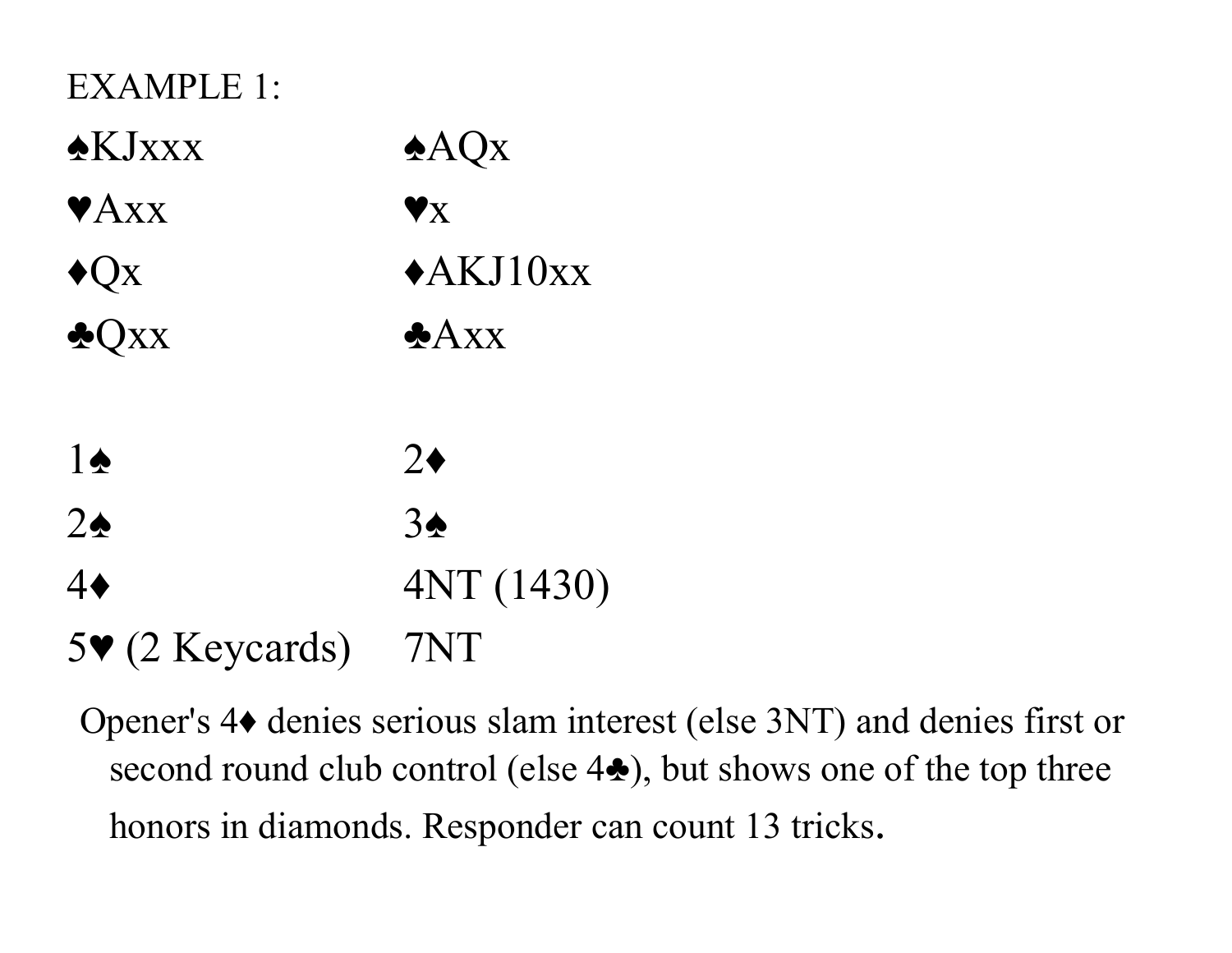| $\triangle$ AQJxx | $\triangle$ K x x x |
|-------------------|---------------------|
| $\mathbf{Y} A x$  | VKQ                 |
| $\bigstar$ Kxxx   | $\triangle$ AQJxx   |
| $\triangle$ Qx    | $\bigstar J_X$      |
|                   |                     |

| $1\spadesuit$  | 2♦                                                      |
|----------------|---------------------------------------------------------|
| $3\bullet$     | $3\spadesuit$                                           |
| $3NT*$         | $4\blacktriangleright$ (2/5 keycards without the queen) |
| 4 <sub>2</sub> | Pass                                                    |

Opener's 3NT (Baby Blackwood) shows serious slam interest. Opener's 4♠ is an absolute sign-off. Responder, despite holding extra values, must pass. Note: If you did not use "Baby 3NT" you may have over bid!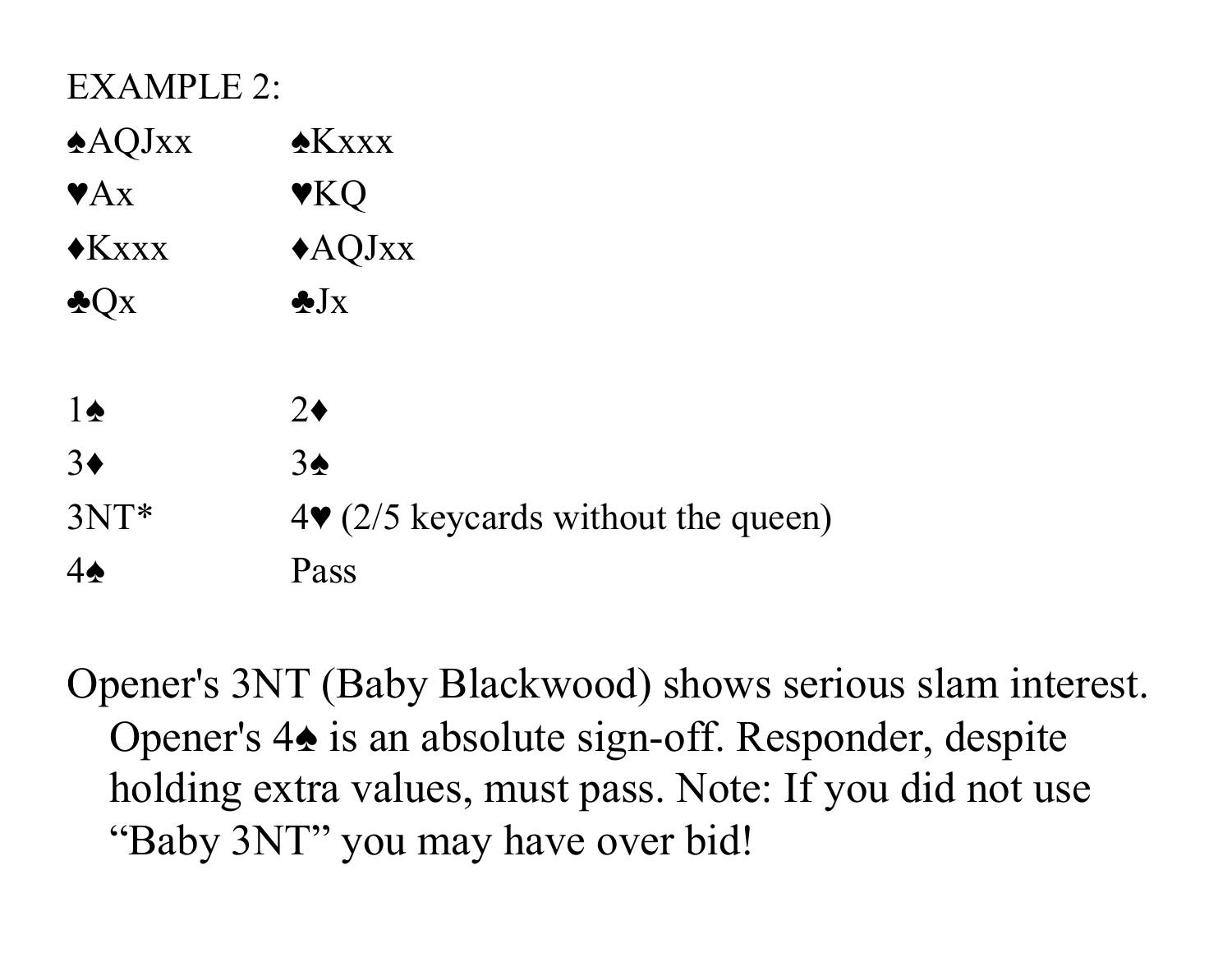### **Final Example**

| <b>Opener</b>              | <b>Responder</b>           |
|----------------------------|----------------------------|
| $\bullet$ J                | $\triangle$ KQ54           |
| $\blacktriangledown$ Q1087 | $\blacktriangledown$ KJ654 |
| $\triangle$ AKQJ2          | $\bullet$ 7                |
| $\triangle$ Q42            | $\triangle$ KJ3            |
| <b>Opener</b>              | <b>Responder</b>           |
| $1\bullet$                 | <b>1V</b>                  |
| 3                          | 3NT* (1430 Baby Blackwood) |
| $4\bullet(1/4)$            | $4$ V                      |
| Pass                       | Pass                       |

Note that in this example 4♠ as kickback for hearts and 4NT both gets you too high. So, always use the cheapest 1430 Keycard bid available when asking for keycards once you have agreed upon a suit.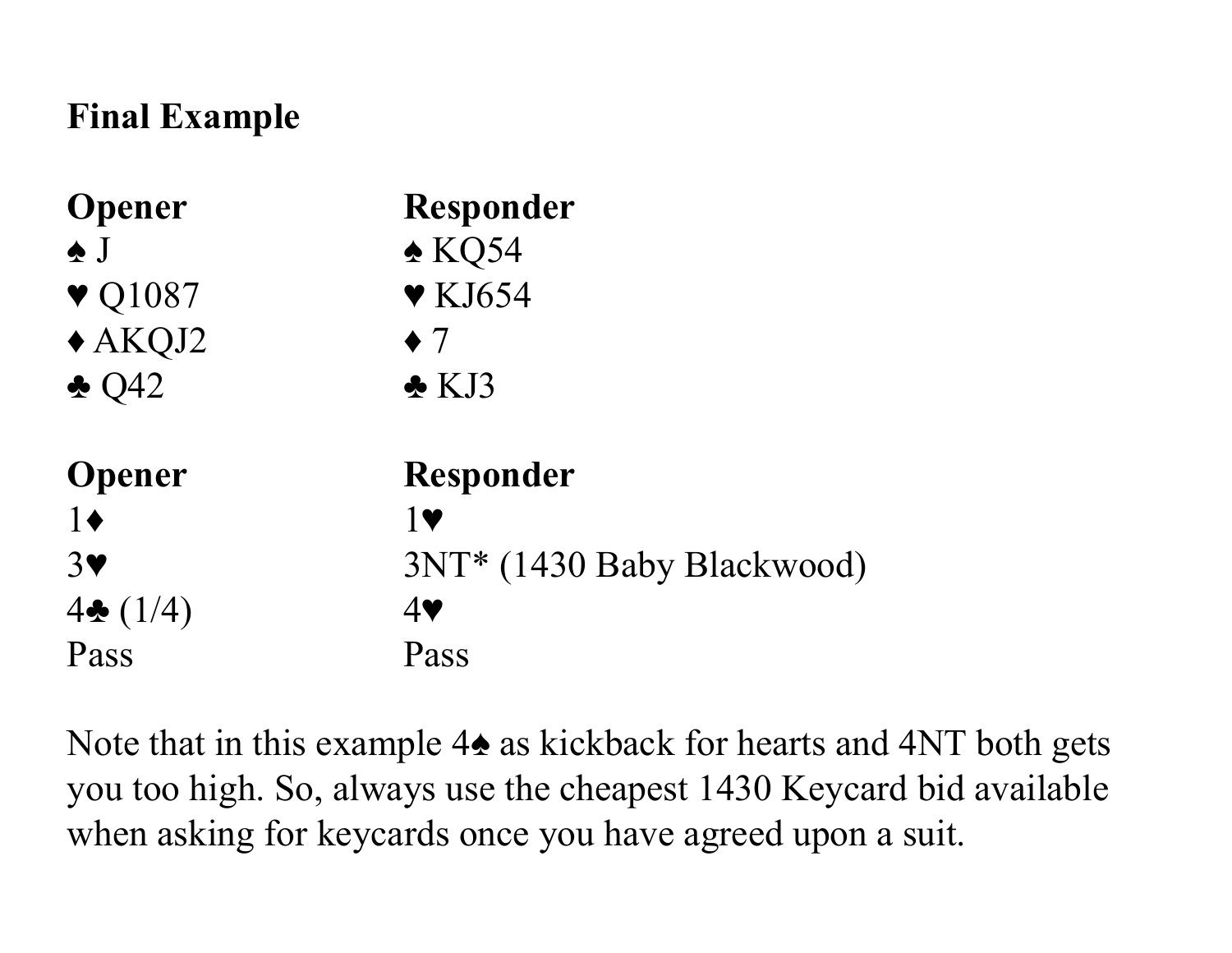If there is one thing that you should have learned from this lesson: **there is considerably more to effective bidding than just writing down the name of a convention or a system on your convention card.** 

 Good partnership agreements are much more important than the system that you play. If you and your partner decide to play a complex non-standard system, put in the time and do it right.

 Discuss your auctions and make sure you understand why you make bids and what they mean!. When you truly understand your system, you will start to see the benefits in your results.